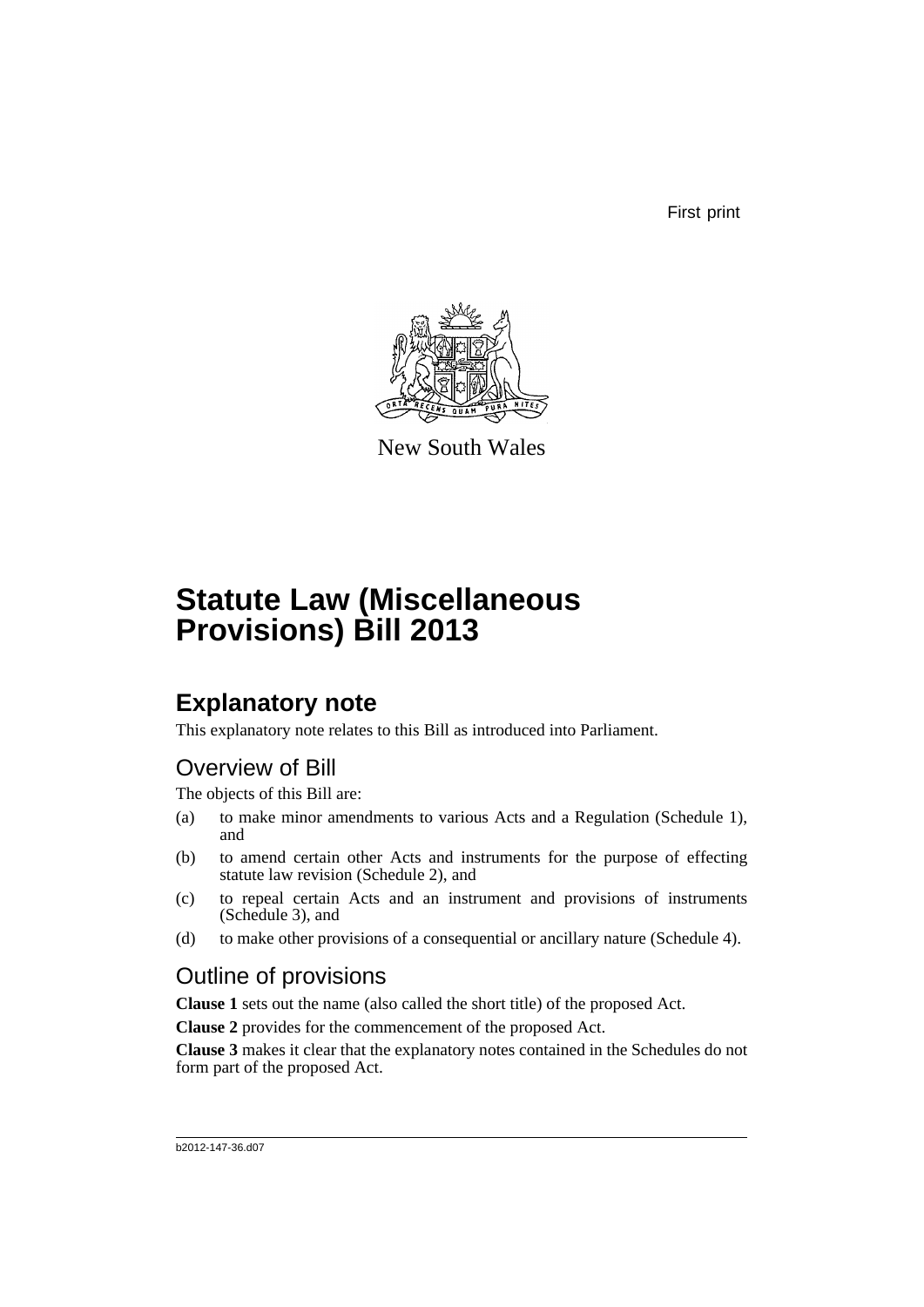Explanatory note

## **Schedule 1 Minor amendments**

**Schedule 1** makes amendments to the following Acts and Regulation: *Aboriginal Land Rights Act 1983* No 42 *Aboriginal Land Rights Regulation 2002 Anatomy Act 1977* No 126 *Biofuels Act 2007* No 23 *Building Professionals Act 2005* No 115 *Charles Sturt University Act 1989* No 76 *Community Land Management Act 1989* No 202 *Community Services (Complaints, Reviews and Monitoring) Act 1993* No 2 *Conveyancers Licensing Act 2003* No 3 *Conveyancing Act 1919* No 6 *Electricity Supply Act 1995* No 94 *Energy and Utilities Administration Act 1987* No 103 *Health Administration Act 1982* No 135 *Home Care Service Act 1988* No 6 *Human Tissue Act 1983* No 164 *Impounding Act 1993* No 31 *Interpretation Act 1987* No 15 *Local Government Act 1993* No 30 *Macquarie University Act 1989* No 126 *Plumbing and Drainage Act 2011* No 59 *Property, Stock and Business Agents Act 2002* No 66 *Public Finance and Audit Act 1983* No 152 *Radiation Control Act 1990* No 13 *Radiation Control Amendment Act 2010* No 91 *Real Property Act 1900* No 25 *Residential Tenancies Act 2010* No 42 *Retirement Villages Act 1999* No 81 *Southern Cross University Act 1993* No 69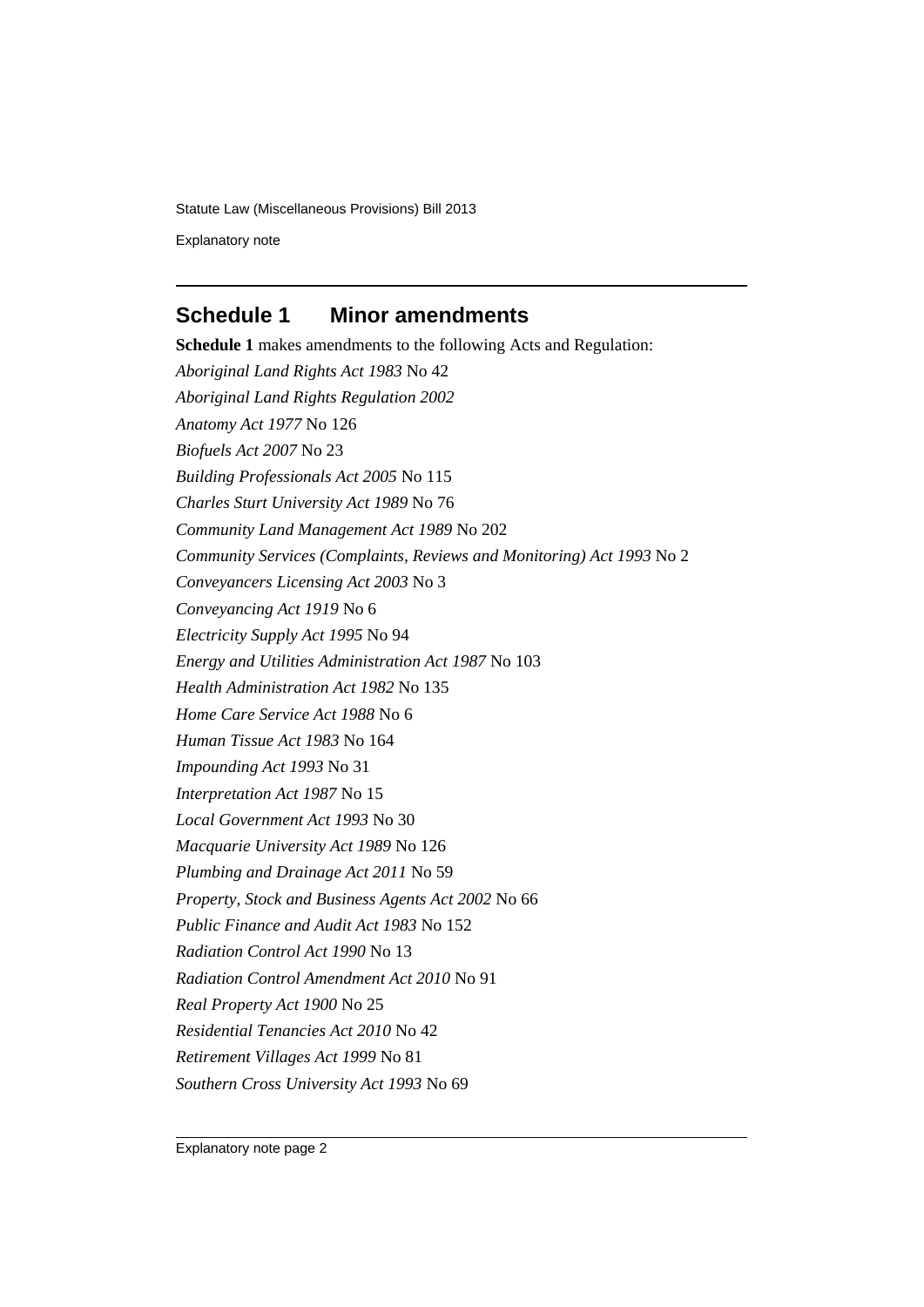Explanatory note

*Strata Schemes Management Act 1996* No 138 *Subordinate Legislation Act 1989* No 146 *Sydney Cricket and Sports Ground Act 1978* No 72 *Sydney Water Catchment Management Act 1998* No 171 *Tattoo Parlours Act 2012* No 32 *Travel Agents Act 1986* No 5 *University of New England Act 1993* No 68 *University of New South Wales Act 1989* No 125 *University of Newcastle Act 1989* No 68 *University of Sydney Act 1989* No 124 *University of Technology, Sydney, Act 1989* No 69 *University of Western Sydney Act 1997* No 116 *University of Wollongong Act 1989* No 127 *Water Efficiency Labelling and Standards (New South Wales) Act 2005* No 12

## **Schedule 2 Amendments by way of statute law revision**

**Schedule 2** amends certain Acts and instruments for the purpose of effecting statute law revision.

The amendments to each Act and instrument are explained in detail in the explanatory note relating to the Act or instrument concerned set out in Schedule 2.

## **Schedule 3 Repeals**

**Schedule 3** repeals 2 Acts, an instrument and 2 provisions of instruments.

**Clause 1** repeals 2 redundant Acts and a redundant provision of an instrument.

**Clause 2** repeals an instrument that contains only commenced amendments to another instrument.

**Clause 3** repeals an uncommenced provision of an instrument that cannot be commenced because it amends an instrument that has since been repealed.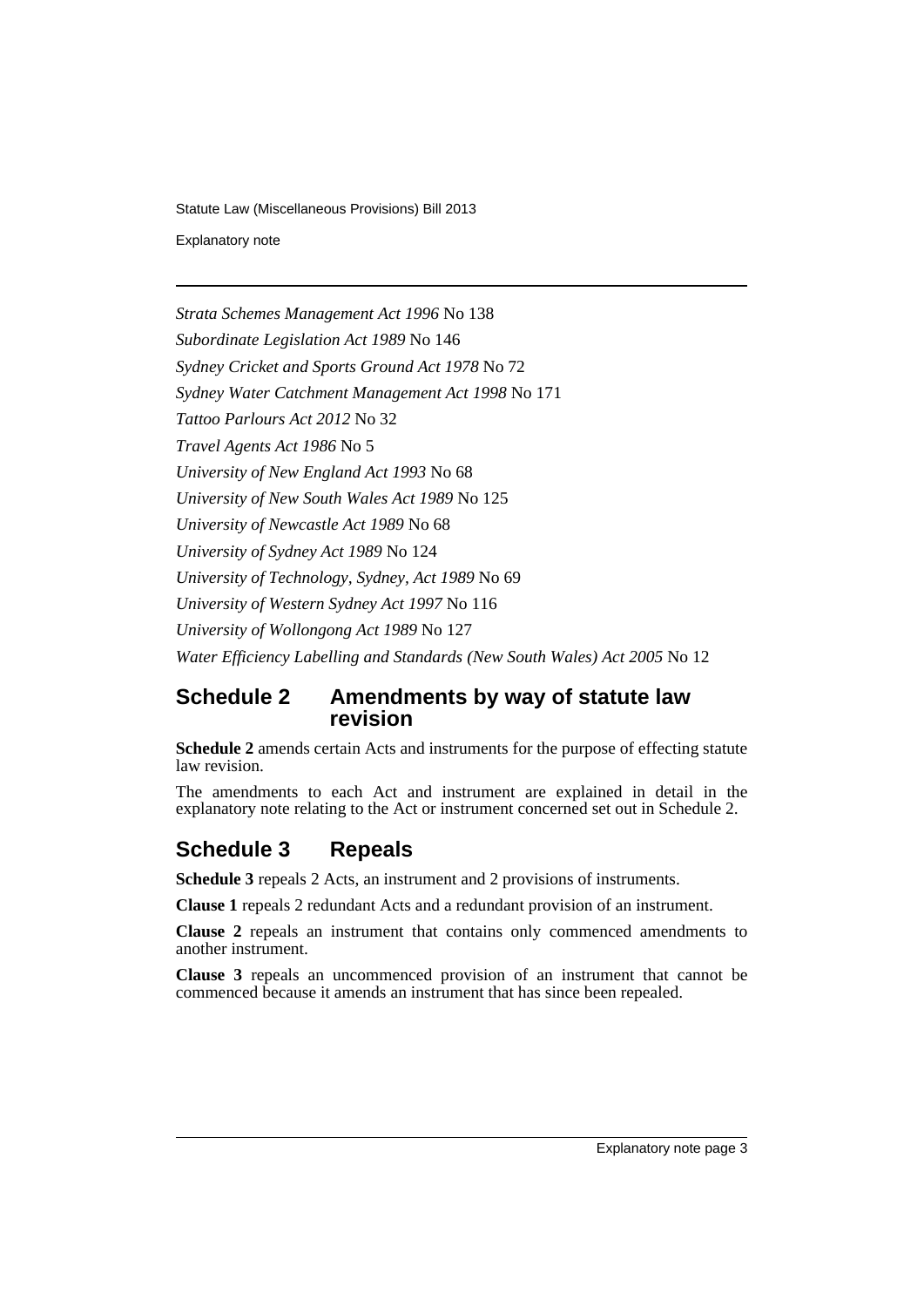Explanatory note

### **Schedule 4 General savings, transitional and other provisions**

**Schedule 4** contains savings, transitional and other provisions of a more general effect than those set out in Schedule 1.

The purpose of each provision is explained in detail in the explanatory note set out in Schedule 4 that relates to the provision concerned.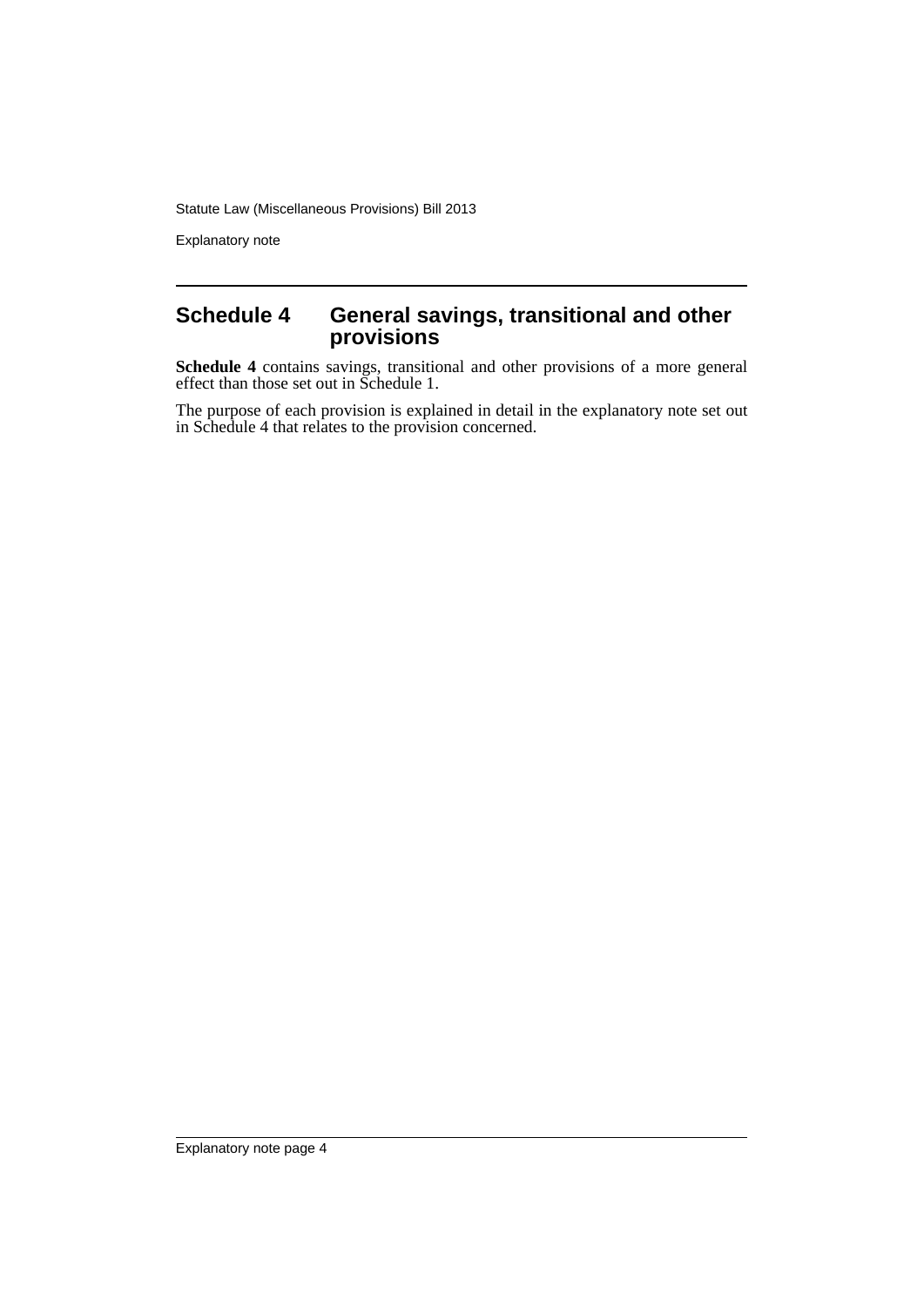First print



New South Wales

# **Statute Law (Miscellaneous Provisions) Bill 2013**

## **Contents**

|            |                                                    | Page |
|------------|----------------------------------------------------|------|
|            | Name of Act                                        | 2    |
| 2          | Commencement                                       | 2    |
| 3          | <b>Explanatory notes</b>                           | 2    |
| Schedule 1 | Minor amendments                                   | 3    |
| Schedule 2 | Amendments by way of statute law revision          | 34   |
| Schedule 3 | Repeals                                            | 47   |
| Schedule 4 | General savings, transitional and other provisions | 48   |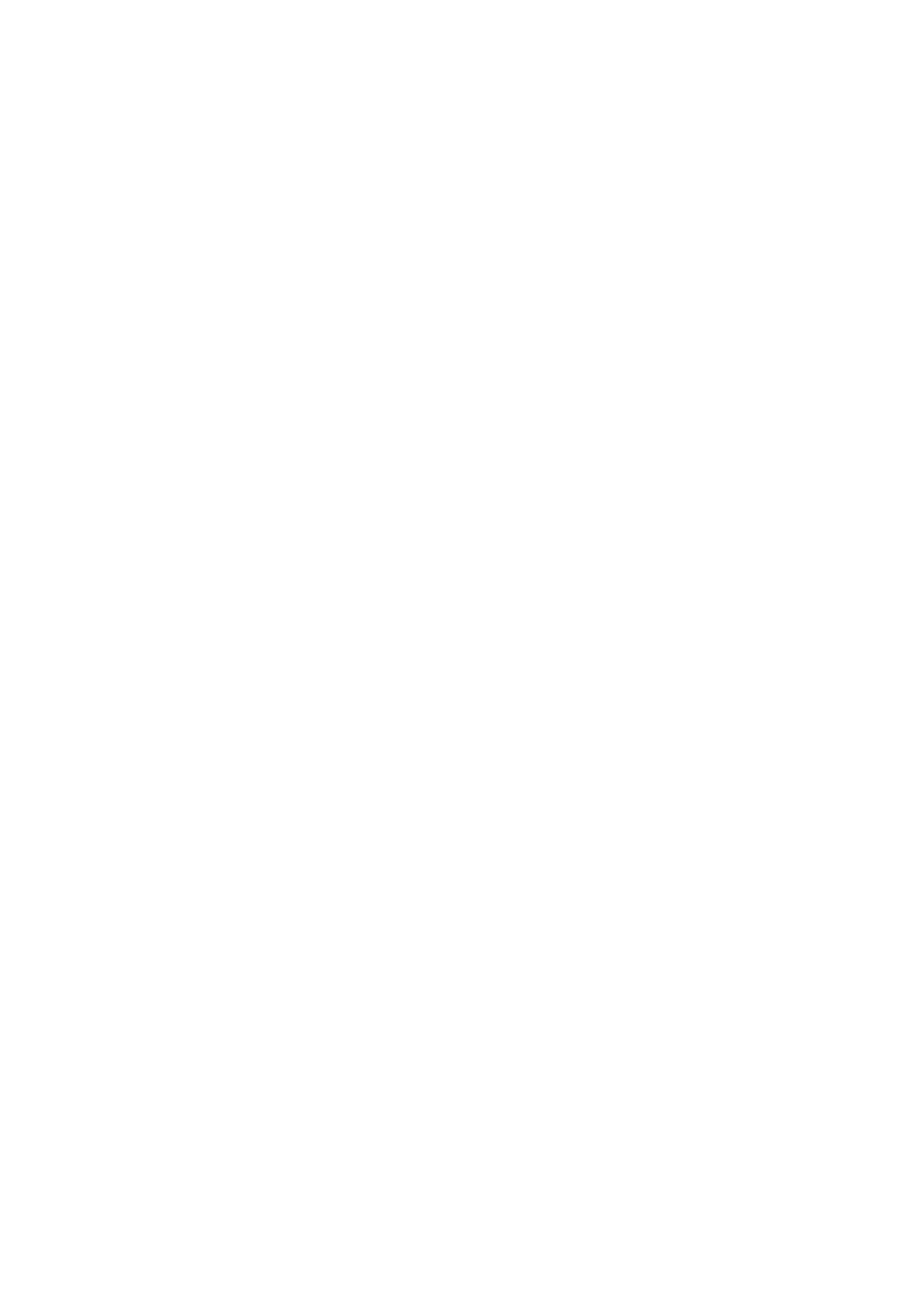

New South Wales

# **Statute Law (Miscellaneous Provisions) Bill 2013**

No , 2013

## **A Bill for**

An Act to repeal certain Acts and to amend certain other Acts and instruments in various respects and for the purpose of effecting statute law revision; and to make certain savings.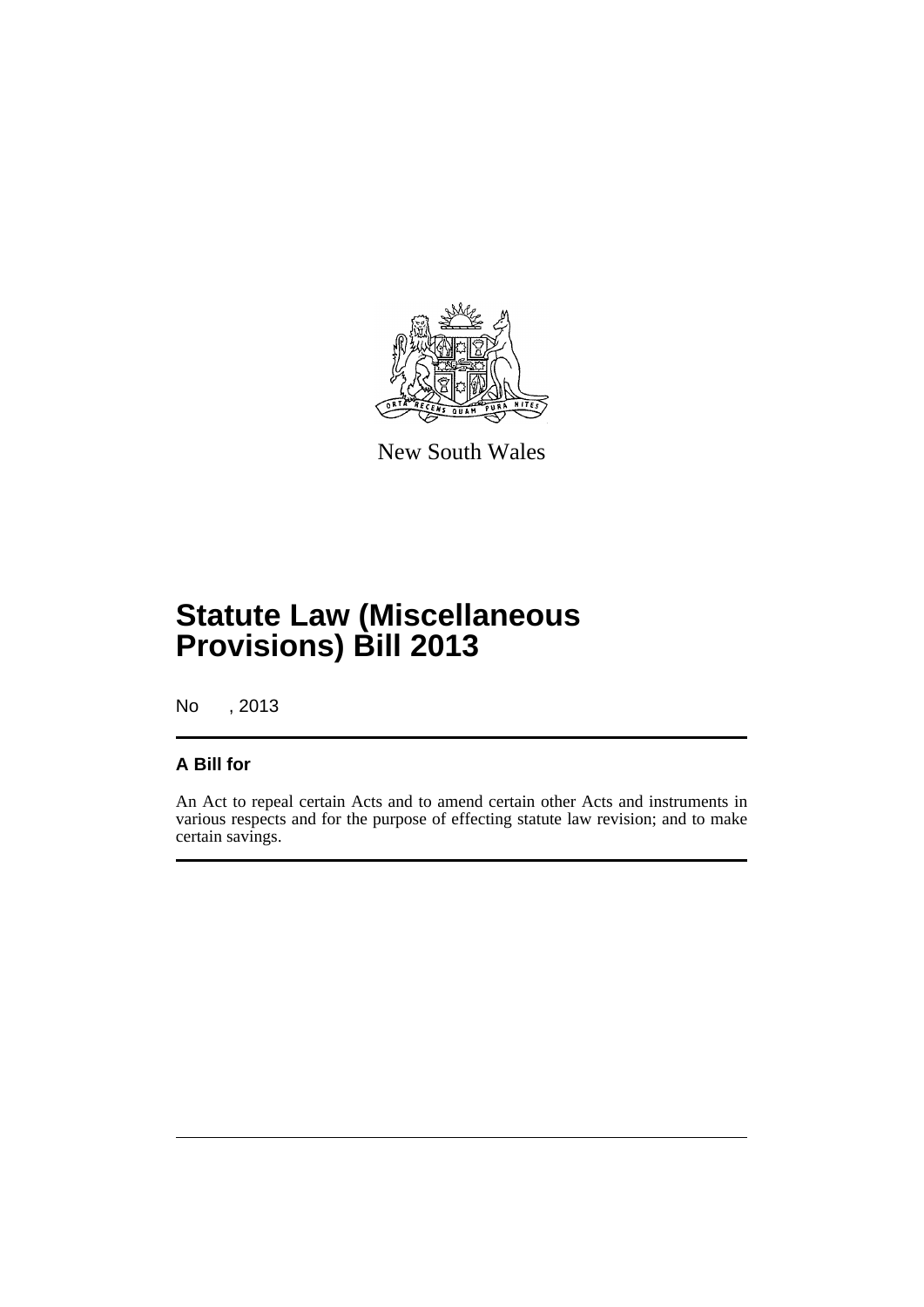<span id="page-7-2"></span><span id="page-7-1"></span><span id="page-7-0"></span>

|              |     | The Legislature of New South Wales enacts:                                                                                                                                                                                                                              | 1                |
|--------------|-----|-------------------------------------------------------------------------------------------------------------------------------------------------------------------------------------------------------------------------------------------------------------------------|------------------|
| 1            |     | Name of Act                                                                                                                                                                                                                                                             | $\overline{2}$   |
|              |     | This Act is the <i>Statute Law</i> ( <i>Miscellaneous Provisions</i> ) Act 2013.                                                                                                                                                                                        | 3                |
| $\mathbf{2}$ |     | <b>Commencement</b>                                                                                                                                                                                                                                                     | $\overline{4}$   |
|              | (1) | This Act commences on 5 July 2013.                                                                                                                                                                                                                                      | 5                |
|              | (2) | However, the amendments made by the Schedules to this Act<br>commence on the day or days specified in those Schedules in relation to<br>the amendments concerned. If a commencement day is not specified,<br>the amendments commence in accordance with subsection (1). | 6<br>7<br>8<br>9 |
| 3            |     | <b>Explanatory notes</b>                                                                                                                                                                                                                                                | 10               |
|              |     | The matter appearing under the heading "Explanatory note" in any of<br>the Schedules does not form part of this Act.                                                                                                                                                    | 11<br>12         |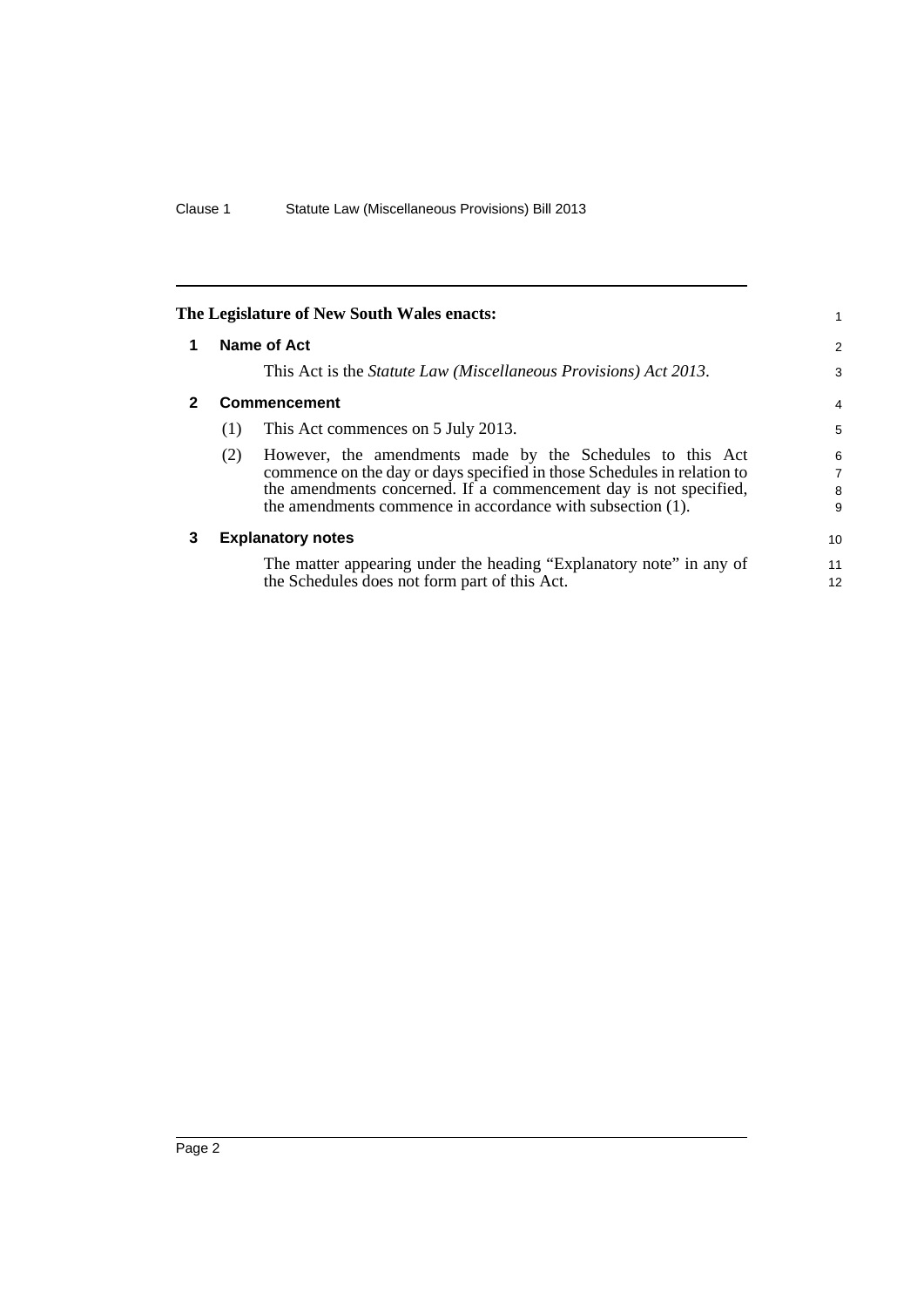Minor amendments **Schedule 1** 

<span id="page-8-0"></span>

|     | Schedule 1              | <b>Minor amendments</b>                                                                                                                                                                                                                                                                                                                                                                                                                                                                                                                                                                                                                                                                                                                                                                                                                                      | 1                                                        |
|-----|-------------------------|--------------------------------------------------------------------------------------------------------------------------------------------------------------------------------------------------------------------------------------------------------------------------------------------------------------------------------------------------------------------------------------------------------------------------------------------------------------------------------------------------------------------------------------------------------------------------------------------------------------------------------------------------------------------------------------------------------------------------------------------------------------------------------------------------------------------------------------------------------------|----------------------------------------------------------|
| 1.1 |                         | Aboriginal Land Rights Act 1983 No 42                                                                                                                                                                                                                                                                                                                                                                                                                                                                                                                                                                                                                                                                                                                                                                                                                        | $\overline{2}$                                           |
|     |                         | Section 89 Transfer of assets, rights and liabilities                                                                                                                                                                                                                                                                                                                                                                                                                                                                                                                                                                                                                                                                                                                                                                                                        | 3                                                        |
|     |                         | Insert after section 89 (6):                                                                                                                                                                                                                                                                                                                                                                                                                                                                                                                                                                                                                                                                                                                                                                                                                                 | 4                                                        |
|     | (7)                     | An order under this section must, if the Aboriginal Land Council<br>from which the assets, rights or liabilities are to be transferred<br>under this section is a deductible gift recipient, provide for the<br>transfer of the assets, rights or liabilities to an Aboriginal Land<br>Council that is also a deductible gift recipient.                                                                                                                                                                                                                                                                                                                                                                                                                                                                                                                     | 5<br>6<br>$\boldsymbol{7}$<br>8<br>9                     |
|     | (8)                     | In this section, an Aboriginal Land Council is a deductible gift<br>recipient if the Council is endorsed as a deductible gift recipient<br>under the <i>Income Tax Assessment Act 1997</i> of the<br>Commonwealth.                                                                                                                                                                                                                                                                                                                                                                                                                                                                                                                                                                                                                                           | 10<br>11<br>12<br>13                                     |
|     | <b>Explanatory note</b> |                                                                                                                                                                                                                                                                                                                                                                                                                                                                                                                                                                                                                                                                                                                                                                                                                                                              | 14                                                       |
|     |                         | The proposed amendment to the Aboriginal Land Rights Act 1983 ( <b>the Act</b> ) provides<br>that if the Minister makes an order under section 87 of the Act dissolving or changing<br>the name or area of a Local Aboriginal Land Council (an LALC) that is a deductible gift<br>recipient, any assets, rights and liabilities of the LALC that are transferred by a<br>subsequent order under section 89 of the Act must be transferred to another LALC that<br>is also a deductible gift recipient. The proposed amendment ensures that the<br>provisions relating to the transfer of assets, rights and liabilities of an LALC that is<br>endorsed as a deductible gift recipient under the Income Tax Assessment Act 1997 of<br>the Commonwealth are consistent with the requirements for endorsement as a<br>deductible gift recipient under that Act. | 15<br>16<br>17<br>18<br>19<br>20<br>21<br>22<br>23<br>24 |
| 1.2 |                         | <b>Aboriginal Land Rights Regulation 2002</b>                                                                                                                                                                                                                                                                                                                                                                                                                                                                                                                                                                                                                                                                                                                                                                                                                | 25                                                       |
|     |                         | Schedule 2 Model rules for Local Aboriginal Land Councils                                                                                                                                                                                                                                                                                                                                                                                                                                                                                                                                                                                                                                                                                                                                                                                                    | 26                                                       |
|     | Insert after clause 23: |                                                                                                                                                                                                                                                                                                                                                                                                                                                                                                                                                                                                                                                                                                                                                                                                                                                              | 27                                                       |
|     | 24                      | Revocation of endorsement as deductible gift recipient                                                                                                                                                                                                                                                                                                                                                                                                                                                                                                                                                                                                                                                                                                                                                                                                       | 28                                                       |
|     | <b>Explanatory note</b> | The Council must, if the Council ceases to be endorsed as a<br>deductible gift recipient under the <i>Income Tax Assessment Act</i><br>1997 of the Commonwealth, transfer to another Local Aboriginal<br>Land Council that is endorsed as a deductible gift recipient under<br>that Act any gifts, contributions or other money as required by<br>section $30-125$ (6) of that Act.<br>The proposed amendment to the Aboriginal Land Rights Regulation 2002 amends the                                                                                                                                                                                                                                                                                                                                                                                       | 29<br>30<br>31<br>32<br>33<br>34<br>35<br>36             |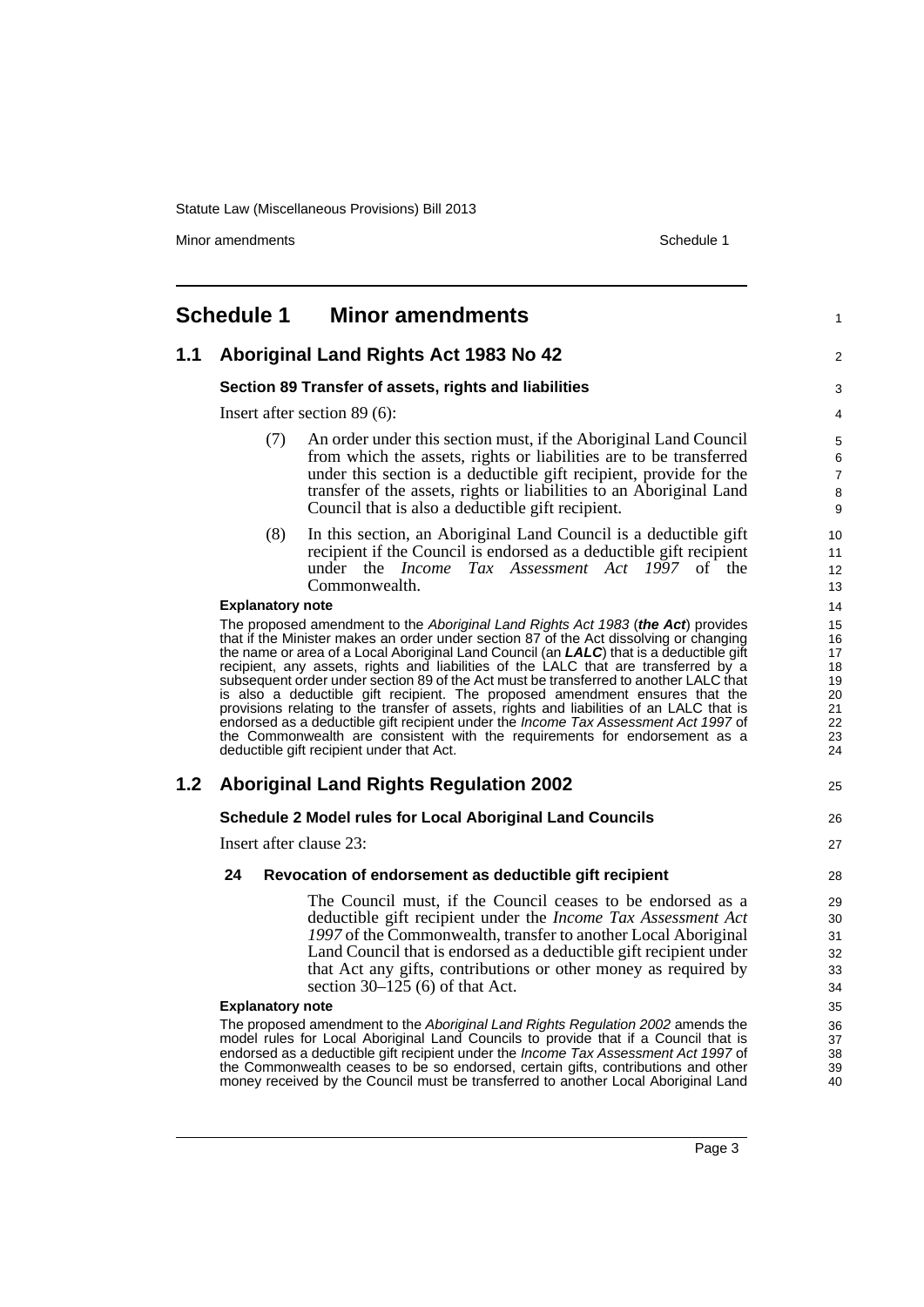Schedule 1 Minor amendments

Council that is endorsed as a deductible gift recipient. The proposed amendment ensures that the rules of Local Aboriginal Land Councils that are endorsed as deductible gift recipients are consistent with the requirements of the *Income Tax Assessment Act 1997* of the Commonwealth for endorsement as a deductible gift recipient. A related amendment is made to the *Aboriginal Land Rights Act 1983* in Schedule 1.1.

### **1.3 Anatomy Act 1977 No 126**

#### **Section 4 Definitions**

Insert at the end of paragraph (b) of the definition of *forensic institution* in section  $4(1)$ :

- or
- (c) an institution that is under the control of the Health Administration Corporation,

#### **Explanatory note**

The proposed amendment to the *Anatomy Act 1977* extends the definition of *forensic institution* to reflect the change in institutions providing forensic pathology and medicine services. Those services were formerly provided by institutions under the control of a public health organisation but are now provided by institutions under the control of the Health Administration Corporation.

#### **1.4 Biofuels Act 2007 No 23**

#### **Section 24 Expert Panel**

Omit section 24 (1) (a2). Insert instead:

(a2) the Chairperson of the Environment Protection Authority or the Chairperson's nominee,

#### **Explanatory note**

The object of the proposed amendment to the *Biofuels Act 2007* is to include in the Expert Panel established under that Act the Chairperson of the Environment Protection Authority (or the Chairperson's nominee) in place of the Chief Executive of the Office of Environment and Heritage (or the Chief Executive's nominee). The amendment is consequential on the transfer of certain staff from the Office of Environment and Heritage to the Office of the Environment Protection Authority by the *Public Sector Employment and Management (Office of the Environment Protection Authority) Order 2012*.

### **1.5 Building Professionals Act 2005 No 115**

# 34

7

 $20$ 

# **[1] Section 97 Review of Act**

Omit "as soon as possible after the period of 7 years from the date of assent to this Act" from section 97 (2).

Insert instead "before the beginning of December 2015".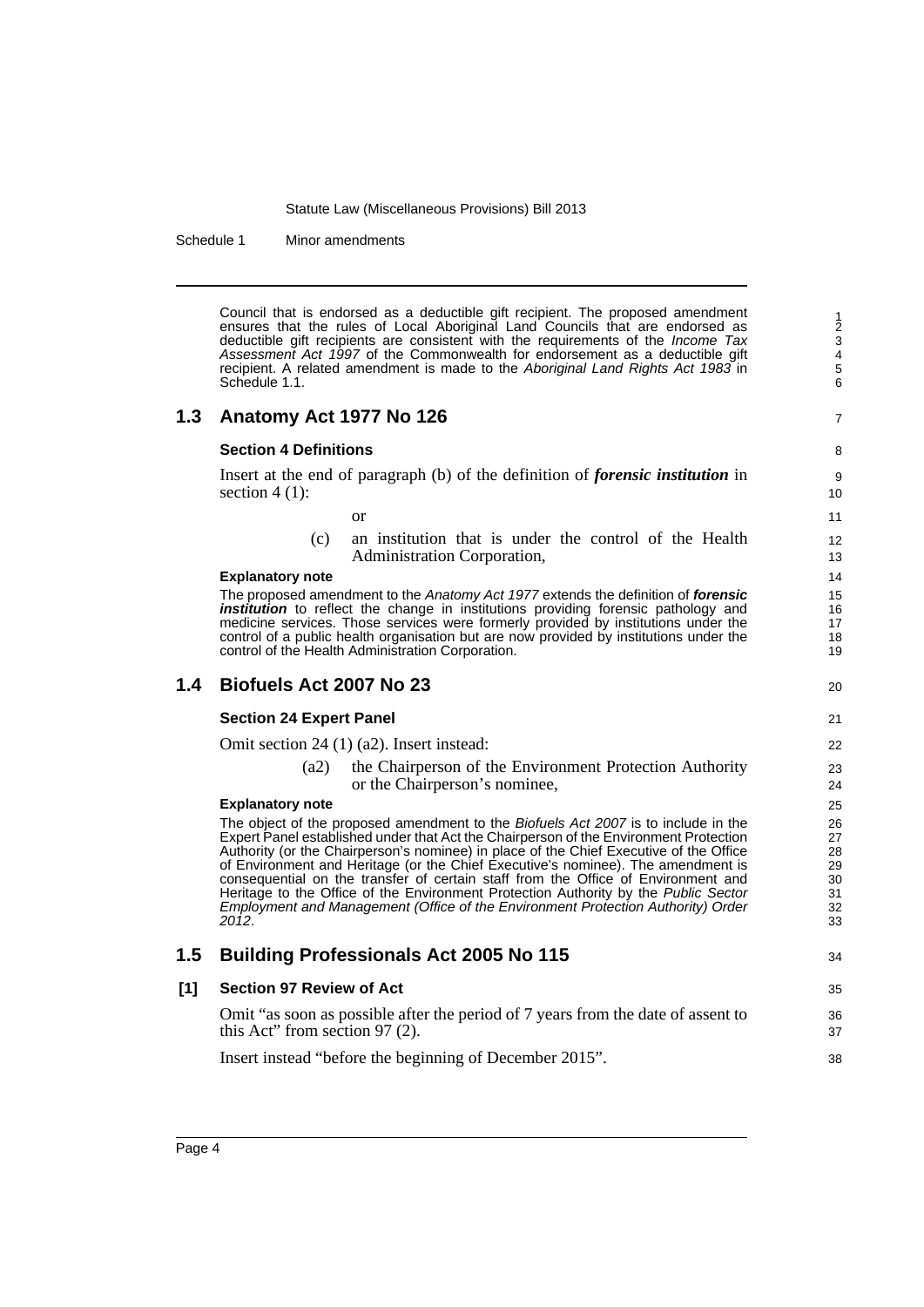Minor amendments **Schedule 1** and the state of the state of the state of the Schedule 1

#### **[2] Section 97 (3)** Omit "within 12 months after the end of the period of 7 years". Insert instead "before the beginning of December 2016". **Explanatory note** The proposed amendments to the *Building Professionals Act 2005* (*the Act*) provide that the statutory review of the Act (being the review to determine whether the policy objectives of the Act remain valid and whether the terms of the Act remain appropriate for securing those objectives) is to be undertaken before the beginning of December 2015, rather than as soon as possible after the period of 7 years after the date of assent to the Act (which occurred on 7 December 2005). The report on the outcome of the review is to be tabled in each House of Parliament before the beginning of December 2016. **1.6 Charles Sturt University Act 1989 No 76 [1] Section 30 Seal of University** Insert at the end of the section: **Note.** Documents requiring authentication may be sufficiently authenticated without a seal in accordance with section 50 (3) of the *Interpretation Act 1987*. **[2] Schedule 3 Duties of Council members** Insert "or the person's remuneration pursuant to clause 10 of Schedule 1" after "section  $24G<sup>5</sup>$  in clause 5 (7). **Explanatory note** Item [1] of the proposed amendments to the *Charles Sturt University Act 1989* (*the Act*) inserts a note to make it clear that documents requiring authentication may be sufficiently authenticated without a seal in accordance with section 50 (3) of the *Interpretation Act 1987*. Item [2] makes a clarifying amendment to a provision of the Act prohibiting a member of the Council of Charles Sturt University (*the Council*) from taking part in any deliberation or decision of the Council with respect to a matter in which the member has a material interest. The amendment makes it clear that the provision does not prevent the member from taking part in any consideration, discussion or voting with respect to the member's remuneration pursuant to clause 10 of Schedule 1 to the Act. **1.7 Community Land Management Act 1989 No 202 Section 109G Annual report of Director-General** Omit the section. **Explanatory note** The proposed amendment to the *Community Land Management Act 1989* (*the Act*) removes the requirement for the Commissioner for Fair Trading to prepare an annual report for the Minister for Fair Trading of the operations of the Commissioner under Part 5A of the Act (which sets out the functions of the Commissioner under the Act). The report on the operations of the Commissioner will instead be included in the annual 1  $\mathfrak{p}$ 3 4 5 6 7 8 9 10 11 12 13 14 15 16 17 18 19  $20$ 21 22 23 24 25 26 27 28 29 30 31 32 33 34 35 36 37 38 39 40 41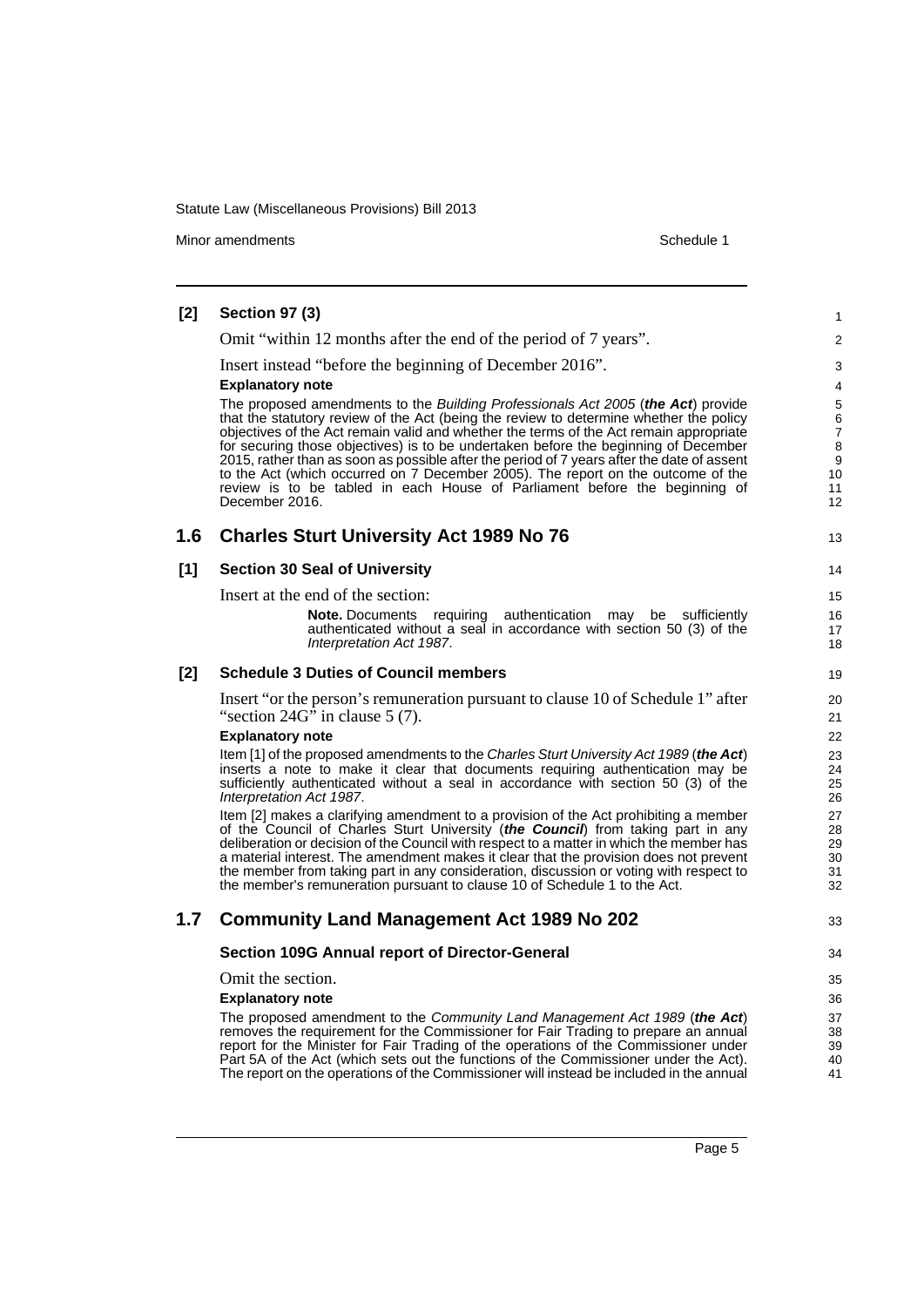Schedule 1 Minor amendments

report of the Department of Finance and Services prepared under the *Annual Reports (Departments) Act 1985*.

1 2

3 4

### **1.8 Community Services (Complaints, Reviews and Monitoring) Act 1993 No 2**

### **[1] Section 4 Definitions**

Omit "the Minister for Community Services" from paragraph (f) of the definition of *service provider* in section 4 (1).

Insert instead "a Minister of the State of New South Wales".

#### **[2] Section 8 Functions of Official Community Visitors**

Omit "provided by the Department of Community Services or the Department of Ageing, Disability and Home Care, or by a funded agency" from paragraph (a) of the definition of *visitable service* in section 8 (6).

#### **[3] Section 35 Application of Part**

Omit "and authorised or funded under the *Disability Services Act 1993*" from section 35 (1) (f).

#### **Commencement**

The amendments to the *Community Services (Complaints, Reviews and Monitoring) Act 1993* commence on 1 July 2013.

#### **Explanatory note**

Item [1] of the proposed amendments to the *Community Services (Complaints, Reviews and Monitoring) Act 1993* extends the definition of *service provider* to include a person or organisation that is covered by an arrangement between a Minister of the State of New South Wales and a State or Commonwealth Minister, under which arrangement that State or Commonwealth Minister agrees to the person or organisation being a service provider for the purposes of that Act. This amendment ensures that the intergovernmental agreement for the National Disability Insurance Scheme (made between the Premier of New South Wales and the Prime Minister) is captured by that definition. This amendment will enable the NSW Ombudsman to monitor and review any service provider for people with disability and investigate complaints about a person or organisation who is a service provider.

Item [2] extends the definition of *visitable service* to any accommodation service where a person using the service is in the full-time care of the service provider. Currently, a visitable service is defined to include an accommodation service provided by the Department of Community Services or the Department of Ageing, Disability and Home Care, or by a funded agency where a person using the service is in the full-time care of the service provider. The amendment has the effect of enabling an Official Community Visitor to exercise functions and powers (including powers of entry and inspection) with respect to any accommodation service where a person using the service is in the full-time care of the service provider (whether or not the accommodation service is provided by a Department or funded agency).

Item [3] extends the application of Part 6 (Reviews of deaths of children in care and certain other children and persons with disabilities in care) to a person who was living in, or temporarily absent from, residential care provided by any service provider. Currently, Part 6 applies only to deaths of persons who were living in, or temporarily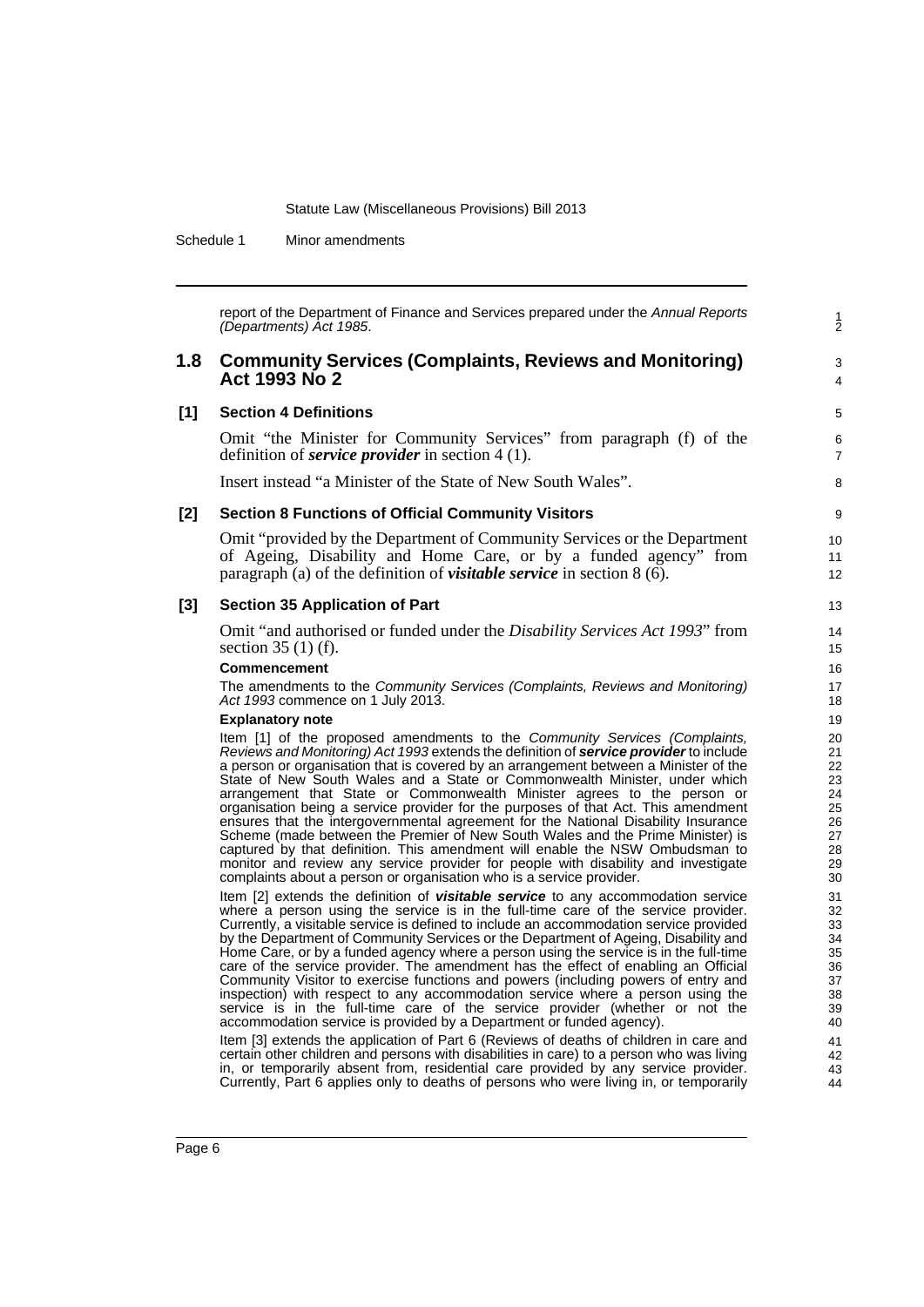Minor amendments **Schedule 1** 

|       |                                           | absent from, residential care provided by a service provider if the residential care is<br>authorised or funded under the Disability Services Act 1993.                                                                                                                                                                                                                                                                                                                                                                                                                                                                                                                                                                                                                                                                                                                                                                                                                                                  | $\frac{1}{2}$                                                                          |
|-------|-------------------------------------------|----------------------------------------------------------------------------------------------------------------------------------------------------------------------------------------------------------------------------------------------------------------------------------------------------------------------------------------------------------------------------------------------------------------------------------------------------------------------------------------------------------------------------------------------------------------------------------------------------------------------------------------------------------------------------------------------------------------------------------------------------------------------------------------------------------------------------------------------------------------------------------------------------------------------------------------------------------------------------------------------------------|----------------------------------------------------------------------------------------|
| 1.9   |                                           | <b>Conveyancers Licensing Act 2003 No 3</b>                                                                                                                                                                                                                                                                                                                                                                                                                                                                                                                                                                                                                                                                                                                                                                                                                                                                                                                                                              | 3                                                                                      |
|       |                                           | <b>Schedule 1 Savings and transitional provisions</b>                                                                                                                                                                                                                                                                                                                                                                                                                                                                                                                                                                                                                                                                                                                                                                                                                                                                                                                                                    | 4                                                                                      |
|       |                                           | Insert at the end of the Schedule:                                                                                                                                                                                                                                                                                                                                                                                                                                                                                                                                                                                                                                                                                                                                                                                                                                                                                                                                                                       | 5                                                                                      |
|       | Part 4                                    | Provision consequent on enactment of<br><b>Statute Law (Miscellaneous Provisions)</b><br><b>Act 2008</b>                                                                                                                                                                                                                                                                                                                                                                                                                                                                                                                                                                                                                                                                                                                                                                                                                                                                                                 | 6<br>$\overline{7}$<br>8                                                               |
|       | 20                                        | <b>Displacement provision</b>                                                                                                                                                                                                                                                                                                                                                                                                                                                                                                                                                                                                                                                                                                                                                                                                                                                                                                                                                                            | 9                                                                                      |
|       | <b>Explanatory note</b><br>inconsistency. | The declaration of a provision of Part 8 of this Act as a<br>Corporations legislation displacement provision for the purposes<br>of section 5G of the Corporations Act extends to a provision of<br>that Part as amended by the Statute Law (Miscellaneous<br>Provisions) Act 2008.<br>The proposed amendment to the Conveyancers Licensing Act 2003 (the Act) ensures<br>that a provision of Part 8 of the Act, as amended by the Statute Law (Miscellaneous<br>Provisions) Act 2008, is a Corporations legislation displacement provision for the<br>purposes of section 5G of the Corporations Act 2001 of the Commonwealth (the<br><b>Corporations Act</b> ). Section 5G of the Corporations Act provides that if a State law<br>declares a provision of a State law to be a Corporations legislation displacement<br>provision, any provision of the Corporations legislation with which the State provision<br>would otherwise be inconsistent does not apply to the extent necessary to avoid the | 10<br>11<br>12<br>13<br>14<br>15<br>16<br>17<br>18<br>19<br>20<br>21<br>22<br>23<br>24 |
|       |                                           | 1.10 Conveyancing Act 1919 No 6                                                                                                                                                                                                                                                                                                                                                                                                                                                                                                                                                                                                                                                                                                                                                                                                                                                                                                                                                                          | 25                                                                                     |
| [1]   |                                           | Sections 66V (9) and 66ZE (9)                                                                                                                                                                                                                                                                                                                                                                                                                                                                                                                                                                                                                                                                                                                                                                                                                                                                                                                                                                            | 26                                                                                     |
|       | occurring.                                | Omit "Stamp duty", "stamp duty" and "Stamp Duties Act 1920" wherever                                                                                                                                                                                                                                                                                                                                                                                                                                                                                                                                                                                                                                                                                                                                                                                                                                                                                                                                     | 27<br>28                                                                               |
|       |                                           | Insert instead "Duty", "duty" and "Duties Act 1997" respectively.                                                                                                                                                                                                                                                                                                                                                                                                                                                                                                                                                                                                                                                                                                                                                                                                                                                                                                                                        | 29                                                                                     |
| $[2]$ | contract                                  | Section 165 Stamping of documents not to give notice of trust or written                                                                                                                                                                                                                                                                                                                                                                                                                                                                                                                                                                                                                                                                                                                                                                                                                                                                                                                                 | 30<br>31                                                                               |
|       |                                           | Omit "Commissioner or Assistant Commissioner of Stamp Duties".                                                                                                                                                                                                                                                                                                                                                                                                                                                                                                                                                                                                                                                                                                                                                                                                                                                                                                                                           | 32                                                                                     |
|       |                                           | Insert instead "Chief Commissioner or Commissioner of State Revenue".                                                                                                                                                                                                                                                                                                                                                                                                                                                                                                                                                                                                                                                                                                                                                                                                                                                                                                                                    | 33                                                                                     |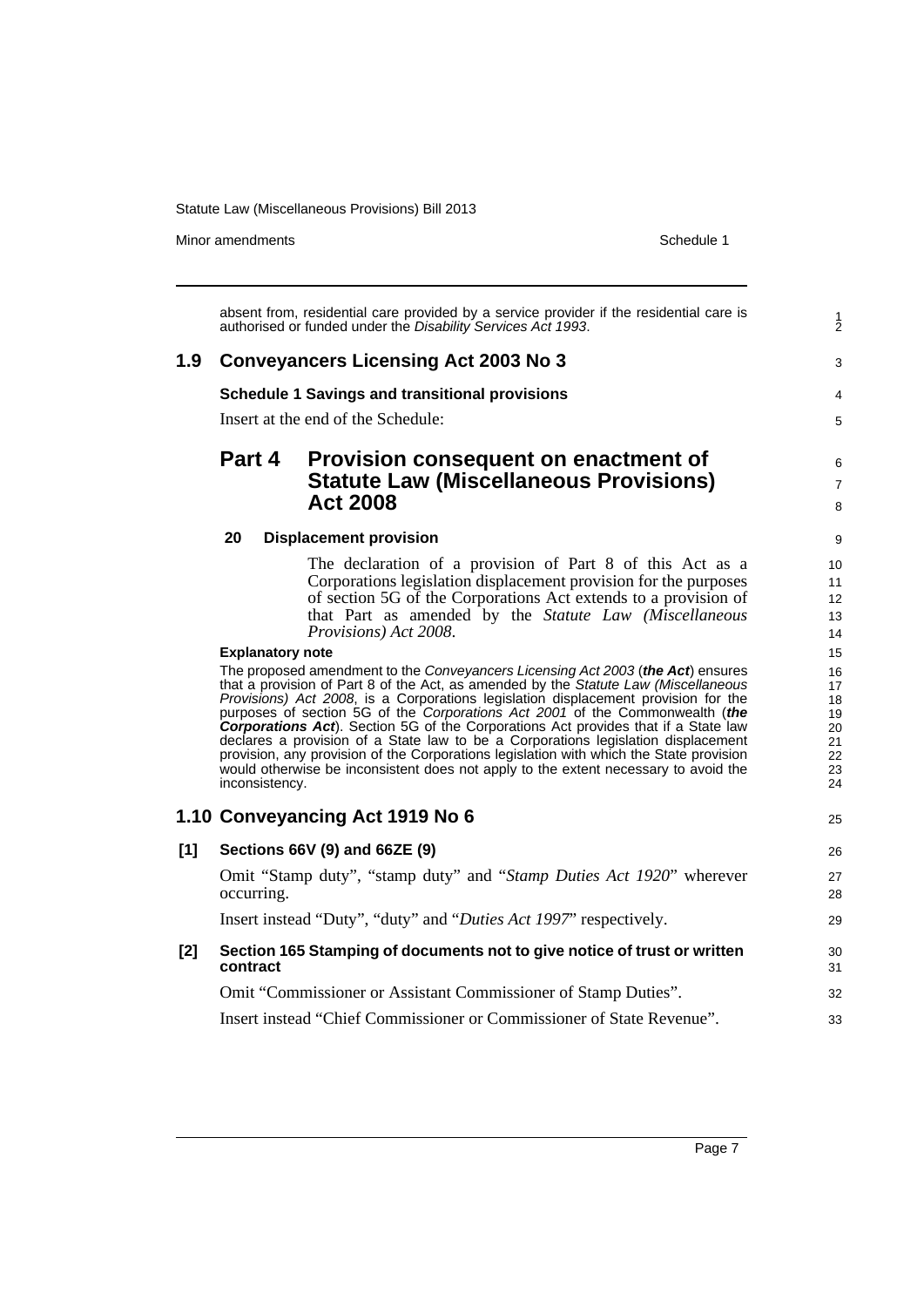Schedule 1 Minor amendments

| $[3]$ | Section 195A Lodgment of plans and related documents with<br><b>Registrar-General</b>                                                                                                                                                                              | 1<br>$\overline{2}$ |
|-------|--------------------------------------------------------------------------------------------------------------------------------------------------------------------------------------------------------------------------------------------------------------------|---------------------|
|       | Omit "The plan must be lodged with a separate document in the approved form<br>relating to the plan." from section 195A (1).                                                                                                                                       | 3<br>4              |
| [4]   | <b>Section 195A (4)</b>                                                                                                                                                                                                                                            | 5                   |
|       | Insert after section 195A (3):                                                                                                                                                                                                                                     | 6                   |
|       | (4)<br>A plan lodged under this section must be lodged with a separate<br>document in the approved form relating to the plan.                                                                                                                                      | $\overline{7}$<br>8 |
| [5]   | Section 195E Recording of plans which are not to be registered                                                                                                                                                                                                     | 9                   |
|       | Omit "pursuant to" from section 195E (2). Insert instead "under".                                                                                                                                                                                                  | 10                  |
|       | <b>Explanatory note</b>                                                                                                                                                                                                                                            | 11                  |
|       | Items [1] and [2] of the proposed amendments to the Conveyancing Act 1919 (the Act)<br>update certain references as a consequence of the repeal of the Stamp Duties Act<br>1920.                                                                                   | 12<br>13<br>14      |
|       | Items [3] and [4] make it clear that a separate document in an approved form (known<br>as an administration sheet) must accompany all plans lodged in the office of the<br>Registrar-General for registration or recording under Division 3 of Part 23 of the Act. | 15<br>16<br>17      |
|       | Item [5] makes the language of section 195E consistent with that of section 195A.                                                                                                                                                                                  | 18                  |
|       | 1.11 Electricity Supply Act 1995 No 94                                                                                                                                                                                                                             | 19                  |
|       | <b>Section 107 Liable acquisitions</b>                                                                                                                                                                                                                             | 20                  |
|       | Omit "a person who is" from section 107 (1).                                                                                                                                                                                                                       | 21                  |
|       | Insert instead "any other person, whether or".                                                                                                                                                                                                                     | 22                  |
|       | <b>Explanatory note</b>                                                                                                                                                                                                                                            | 23                  |
|       | The proposed amendment to the Electricity Supply Act 1995 (the Act) amends a<br>provision relating to the energy savings scheme established under the Act. Under that                                                                                              | 24<br>25            |
|       | scheme, a participant in the scheme is required to meet an individual energy savings                                                                                                                                                                               | 26                  |
|       | target by surrendering energy savings certificates (the total value of which must meet                                                                                                                                                                             | 27                  |
|       | or exceed the individual energy savings target). The individual energy savings target is<br>equivalent to a defined percentage (specified in Schedule 5 to the Act) of the scheme                                                                                  | 28<br>29            |
|       | participant's <b>liable acquisitions</b> , as defined in Part 9 of the Act. The proposed                                                                                                                                                                           | 30                  |
|       | amendment extends the definition of <b>liable acquisition</b> to include a purchase of                                                                                                                                                                             | 31                  |
|       | electricity by a scheme participant from any person, whether or not a registered<br>participant under the National Electricity (NSW) Law. Currently, a purchase of                                                                                                 | 32                  |
|       | electricity by a scheme participant from a person who is a registered participant under                                                                                                                                                                            | 33<br>34            |
|       | the National Electricity (NSW) Law is excluded from that definition (and, consequently,                                                                                                                                                                            | 35                  |
|       | from the calculation of the scheme participant's individual energy savings target).                                                                                                                                                                                | 36                  |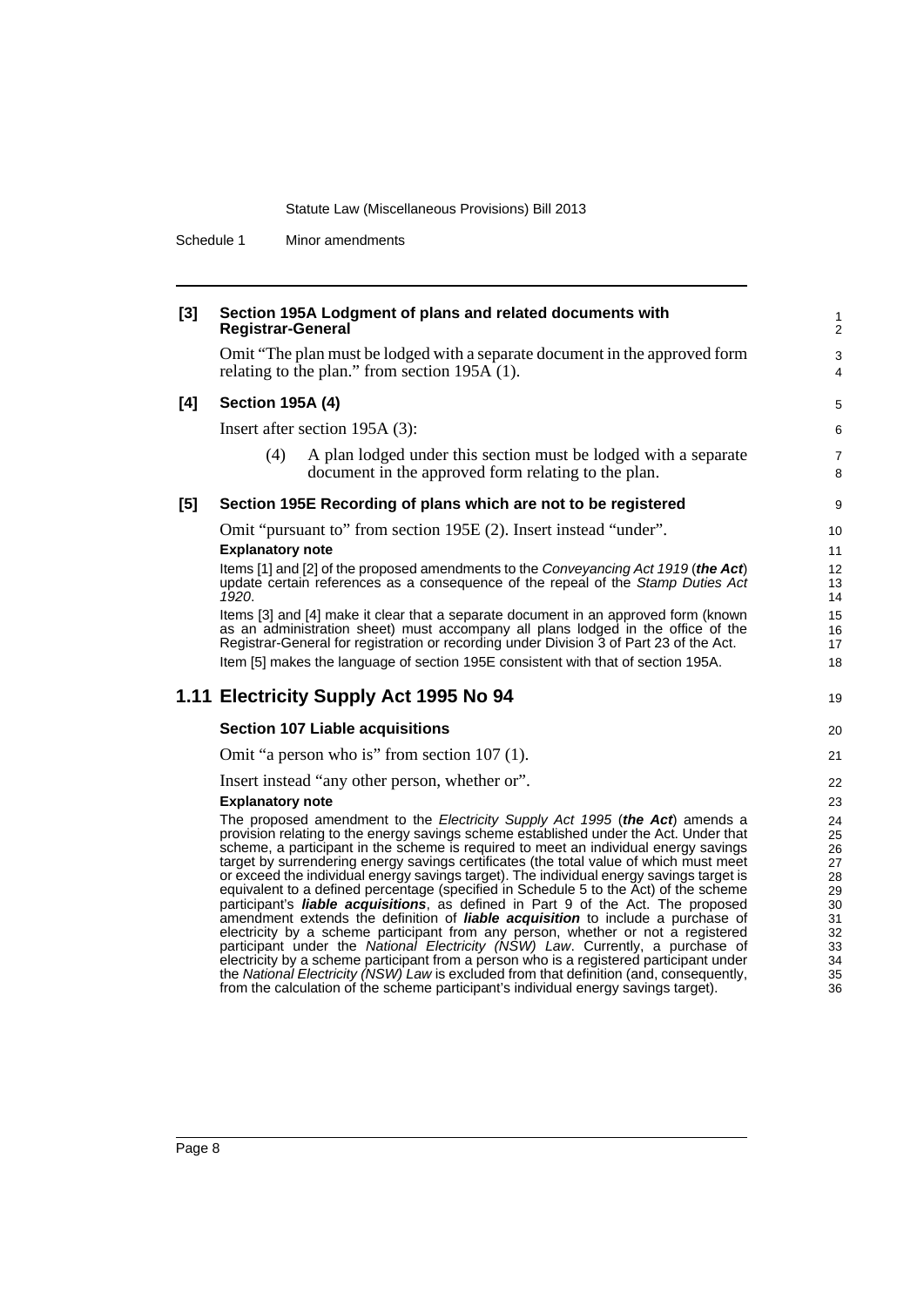Minor amendments **Schedule 1** 

|       |                                                | 1.12 Energy and Utilities Administration Act 1987 No 103                                                                                                                                                                                                                                                                                                                                                                                                                                                | 1                                      |
|-------|------------------------------------------------|---------------------------------------------------------------------------------------------------------------------------------------------------------------------------------------------------------------------------------------------------------------------------------------------------------------------------------------------------------------------------------------------------------------------------------------------------------------------------------------------------------|----------------------------------------|
| $[1]$ | <b>Section 3 Definitions</b>                   |                                                                                                                                                                                                                                                                                                                                                                                                                                                                                                         | $\overline{c}$                         |
|       | section $3(1)$ :                               | Insert after paragraph (a) of the definition of <b>State water agency</b> in                                                                                                                                                                                                                                                                                                                                                                                                                            | 3<br>4                                 |
|       | (a1)                                           | Gosford City Council, or                                                                                                                                                                                                                                                                                                                                                                                                                                                                                | 5                                      |
|       | (a2)                                           | Wyong Shire Council, or                                                                                                                                                                                                                                                                                                                                                                                                                                                                                 | 6                                      |
| $[2]$ |                                                | Section 3 (1), definition of "water savings area"                                                                                                                                                                                                                                                                                                                                                                                                                                                       | 7                                      |
|       |                                                | Insert after paragraph (a) of the definition:                                                                                                                                                                                                                                                                                                                                                                                                                                                           | 8                                      |
|       | $\left( a1\right)$                             | the local government area of Gosford City Council under<br>the Local Government Act 1993, or                                                                                                                                                                                                                                                                                                                                                                                                            | 9<br>10                                |
|       | (a2)                                           | the local government area of Wyong Shire Council under<br>the Local Government Act 1993, or                                                                                                                                                                                                                                                                                                                                                                                                             | 11<br>12                               |
|       | <b>Explanatory note</b>                        | The proposed amendments to the Energy and Utilities Administration Act 1987 (the<br>Act) extend the definitions of State water agency and water savings area to include<br>Gosford City Council and Wyong Shire Council, and their respective local government<br>areas, which are currently prescribed as State water agencies and water savings areas<br>for the purposes of the Act by the Energy and Utilities Administration Regulation 2006<br>(which is due to be repealed on 1 September 2013). | 13<br>14<br>15<br>16<br>17<br>18<br>19 |
|       |                                                | 1.13 Health Administration Act 1982 No 135                                                                                                                                                                                                                                                                                                                                                                                                                                                              | 20                                     |
|       |                                                | <b>Schedule 2A Health professional councils</b>                                                                                                                                                                                                                                                                                                                                                                                                                                                         | 21                                     |
|       | Insert in alphabetical order:                  |                                                                                                                                                                                                                                                                                                                                                                                                                                                                                                         | 22                                     |
|       |                                                | Chinese Medicine Council of New South Wales established<br>under the Health Practitioner Regulation National Law (NSW)                                                                                                                                                                                                                                                                                                                                                                                  | 23<br>24                               |
|       |                                                | Medical Radiation Practice Council of New South Wales<br>established under the Health Practitioner Regulation National<br>Law (NSW)                                                                                                                                                                                                                                                                                                                                                                     | 25<br>26<br>27                         |
|       |                                                | Occupational Therapy Council of New South Wales established<br>under the Health Practitioner Regulation National Law (NSW)                                                                                                                                                                                                                                                                                                                                                                              | 28<br>29                               |
|       | <b>Explanatory note</b><br>National Law (NSW). | The proposed amendment to the Health Administration Act 1982 updates the list of<br>health professional councils for which the Health Administration Corporation is to<br>manage accounts, to make it consistent with the Health Practitioner Regulation                                                                                                                                                                                                                                                | 30<br>31<br>32<br>33<br>34             |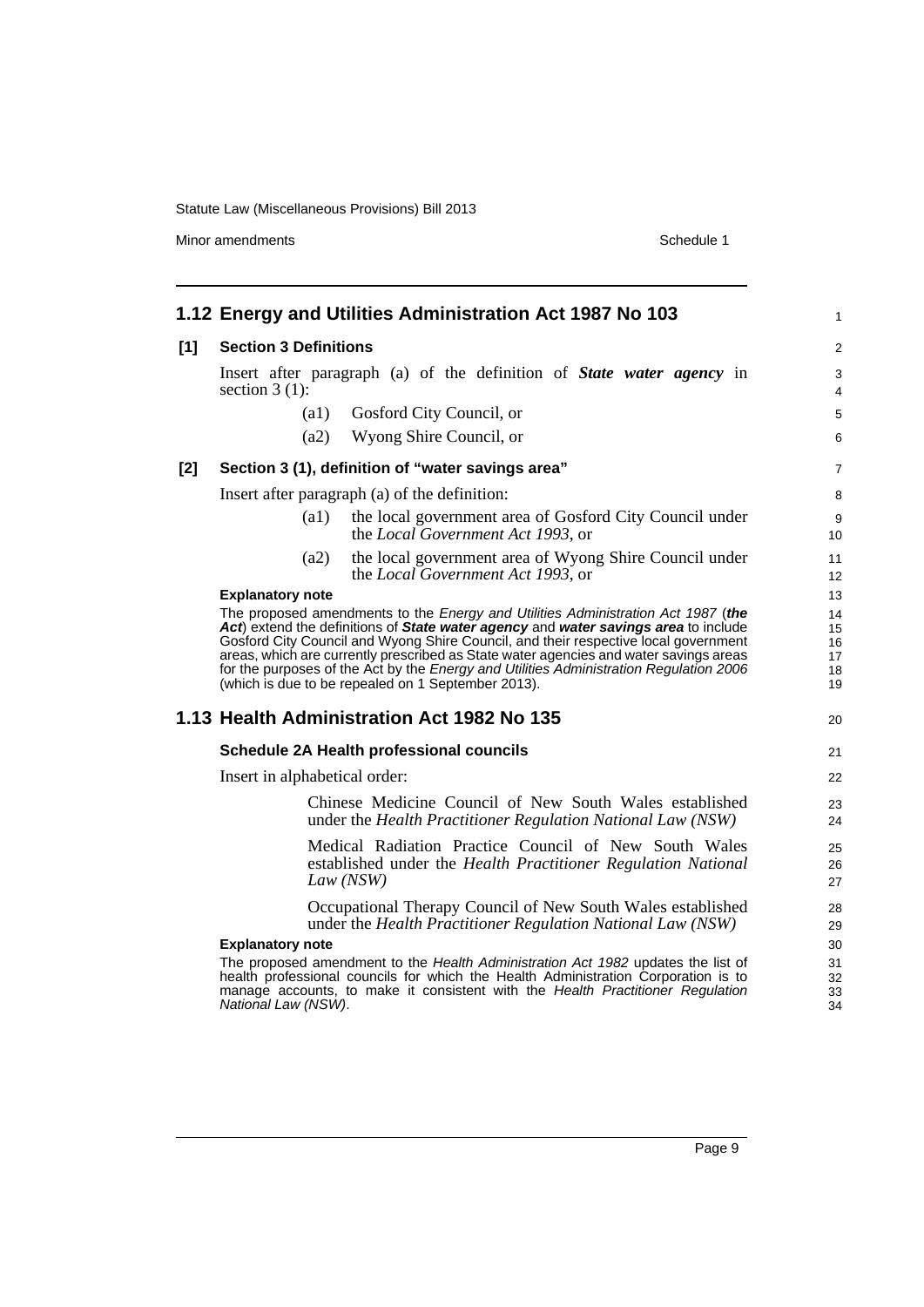Schedule 1 Minor amendments

|        | 1.14 Home Care Service Act 1988 No 6                                                                    | 1        |
|--------|---------------------------------------------------------------------------------------------------------|----------|
| $[1]$  | <b>Section 3 Definitions</b>                                                                            | 2        |
|        | Omit "Department of Community Services" from the definition of<br><b>Department</b> in section $3(1)$ . | 3<br>4   |
|        | Insert instead "Department of Family and Community Services".                                           | 5        |
| [2]    | Section 3 (1), definition of "Hostel and Care Program"<br>Omit the definition.                          | 6<br>7   |
|        |                                                                                                         |          |
| $[3]$  | <b>Section 5 The Board</b>                                                                              | 8        |
|        | Omit "General Manager" from section 5 (1) (b).<br>Insert instead "Executive Director".                  | 9        |
|        |                                                                                                         | 10       |
| [4]    | Section 5 (1) (c)                                                                                       | 11       |
|        | Omit "9". Insert instead "7".                                                                           | 12       |
| [5]    | Section 5 (1A)                                                                                          | 13       |
|        | Omit the subsection.                                                                                    | 14       |
| [6]    | Section 5 (2) (b)                                                                                       | 15       |
|        | Omit "Director-General, and". Insert instead "Director-General.".                                       | 16       |
| $[7]$  | Section 5 (2) (c)                                                                                       | 17       |
|        | Omit the paragraph.                                                                                     | 18       |
| [8]    | <b>Section 6 Objects of the Service</b>                                                                 | 19       |
|        | Omit "who are ill, disabled or" from section $6(1)(a)(i)$ .                                             | 20       |
|        | Insert instead "with disability, or who are ill or".                                                    | 21       |
| [9]    | Part 3A Hostel and Care Program                                                                         | 22       |
|        | Omit the Part.                                                                                          | 23       |
| $[10]$ | Section 11 Power to accept gifts etc                                                                    | 24       |
|        | Omit "Stamp Duties Act 1920" from section 11 (3).                                                       | 25       |
|        | Insert instead "Duties Act 1997".                                                                       | 26       |
| $[11]$ | Schedule 1 Provisions relating to the constitution and procedure of the<br>Board                        | 27<br>28 |
|        | Omit "6 members" from clause 8 (1). Insert instead "5 members".                                         | 29       |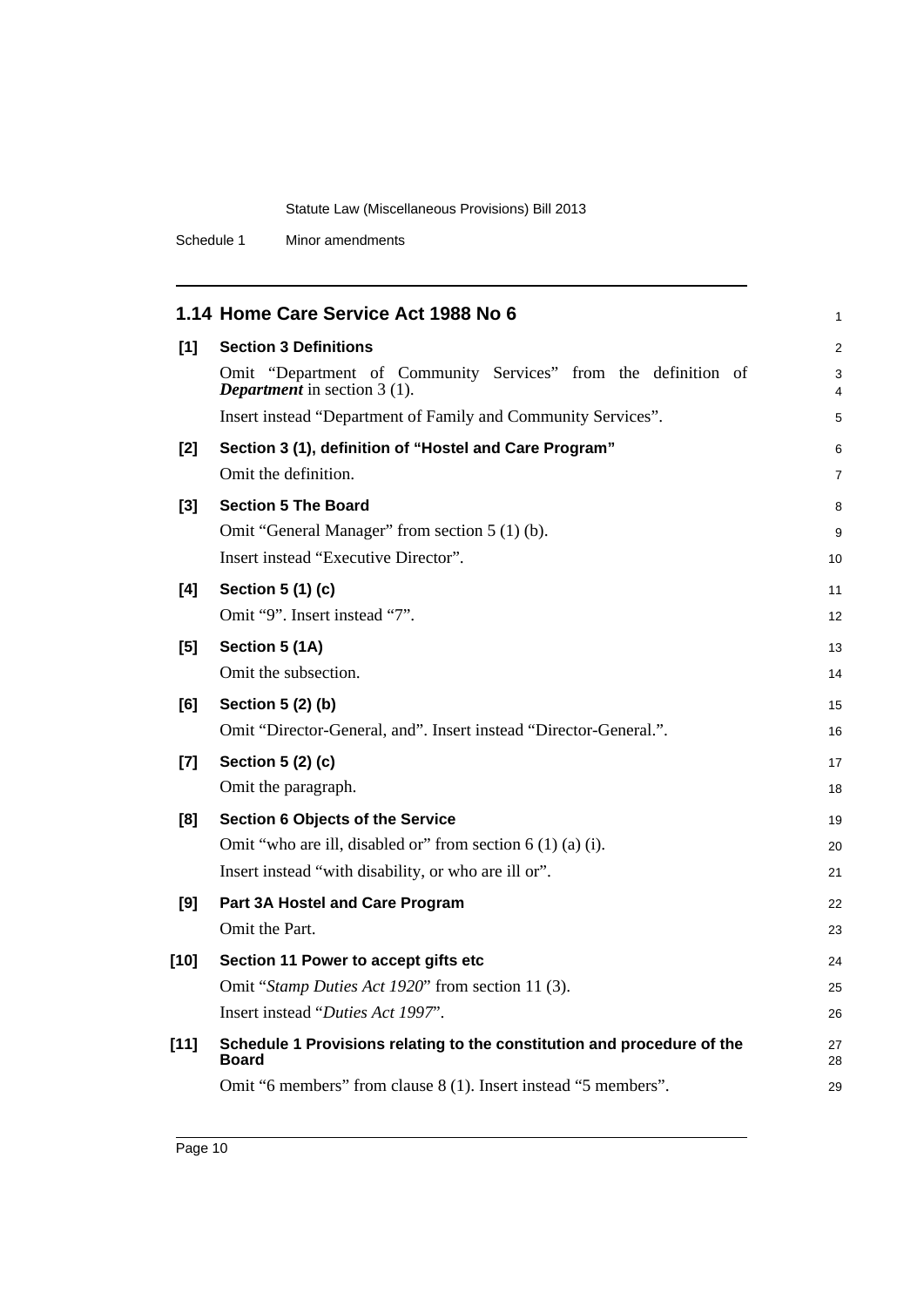Minor amendments **Schedule 1** and the state of the state of the state of the Schedule 1

**[12] Schedule 1, clause 8 (2)** Omit the subclause. **Explanatory note** Item [9] of the proposed amendments to the *Home Care Service Act 1988* repeals provisions relating to the Hostel and Care Program, which is no longer part of the Home Care Service. Items [2], [4]–[7], [11] and [12] make consequential amendments. Items [1], [3] and [10] update obsolete references. Item [8] updates obsolete terminology. **1.15 Human Tissue Act 1983 No 164 [1] Section 4 Definitions** Insert at the end of paragraph (b) of the definition of *forensic institution* in section  $4(1)$ : or (c) an institution that is under the control of the Health Administration Corporation, **[2] Section 4 (1), definition of "governing body"** Insert at the end of paragraph (b) (ii): , or (iii) in the case of a forensic institution that is controlled by the Health Administration Corporation—the Director-General. **Explanatory note** Item [1] of the proposed amendments to the *Human Tissue Act 1983* (*the Act*) extends the definition of *forensic institution* to reflect the change in institutions providing forensic pathology and medicine services. Those services were formerly provided by institutions under the control of a public health organisation but are now provided by institutions under the control of the Health Administration Corporation. Item [2] amends the definition of *governing body* to provide that, for the purposes of the Act, the governing body of a forensic institution that is under the control of the Health Administration Corporation is the Director-General of the Ministry of Health. **1.16 Impounding Act 1993 No 31 Dictionary** Insert after the matter relating to the Sydney Harbour Foreshore Authority in the definition of *area of operations*: in the case of an impounding officer appointed by the Western Sydney Parklands Trust, Trust land within the meaning of the 1 2 3 4 5 6 7 8 9 10 11 12 13 14 15 16 17 18 19 20 21 22 23 24 25 26 27 28 29  $30$ 31 32 33 34 35 36

*Western Sydney Parklands Act 2006*.

37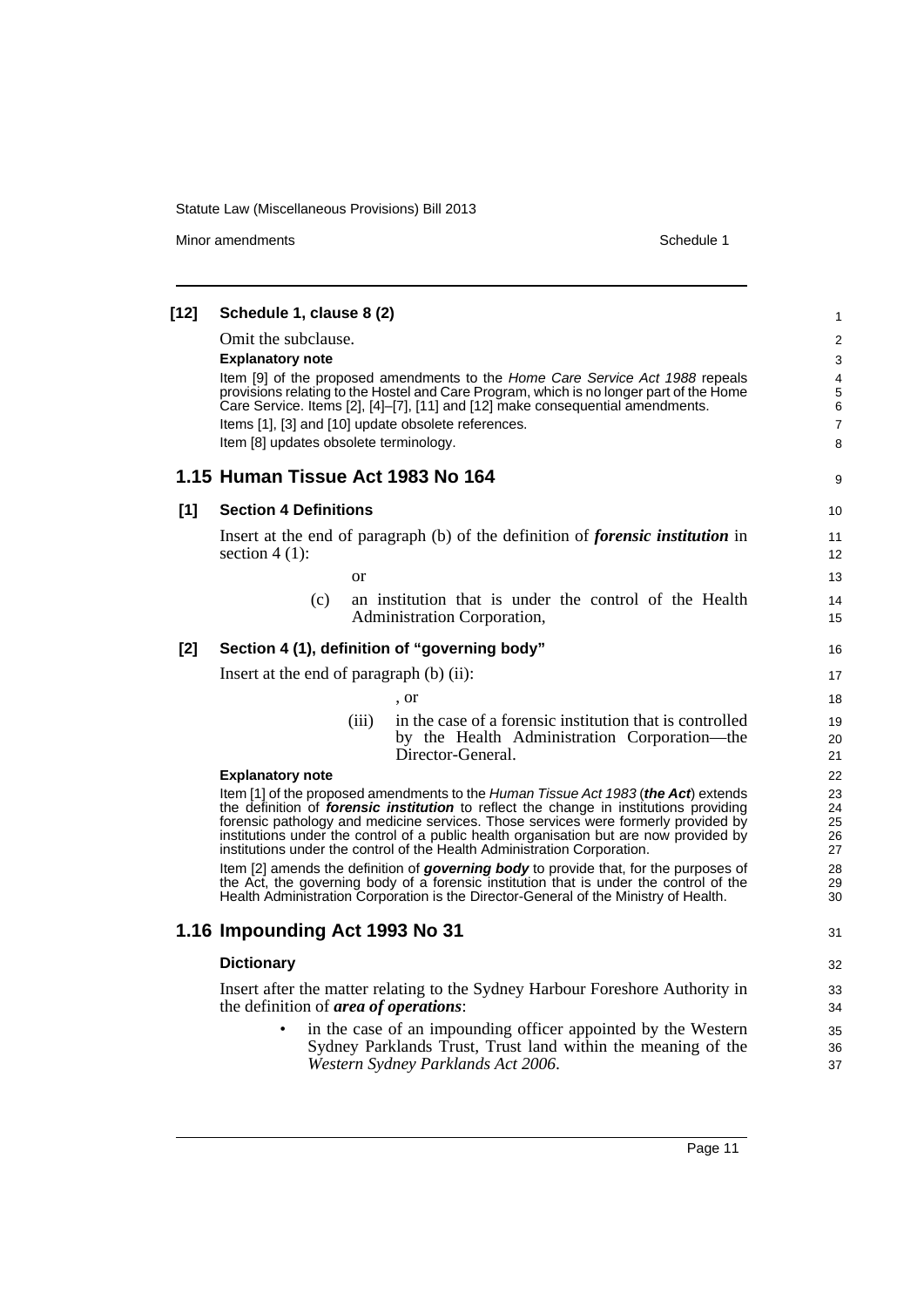Schedule 1 Minor amendments

#### **Explanatory note**

The proposed amendment to the *Impounding Act 1993* (*the Act*) provides that, for the purposes of the Act, the area of operations of the Western Sydney Parklands Trust (*the Trust*) is land vested in or owned by the Trust. Impounding officers appointed by the Trust may exercise their powers to impound certain animals and articles under the Act in the Trust's area of operations. The amendment is consequent on the enactment of the *Western Sydney Parklands Act 2006*, which made the Trust an impounding authority under the Act.

|       | 1.17 Interpretation Act 1987 No 15                         |
|-------|------------------------------------------------------------|
| - [1] | Section 21 Meanings of commonly used words and expressions |

Omit the definition of *Gazette* from section 21 (1). Insert instead:

| Gazette or Government Gazette means the New South Wales         |
|-----------------------------------------------------------------|
| Government Gazette published in print or on the NSW legislation |
| website.                                                        |

9

| [2]   | <b>Section 23 Commencement of Acts</b>                                                                                                                                                                                                 | 15                   |
|-------|----------------------------------------------------------------------------------------------------------------------------------------------------------------------------------------------------------------------------------------|----------------------|
|       | Omit "in the Gazette or" from section 23 (8).                                                                                                                                                                                          | 16                   |
| $[3]$ | Section 44 Publication of certain miscellaneous statutory instruments<br>on NSW legislation website                                                                                                                                    | 17<br>18             |
|       | Omit the section.                                                                                                                                                                                                                      | 19                   |
| [4]   | Section 45C Publication on NSW legislation website                                                                                                                                                                                     | 20                   |
|       | Insert after section $45C(1)(a)$ :                                                                                                                                                                                                     | 21                   |
|       | the Gazette (as individual gazette notices or as a collection<br>$\left( a1\right)$<br>of gazette notices), and                                                                                                                        | 22<br>23             |
| $[5]$ | Section 45C (2), (3) and (4)                                                                                                                                                                                                           | 24                   |
|       | Insert ", the Gazette" before "or other matter" wherever occurring.                                                                                                                                                                    | 25                   |
| [6]   | Section 45C (5)                                                                                                                                                                                                                        | 26                   |
|       | Omit the subsection. Insert instead:                                                                                                                                                                                                   | 27                   |
|       | The Parliamentary Counsel is to compile and maintain a database<br>(5)<br>of legislation or Gazettes published on the NSW legislation<br>website, and may certify the form of legislation or Gazettes so<br>published that is correct. | 28<br>29<br>30<br>31 |
| $[7]$ | Section 45C (6) (b)                                                                                                                                                                                                                    | 32                   |
|       | Insert "or form" after "drafting".                                                                                                                                                                                                     | 33                   |
|       |                                                                                                                                                                                                                                        |                      |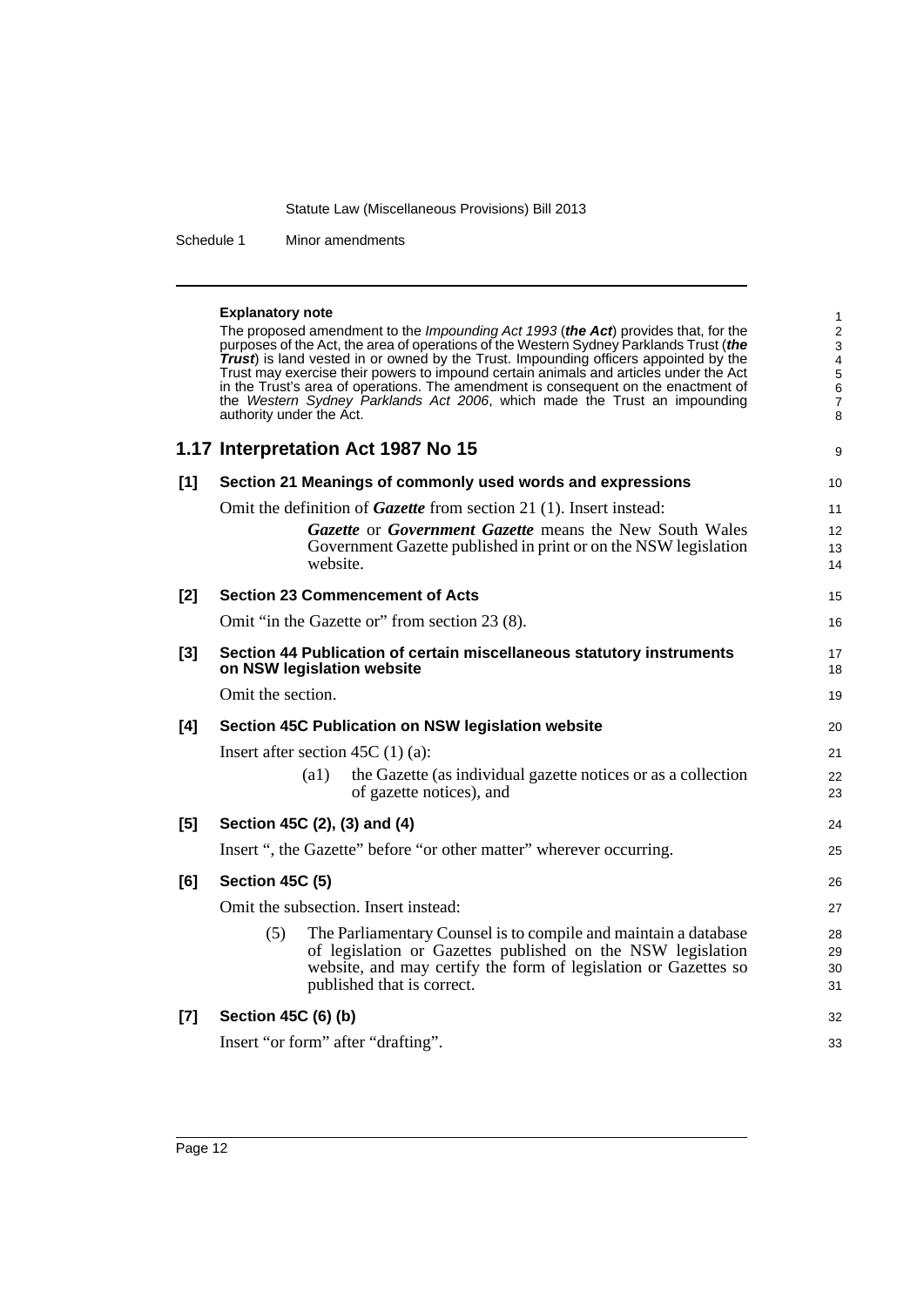| [8]    | Section 45D Publication of paper reprints of legislation                                                                                                                                                                                                                                                                                                                                                                                                                                                                                                                                                                                                                                        | 1                                            |
|--------|-------------------------------------------------------------------------------------------------------------------------------------------------------------------------------------------------------------------------------------------------------------------------------------------------------------------------------------------------------------------------------------------------------------------------------------------------------------------------------------------------------------------------------------------------------------------------------------------------------------------------------------------------------------------------------------------------|----------------------------------------------|
|        | Omit the section.                                                                                                                                                                                                                                                                                                                                                                                                                                                                                                                                                                                                                                                                               | $\overline{c}$                               |
| [9]    | <b>Section 67 Citation of instruments etc</b>                                                                                                                                                                                                                                                                                                                                                                                                                                                                                                                                                                                                                                                   | 3                                            |
|        | Omit "published in the Gazette" from section $67$ (1) (b) (i).                                                                                                                                                                                                                                                                                                                                                                                                                                                                                                                                                                                                                                  | 4                                            |
|        | Insert instead "published in a printed copy of the Gazette".                                                                                                                                                                                                                                                                                                                                                                                                                                                                                                                                                                                                                                    | 5                                            |
| $[10]$ | Section 67 (1) (b) (ia)                                                                                                                                                                                                                                                                                                                                                                                                                                                                                                                                                                                                                                                                         | 6                                            |
|        | Insert after section $67$ (1) (b) (i):                                                                                                                                                                                                                                                                                                                                                                                                                                                                                                                                                                                                                                                          | 7                                            |
|        | in the case of an instrument that has been published<br>(ia)<br>on the NSW legislation website—the date of its<br>publication on that website, or                                                                                                                                                                                                                                                                                                                                                                                                                                                                                                                                               | 8<br>9<br>10                                 |
| $[11]$ | <b>Section 75 Publication of statutory notices</b>                                                                                                                                                                                                                                                                                                                                                                                                                                                                                                                                                                                                                                              | 11                                           |
|        | Omit "or journals" and "or journal". Insert instead "or other location".                                                                                                                                                                                                                                                                                                                                                                                                                                                                                                                                                                                                                        | 12                                           |
| $[12]$ | <b>Section 75</b>                                                                                                                                                                                                                                                                                                                                                                                                                                                                                                                                                                                                                                                                               | 13                                           |
|        | Omit "the number, date and page or pages of the Gazette".                                                                                                                                                                                                                                                                                                                                                                                                                                                                                                                                                                                                                                       | 14                                           |
|        | Insert instead "the date of publication of the Gazette".                                                                                                                                                                                                                                                                                                                                                                                                                                                                                                                                                                                                                                        | 15                                           |
| $[13]$ | <b>Schedule 3 Savings and transitional provisions</b>                                                                                                                                                                                                                                                                                                                                                                                                                                                                                                                                                                                                                                           | 16                                           |
|        | Omit clause 10.                                                                                                                                                                                                                                                                                                                                                                                                                                                                                                                                                                                                                                                                                 | 17                                           |
|        | <b>Explanatory note</b>                                                                                                                                                                                                                                                                                                                                                                                                                                                                                                                                                                                                                                                                         | 18                                           |
|        | The proposed amendments to the Interpretation Act 1987 authorise the NSW<br>Government Gazette to be published on the NSW legislation website (item [4]) and give<br>official status to the online version of the Gazette (item [6]). The Gazette will be able to<br>be published on that website as individual gazette notices or as a collection of gazette<br>notices (with a facility to search over those gazette notices and any previous editions<br>of the printed Gazette made available on that website). Apart from consequential<br>amendments, the amendments also repeal existing provisions relating to the<br>production of paper reprints of legislation which has now ceased. | 19<br>20<br>21<br>22<br>23<br>24<br>25<br>26 |
|        | 1.18 Local Government Act 1993 No 30                                                                                                                                                                                                                                                                                                                                                                                                                                                                                                                                                                                                                                                            | 27                                           |
|        | Section 54L Payment of environmental upgrade charge                                                                                                                                                                                                                                                                                                                                                                                                                                                                                                                                                                                                                                             | 28                                           |
|        | Omit "must" from section 54L (3). Insert instead "may".                                                                                                                                                                                                                                                                                                                                                                                                                                                                                                                                                                                                                                         | 29                                           |
|        | <b>Explanatory note</b>                                                                                                                                                                                                                                                                                                                                                                                                                                                                                                                                                                                                                                                                         | 30                                           |
|        | The proposed amendment to the Local Government Act 1993 (the Act) will enable a<br>council to hold money paid to it in respect of an environmental upgrade charge, pending<br>its payment to a finance provider, in its consolidated fund in accordance with<br>section 409 of the Act. Currently, such money is required to be held in the council's trust<br>fund in trust for the finance provider.                                                                                                                                                                                                                                                                                          | 31<br>32<br>33<br>34<br>35                   |
|        |                                                                                                                                                                                                                                                                                                                                                                                                                                                                                                                                                                                                                                                                                                 |                                              |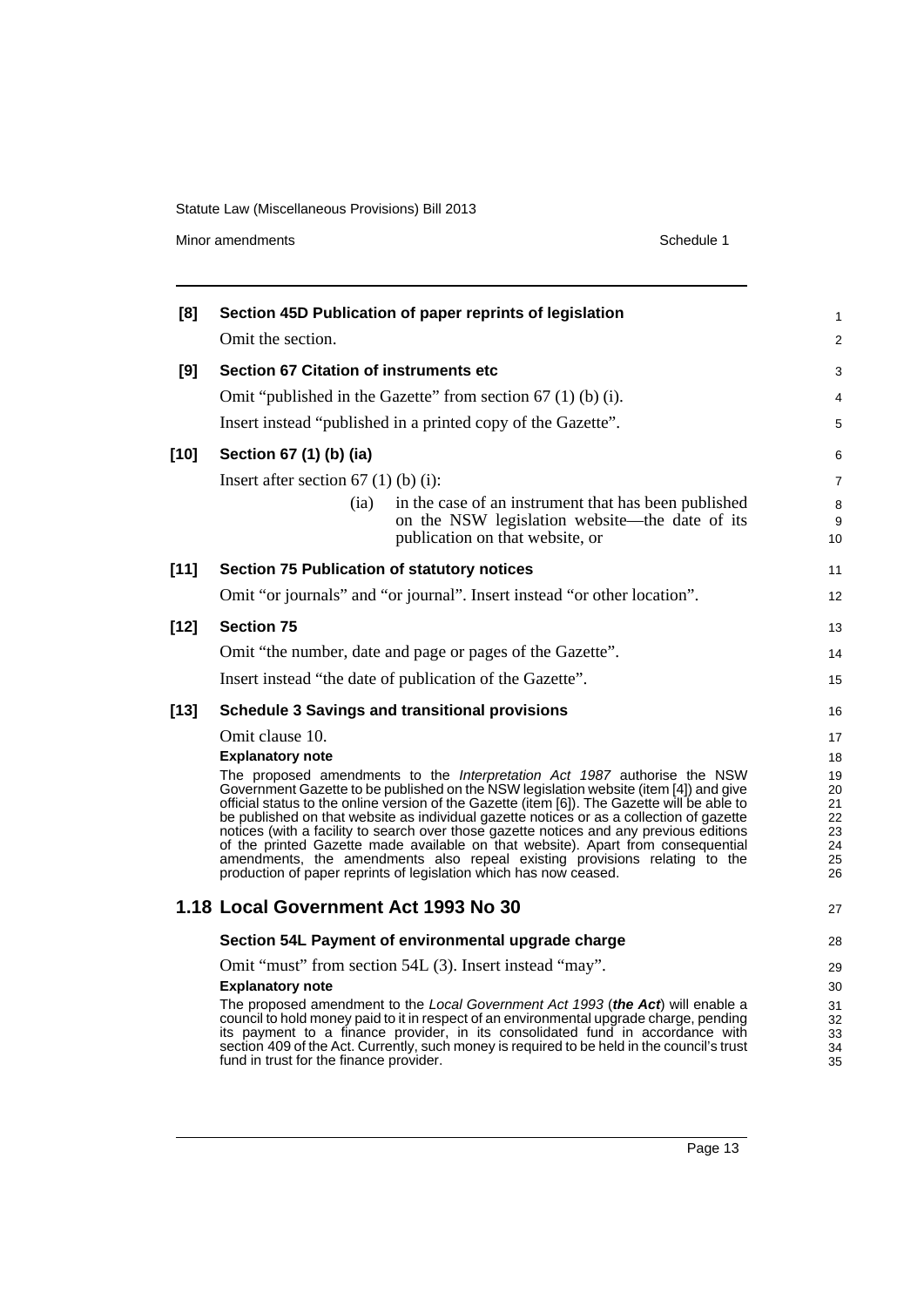Schedule 1 Minor amendments

|       | 1.19 Macquarie University Act 1989 No 126                                                                                                                                                                                                                                                                                                                                                                                                                                                                                        | 1                                |
|-------|----------------------------------------------------------------------------------------------------------------------------------------------------------------------------------------------------------------------------------------------------------------------------------------------------------------------------------------------------------------------------------------------------------------------------------------------------------------------------------------------------------------------------------|----------------------------------|
| $[1]$ | <b>Section 27 Seal of University</b>                                                                                                                                                                                                                                                                                                                                                                                                                                                                                             | $\overline{c}$                   |
|       | Insert at the end of the section:                                                                                                                                                                                                                                                                                                                                                                                                                                                                                                | 3                                |
|       | <b>Note.</b> Documents requiring authentication may be sufficiently<br>authenticated without a seal in accordance with section 50 (3) of the<br>Interpretation Act 1987.                                                                                                                                                                                                                                                                                                                                                         | 4<br>5<br>6                      |
| $[2]$ | <b>Schedule 2A Duties of Council members</b>                                                                                                                                                                                                                                                                                                                                                                                                                                                                                     | 7                                |
|       | Insert "or the person's remuneration pursuant to clause 10 of Schedule 1" after<br>"section $21G$ " in clause 5 (7).                                                                                                                                                                                                                                                                                                                                                                                                             | 8<br>9                           |
|       | <b>Explanatory note</b>                                                                                                                                                                                                                                                                                                                                                                                                                                                                                                          | 10                               |
|       | Item [1] of the proposed amendments to the <i>Macquarie University Act 1989</i> (the Act)<br>inserts a note to make it clear that documents requiring authentication may be<br>sufficiently authenticated without a seal in accordance with section 50 (3) of the<br>Interpretation Act 1987.                                                                                                                                                                                                                                    | 11<br>12<br>13<br>14             |
|       | Item [2] makes a clarifying amendment to a provision of the Act prohibiting a member<br>of the Council of Macquarie University (the Council) from taking part in any<br>deliberation or decision of the Council with respect to a matter in which the member has<br>a material interest. The amendment makes it clear that the provision does not prevent<br>the member from taking part in any consideration, discussion or voting with respect to<br>the member's remuneration pursuant to clause 10 of Schedule 1 to the Act. | 15<br>16<br>17<br>18<br>19<br>20 |
|       | 1.20 Plumbing and Drainage Act 2011 No 59                                                                                                                                                                                                                                                                                                                                                                                                                                                                                        | 21                               |
| [1]   | <b>Section 3 Definitions</b>                                                                                                                                                                                                                                                                                                                                                                                                                                                                                                     | 22                               |
|       | Insert in alphabetical order in section $3(1)$ :                                                                                                                                                                                                                                                                                                                                                                                                                                                                                 | 23                               |
|       | <b>county</b> council has the same meaning as in the <i>Local</i><br>Government Act 1993.                                                                                                                                                                                                                                                                                                                                                                                                                                        | 24<br>25                         |
| [2]   | Section 4 Plumbing and drainage work-meaning                                                                                                                                                                                                                                                                                                                                                                                                                                                                                     | 26                               |
|       | Omit "or local council" from section $4(5)(c)$ .                                                                                                                                                                                                                                                                                                                                                                                                                                                                                 | 27                               |
|       | Insert instead ", local council or county council".                                                                                                                                                                                                                                                                                                                                                                                                                                                                              | 28                               |
| $[3]$ | Section 16 Supply of plans                                                                                                                                                                                                                                                                                                                                                                                                                                                                                                       | 29                               |
|       | Insert ", or county council of the area of operations," after "local council of the<br>area" where firstly occurring in section $16(3)$ .                                                                                                                                                                                                                                                                                                                                                                                        | 30<br>31                         |
| [4]   | <b>Section 16 (3)</b>                                                                                                                                                                                                                                                                                                                                                                                                                                                                                                            | 32                               |
|       | Omit "the local council of the area".                                                                                                                                                                                                                                                                                                                                                                                                                                                                                            | 33                               |
|       | Insert instead "that local council or county council".                                                                                                                                                                                                                                                                                                                                                                                                                                                                           | 34                               |
|       |                                                                                                                                                                                                                                                                                                                                                                                                                                                                                                                                  |                                  |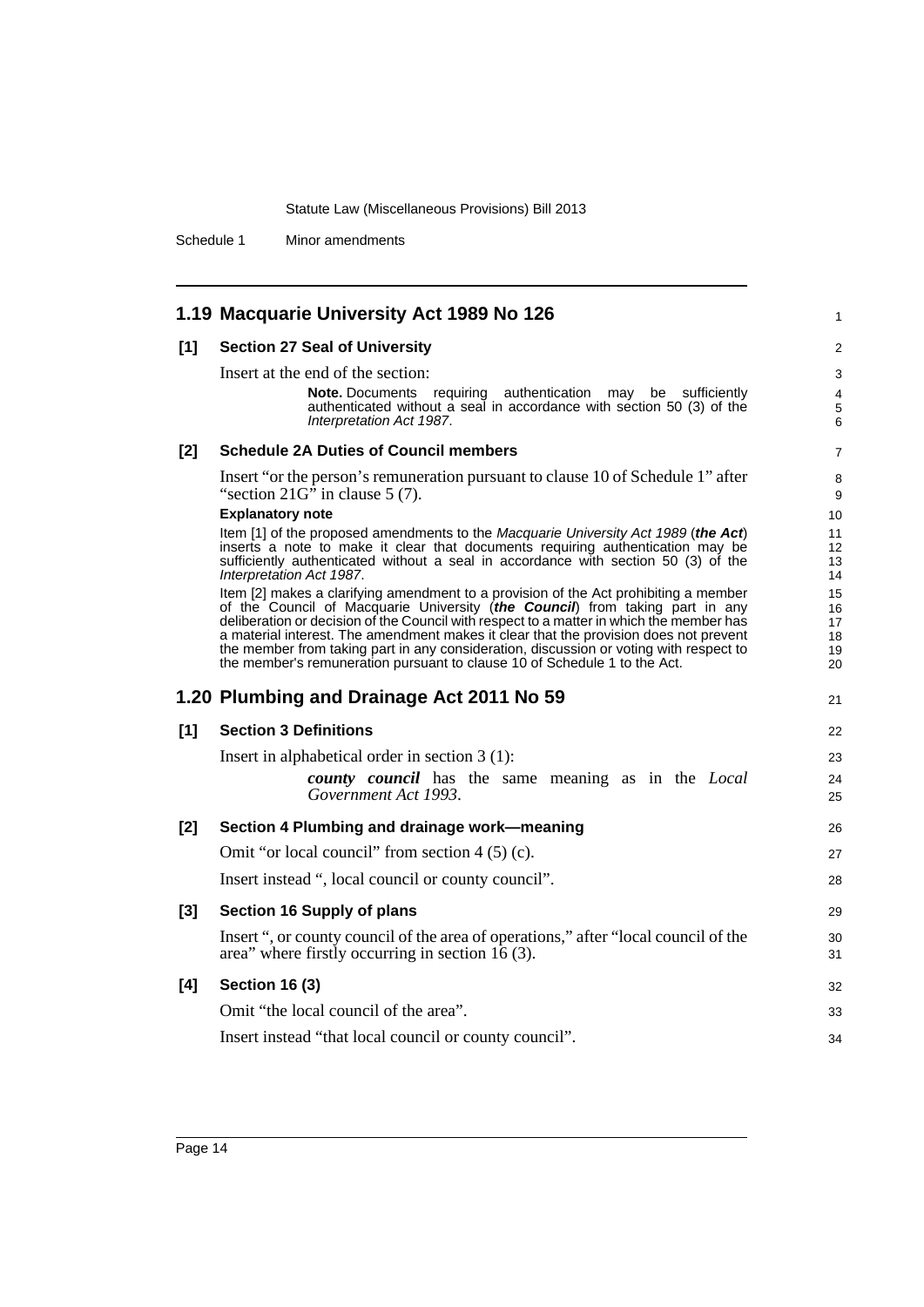Minor amendments **Schedule 1** 

| [5]    | <b>Section 21 Delegation</b>                                                                                                                                                                                                                                                                                                            | $\mathbf{1}$            |
|--------|-----------------------------------------------------------------------------------------------------------------------------------------------------------------------------------------------------------------------------------------------------------------------------------------------------------------------------------------|-------------------------|
|        | Insert "or county council" after "local council" in section 21 (1) (a).                                                                                                                                                                                                                                                                 | 2                       |
| [6]    | <b>Section 21 (2)</b>                                                                                                                                                                                                                                                                                                                   | 3                       |
|        | Insert "or county council" after "local council" where firstly occurring.                                                                                                                                                                                                                                                               | 4                       |
| $[7]$  | Section 21 (2) (b)                                                                                                                                                                                                                                                                                                                      | 5                       |
|        | Omit "local".                                                                                                                                                                                                                                                                                                                           | 6                       |
| [8]    | <b>Section 22 Appointment of inspectors</b>                                                                                                                                                                                                                                                                                             | $\overline{7}$          |
|        | Insert "or county council" after "local council" in section 22 (2) (b).                                                                                                                                                                                                                                                                 | 8                       |
| [9]    | Section 23 Appointment of enforcement officers                                                                                                                                                                                                                                                                                          | 9                       |
|        | Insert "or county council" after "local council" in section 23 (2) (b).                                                                                                                                                                                                                                                                 | 10                      |
| $[10]$ | Section 47 Certain information may be provided to and by plumbing<br>regulator                                                                                                                                                                                                                                                          | 11<br>$12 \overline{ }$ |
|        | Insert "or county council" after "local council" where firstly occurring in<br>section 47 $(1)$ $(a)$ .                                                                                                                                                                                                                                 | 13<br>14                |
| $[11]$ | Section 47 (1) (a)                                                                                                                                                                                                                                                                                                                      | 15                      |
|        | Omit "local" where secondly and thirdly occurring.                                                                                                                                                                                                                                                                                      | 16                      |
| $[12]$ | <b>Section 47 (2)</b>                                                                                                                                                                                                                                                                                                                   | 17                      |
|        | Insert ", county council" after "local council".                                                                                                                                                                                                                                                                                        | 18                      |
| $[13]$ | <b>Section 48 Exclusion of liability</b>                                                                                                                                                                                                                                                                                                | 19                      |
|        | Insert "or county council" after "local council" in paragraph (c) of the<br>definition of <i>protected person</i> in section 48 (2).                                                                                                                                                                                                    | 20<br>21                |
| $[14]$ | <b>Section 52 Regulations</b>                                                                                                                                                                                                                                                                                                           | 22                      |
|        | Insert "or county councils" after "local councils" in section 52 (3).                                                                                                                                                                                                                                                                   | 23                      |
|        | <b>Explanatory note</b>                                                                                                                                                                                                                                                                                                                 | 24                      |
|        | The proposed amendments to the Plumbing and Drainage Act 2011 (the Act) extend<br>certain functions, powers and exclusions under the Act that apply in respect of local<br>councils so that they also apply in respect of county councils established under the<br>Local Government Act 1993.                                           | 25<br>26<br>27<br>28    |
|        | Item [5] enables the Commissioner for Fair Trading to delegate certain functions under<br>the Act to county councils. Items [6] and [7] enable a county council to subdelegate<br>functions to the general manager of the council or to certain contractors engaged by<br>the council. Items [3] and [4] make consequential amendments. | 29<br>30<br>31<br>32    |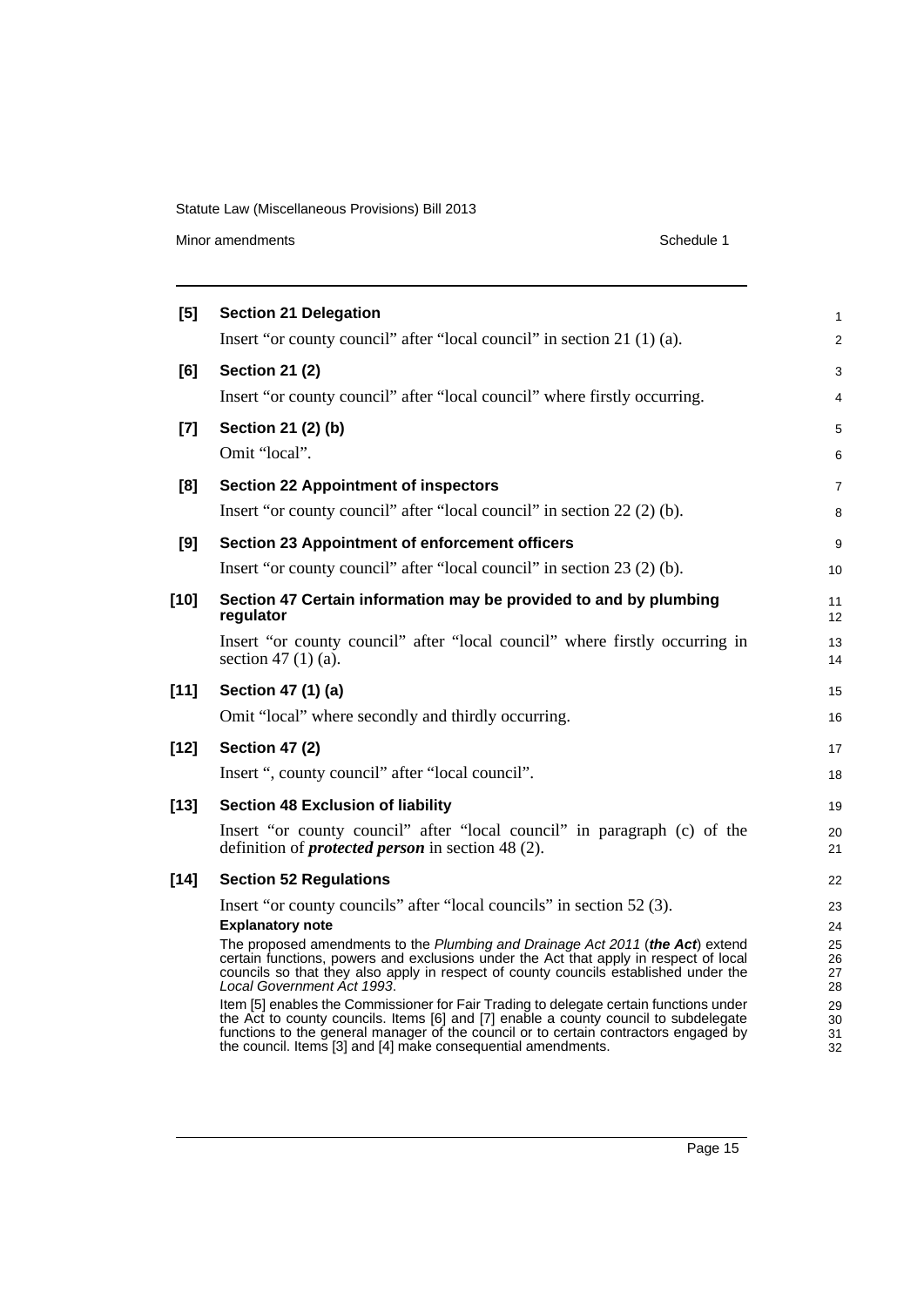Schedule 1 Minor amendments

Items [8] and [9] enable the Commissioner for Fair Trading to appoint county council officers or employees as inspectors and enforcement officers for the purposes of the Act. Items [10]–[12] enable the Commissioner for Fair Trading and county councils to share information that is obtained in connection with the administration of the Act or that is necessary to enable the Commissioner to exercise functions under the Act. Item [13] provides that county councils are not protected persons for the purpose of a provision that excludes such persons from liability for things done or omitted in the exercise of functions under the Act. This is consistent with the existing position of local councils under the Act. Item [14] enables regulations to be made providing for the setting of fees, by county councils, for the exercise of functions delegated to the county councils. Items [1] and [2] make consequential amendments. **1.21 Property, Stock and Business Agents Act 2002 No 66 Schedule 1 Savings and transitional provisions** Insert after Part 3: **Part 3A Provision consequent on enactment of Statute Law (Miscellaneous Provisions) Act 2008 23A Displacement provision** The declaration of a provision of Part 9 of this Act as a Corporations legislation displacement provision for the purposes of section 5G of the Corporations Act extends to a provision of that Part as amended by the *Statute Law (Miscellaneous Provisions) Act 2008*. **Explanatory note** The proposed amendment to the *Property, Stock and Business Agents Act 2002* (*the Act*) ensures that a provision of Part 9 of the Act, as amended by the *Statute Law (Miscellaneous Provisions) Act 2008*, is a Corporations legislation displacement provision for the purposes of section 5G of the *Corporations Act 2001* of the Commonwealth (*the Corporations Act*). Section 5G of the Corporations Act provides that if a State law declares a provision of a State law to be a Corporations legislation displacement provision, any provision of the Corporations legislation with which the State provision would otherwise be inconsistent does not apply to the extent necessary to avoid the inconsistency. **1.22 Public Finance and Audit Act 1983 No 152 [1] Section 28 Appointment etc** Omit "7 years" from section 28 (1). Insert instead "8 years". 3 4 5 6 7 8 9 10 11 12 13 14 15 16 17 18 19 20 21 22 23 24 25 26 27 28 29 30 31 32 33 34 35 36 37 38

1 2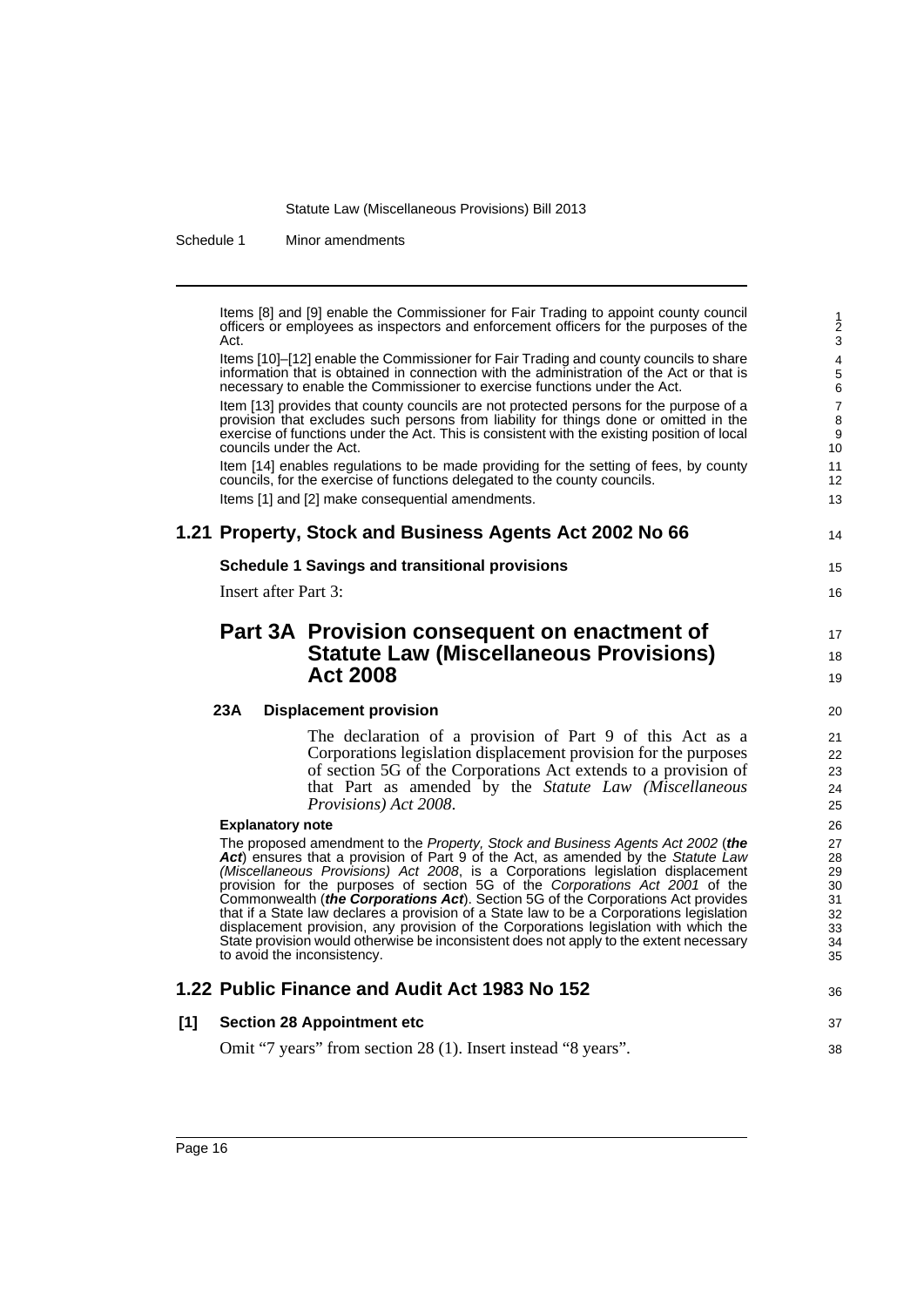Minor amendments **Schedule 1** 

| [2]   |                         | Schedule 4 Savings, transitional and other provisions                                                                                                                                                                                                                                                                                | $\mathbf{1}$                                |
|-------|-------------------------|--------------------------------------------------------------------------------------------------------------------------------------------------------------------------------------------------------------------------------------------------------------------------------------------------------------------------------------|---------------------------------------------|
|       |                         | Insert at the end of the Schedule:                                                                                                                                                                                                                                                                                                   | $\overline{2}$                              |
|       | <b>Part 7</b>           | Provision consequent on enactment of<br><b>Statute Law (Miscellaneous Provisions)</b>                                                                                                                                                                                                                                                | 3<br>$\overline{4}$                         |
|       |                         | <b>Act 2013</b>                                                                                                                                                                                                                                                                                                                      | 5                                           |
|       | 15                      | <b>Term of appointment of Auditor-General</b>                                                                                                                                                                                                                                                                                        | 6                                           |
|       |                         | The amendment made to section 28 by the <i>Statute Law</i><br>(Miscellaneous Provisions) Act 2013 does not apply in respect of<br>an appointment made before the commencement of that<br>amendment.                                                                                                                                  | $\overline{7}$<br>8<br>9<br>10 <sup>1</sup> |
|       | <b>Explanatory note</b> |                                                                                                                                                                                                                                                                                                                                      | 11                                          |
|       |                         | Item [1] of the proposed amendments to the Public Finance and Audit Act 1983<br>extends, from 7 years to 8 years, the term of appointment of the Auditor-General under<br>that Act. Item [2] provides that the new term of appointment does not apply in respect<br>of an appointment made before the commencement of the amendment. | 12<br>14<br>15                              |
|       |                         | 1.23 Radiation Control Act 1990 No 13                                                                                                                                                                                                                                                                                                | 16                                          |
| [1]   |                         | <b>Section 25 Proceedings for offences</b>                                                                                                                                                                                                                                                                                           | 17                                          |
|       |                         | Omit "under this Act" wherever occurring in section $25(1)$ and (3).                                                                                                                                                                                                                                                                 | 18                                          |
|       |                         | Insert instead "against this Act".                                                                                                                                                                                                                                                                                                   | 19                                          |
| $[2]$ | <b>Section 25 (5)</b>   |                                                                                                                                                                                                                                                                                                                                      | 20                                          |
|       |                         | Omit "under this Act". Insert instead "against this Act or the regulations".                                                                                                                                                                                                                                                         | 21                                          |
| [3]   |                         | <b>Section 29 Radiation Advisory Council</b>                                                                                                                                                                                                                                                                                         | 22                                          |
|       |                         | Omit section 29 (2) (k). Insert instead:                                                                                                                                                                                                                                                                                             | 23                                          |
|       |                         | a person nominated by the Director-General of the<br>(k)<br>Ministry of Health, and                                                                                                                                                                                                                                                  | 24<br>25                                    |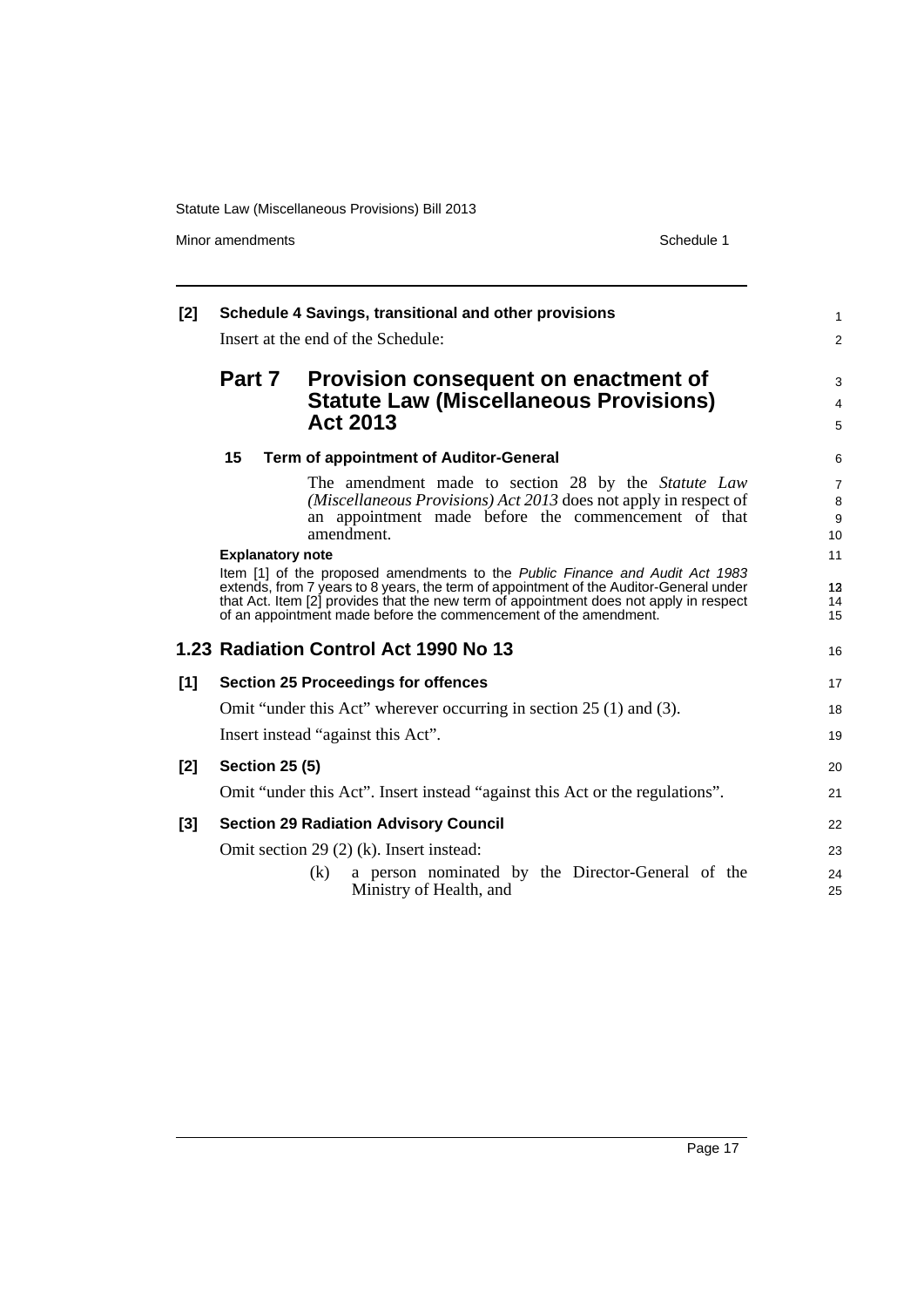Schedule 1 Minor amendments

### **[4] Schedule 2 Savings and transitional provisions**

Insert at the end of the Schedule with appropriate Part and clause numbering:

### **Part Provision consequent on enactment of Statute Law (Miscellaneous Provisions) Act 2013**

#### **Ministry of Health member of Radiation Advisory Council**

The member of the Radiation Advisory Council who was appointed under section 29 (2) (k), as in force immediately before its substitution by the *Statute Law (Miscellaneous Provisions) Act 2013*, is taken have been appointed on the same terms under that paragraph as substituted.

1  $\mathfrak{p}$ 

3 4 5

26

#### **Explanatory note**

Item [2] of the proposed amendments to the *Radiation Control Act 1990* (*the Act*) makes it clear that a provision of the Act that specifies the time limit for commencing proceedings for an offence against the Act applies to proceedings for an offence against regulations made under the Act. The time limit for commencing proceedings is 12 months after the date on which the offence is alleged to have been committed or evidence of the alleged offence first came to the attention of an authorised officer.

Item [1] changes the terminology used in reference to proceedings for offences to make it consistent with other provisions of the Act that relate to offences.

Item [3] removes a paragraph that provides that the Minister administering the Act is to appoint an officer of the Ministry of Health to the Radiation Advisory Council and instead provides for the appointment of a person nominated by the Director-General of the Ministry of Health. Item [4] inserts a transitional provision consequent on the amendment made by item [3].

### **1.24 Radiation Control Amendment Act 2010 No 91**

### **[1] Schedule 1 Amendment of Radiation Control Act 1990 No 13**

Omit "An authorised officer may serve a notice under this section on a person if the authorised officer" from proposed section 18 (1) in Schedule 1 [6].

Insert instead "The Authority, or person authorised by the Authority, may serve a notice under this section on a person if the Authority, or person authorised by the Authority,".

| [2] | Schedule 1 [6], proposed section 18 (3)                        | 33 |
|-----|----------------------------------------------------------------|----|
|     | Omit "authorised officer issues". Insert instead "service of". | 34 |
| [3] | Schedule 1 [6], proposed section 18 (6)                        | 35 |
|     | Omit "of the Authority". Insert instead "to serve a notice".   | 36 |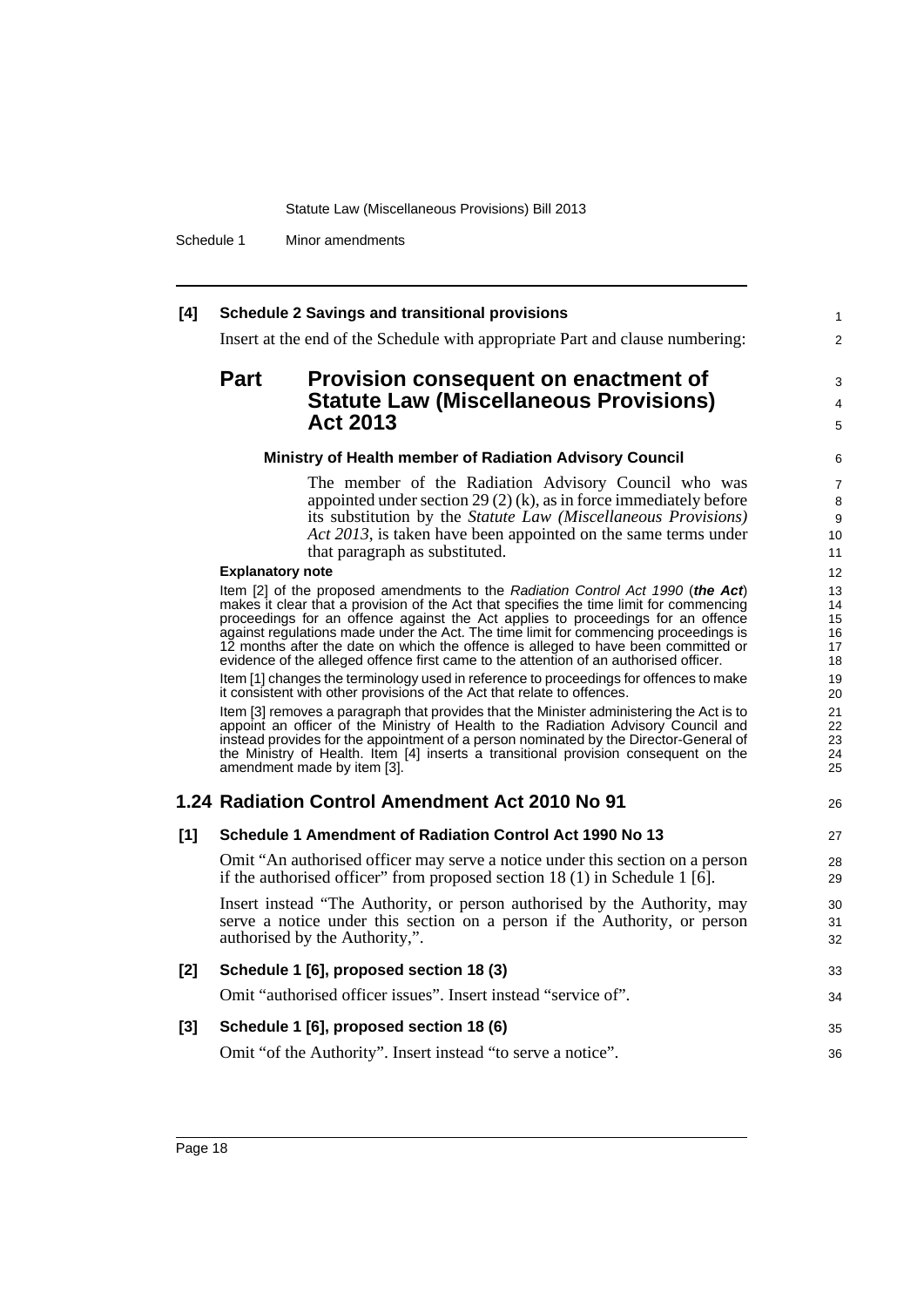Minor amendments **Schedule 1** 

|       | <b>Commencement</b><br><b>Explanatory note</b><br>amending Act). |     | The amendments to the Radiation Control Amendment Act 2010 commence, or are<br>taken to have commenced, immediately before the commencement of Schedule 1 [6]<br>to the Radiation Control Amendment Act 2010.<br>Item [1] of the proposed amendments to the Radiation Control Amendment Act 2010<br>(the amending Act) amends Schedule 1 [6] to the amending Act (which inserts a<br>proposed new section 18 into the Radiation Control Act 1990 (the <b>Principal Act</b> )) to<br>provide that the Environment Protection Authority (the Authority) or a person<br>authorised by the Authority may serve a notice on a person if the Authority or person<br>authorised believes on reasonable grounds that the person is, or is likely to become,<br>responsible for certain contraventions. Currently, only an authorised officer may serve<br>such a notice under that section. Item [2] makes a consequential amendment.<br>Item [3] makes it clear that a person on whom a notice is served under proposed new<br>section 18 of the Principal Act may appeal to the District Court against the decision to<br>serve the notice, whether the decision is made by the Authority, or a person authorised<br>by the Authority, or by a public body authorised to exercise the functions of the<br>Authority under section 5A of the Principal Act (as inserted by Schedule 1 [4] to the | 1<br>$\overline{2}$<br>3<br>4<br>5<br>6<br>7<br>8<br>9<br>10<br>11<br>12<br>13<br>14<br>15<br>16<br>17<br>18<br>19 |
|-------|------------------------------------------------------------------|-----|-------------------------------------------------------------------------------------------------------------------------------------------------------------------------------------------------------------------------------------------------------------------------------------------------------------------------------------------------------------------------------------------------------------------------------------------------------------------------------------------------------------------------------------------------------------------------------------------------------------------------------------------------------------------------------------------------------------------------------------------------------------------------------------------------------------------------------------------------------------------------------------------------------------------------------------------------------------------------------------------------------------------------------------------------------------------------------------------------------------------------------------------------------------------------------------------------------------------------------------------------------------------------------------------------------------------------------------------------------------------------------------------|--------------------------------------------------------------------------------------------------------------------|
|       |                                                                  |     | 1.25 Real Property Act 1900 No 25                                                                                                                                                                                                                                                                                                                                                                                                                                                                                                                                                                                                                                                                                                                                                                                                                                                                                                                                                                                                                                                                                                                                                                                                                                                                                                                                                         | 20                                                                                                                 |
| [1]   |                                                                  |     | Section 56C Confirmation of identity of mortgagor                                                                                                                                                                                                                                                                                                                                                                                                                                                                                                                                                                                                                                                                                                                                                                                                                                                                                                                                                                                                                                                                                                                                                                                                                                                                                                                                         | 21                                                                                                                 |
|       |                                                                  |     | Omit "the following" from section $56C(3)$ .                                                                                                                                                                                                                                                                                                                                                                                                                                                                                                                                                                                                                                                                                                                                                                                                                                                                                                                                                                                                                                                                                                                                                                                                                                                                                                                                              | 22                                                                                                                 |
| $[2]$ | Section 56C (3) (a)                                              |     |                                                                                                                                                                                                                                                                                                                                                                                                                                                                                                                                                                                                                                                                                                                                                                                                                                                                                                                                                                                                                                                                                                                                                                                                                                                                                                                                                                                           | 23                                                                                                                 |
|       |                                                                  |     | Insert "or" after "subsection $(1)$ ,".                                                                                                                                                                                                                                                                                                                                                                                                                                                                                                                                                                                                                                                                                                                                                                                                                                                                                                                                                                                                                                                                                                                                                                                                                                                                                                                                                   | 24                                                                                                                 |
| $[3]$ |                                                                  |     | Section 61 Application for foreclosure order                                                                                                                                                                                                                                                                                                                                                                                                                                                                                                                                                                                                                                                                                                                                                                                                                                                                                                                                                                                                                                                                                                                                                                                                                                                                                                                                              | 25                                                                                                                 |
|       | Insert after section 61 $(1)$ :                                  |     |                                                                                                                                                                                                                                                                                                                                                                                                                                                                                                                                                                                                                                                                                                                                                                                                                                                                                                                                                                                                                                                                                                                                                                                                                                                                                                                                                                                           | 26                                                                                                                 |
|       | (1A)                                                             |     | Prior to making an application under subsection (1), and subject<br>to subsection (2A), a notice in writing of the intention of the<br>mortgagee or covenant chargee to make the application must be<br>served in accordance with the provisions of section 170 (1) of the<br>Conveyancing Act 1919 on:                                                                                                                                                                                                                                                                                                                                                                                                                                                                                                                                                                                                                                                                                                                                                                                                                                                                                                                                                                                                                                                                                   | 27<br>28<br>29<br>30<br>31                                                                                         |
|       |                                                                  | (a) | the mortgagor or covenant charger, and                                                                                                                                                                                                                                                                                                                                                                                                                                                                                                                                                                                                                                                                                                                                                                                                                                                                                                                                                                                                                                                                                                                                                                                                                                                                                                                                                    | 32                                                                                                                 |
|       |                                                                  | (b) | all registered mortgagees, chargees or covenant chargees<br>under registered mortgages, charges or covenant charges<br>which have less priority than that of the applicant, and                                                                                                                                                                                                                                                                                                                                                                                                                                                                                                                                                                                                                                                                                                                                                                                                                                                                                                                                                                                                                                                                                                                                                                                                           | 33<br>34<br>35                                                                                                     |
|       |                                                                  | (c) | each caveator (if any) who claims as an unregistered<br>mortgagee or chargee to be entitled to an estate or interest<br>in the land mortgaged or charged.                                                                                                                                                                                                                                                                                                                                                                                                                                                                                                                                                                                                                                                                                                                                                                                                                                                                                                                                                                                                                                                                                                                                                                                                                                 | 36<br>37<br>38                                                                                                     |
| [4]   | Section 61 (2) (b)                                               |     |                                                                                                                                                                                                                                                                                                                                                                                                                                                                                                                                                                                                                                                                                                                                                                                                                                                                                                                                                                                                                                                                                                                                                                                                                                                                                                                                                                                           | 39                                                                                                                 |
|       |                                                                  |     | Insert "(unless dispensed with under section 58A)" after "notice was given".                                                                                                                                                                                                                                                                                                                                                                                                                                                                                                                                                                                                                                                                                                                                                                                                                                                                                                                                                                                                                                                                                                                                                                                                                                                                                                              | 40                                                                                                                 |
|       |                                                                  |     |                                                                                                                                                                                                                                                                                                                                                                                                                                                                                                                                                                                                                                                                                                                                                                                                                                                                                                                                                                                                                                                                                                                                                                                                                                                                                                                                                                                           |                                                                                                                    |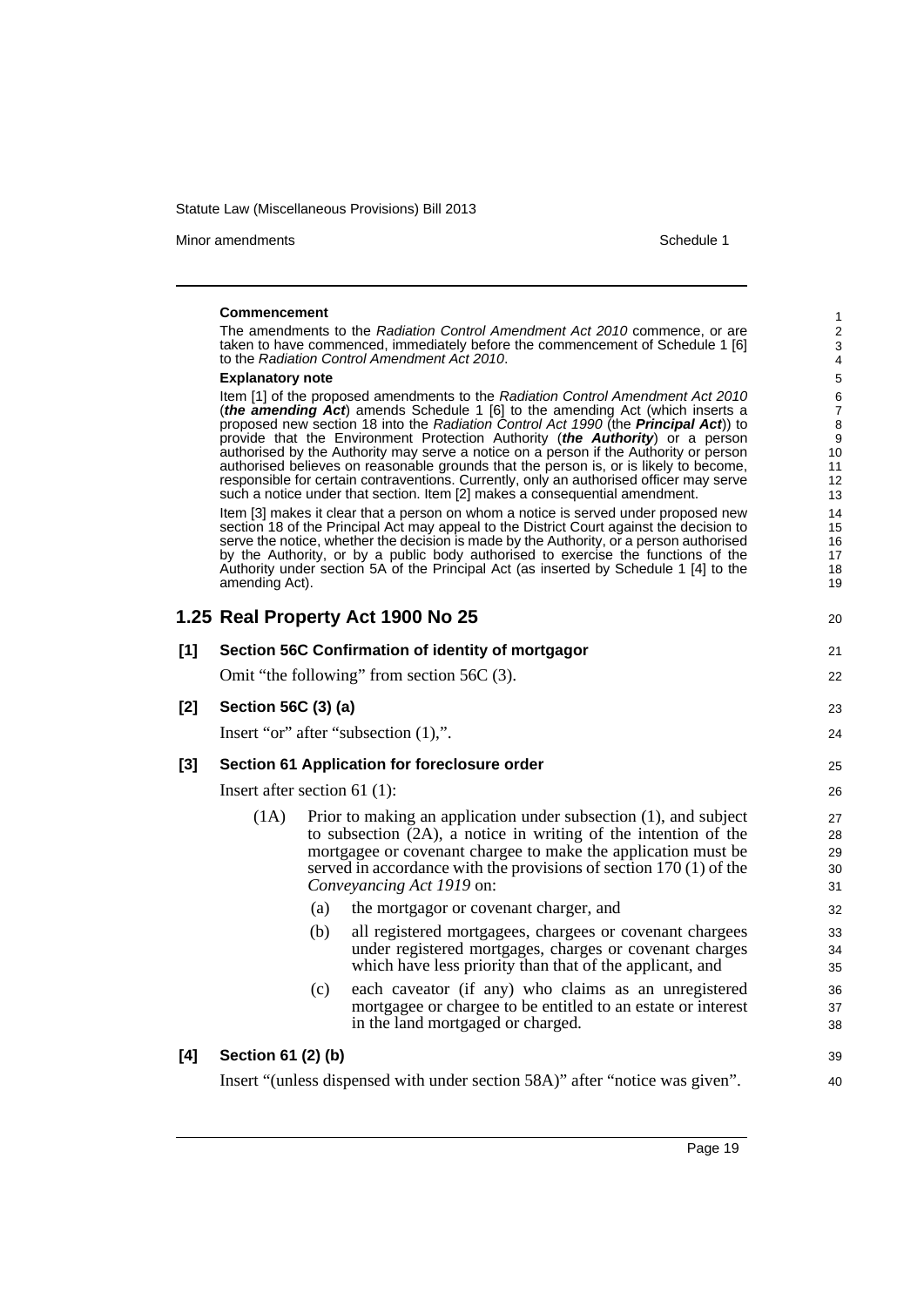Schedule 1 Minor amendments

#### **[5] Section 61 (2) (d)** Omit the paragraph. Insert instead: (d) that notice in writing of the intention of the mortgagee or covenant chargee to make the application has been served in accordance with this section. **[6] Section 61 (5)** Omit the subsection. **[7] Section 74N Service of notices on caveators for purposes of Part** Omit section 74N (1) (b) (i). Insert instead: (i) the address for service of notices specified in the caveat under section 74B  $(2)$  (b) (vi) or 74F  $(5)$  (b) (viii), or **Explanatory note** Items [1] and [2] of the proposed amendments to the *Real Property Act 1900* provide that a mortgagee will satisfy a certain record-keeping requirement if the mortgagee keeps for 7 years from the date of registration of a mortgage either a written record of the steps taken, or a copy of any document obtained, by the mortgagee to confirm the identity of the mortgagor. It amends the current requirement to keep both, in line with the record-keeping requirements of the *Anti-Money Laundering and Counter-Terrorism Financing Act 2006* of the Commonwealth. Item [3] makes it clear that a notice of a mortgagee's or covenant chargee's intention to make an application for a foreclosure order must be served on various parties in accordance with the *Conveyancing Act 1919*. Item [5] makes a consequential amendment. Items [4] and [6] together restate an existing exception relating to the giving of notice of intended foreclosure. Item [7] clarifies that the correct address for service of a notice on a caveator is an address specified in the caveat lodged with the Registrar-General at which notices may be served on the caveator. **1.26 Residential Tenancies Act 2010 No 42 [1] Section 102 Termination of agreement or co-tenancies by Tribunal** Insert "or former co-tenant" after "co-tenant" wherever occurring in section 102 (1) and (4). **[2] Section 102 (3)** Insert "or former co-tenants" after "co-tenants". **[3] Section 126 Application and interpretation** Insert "(other than section 134 (2A))" after "Division" in section 126 (1). 1  $\mathfrak{p}$ 3 4 5 6 7 8 9 10 11 12 13  $14$ 15 16 17 18 19 20 21 22 23 24 25 26 27 28 29 30 31 32 33 34 35 36 37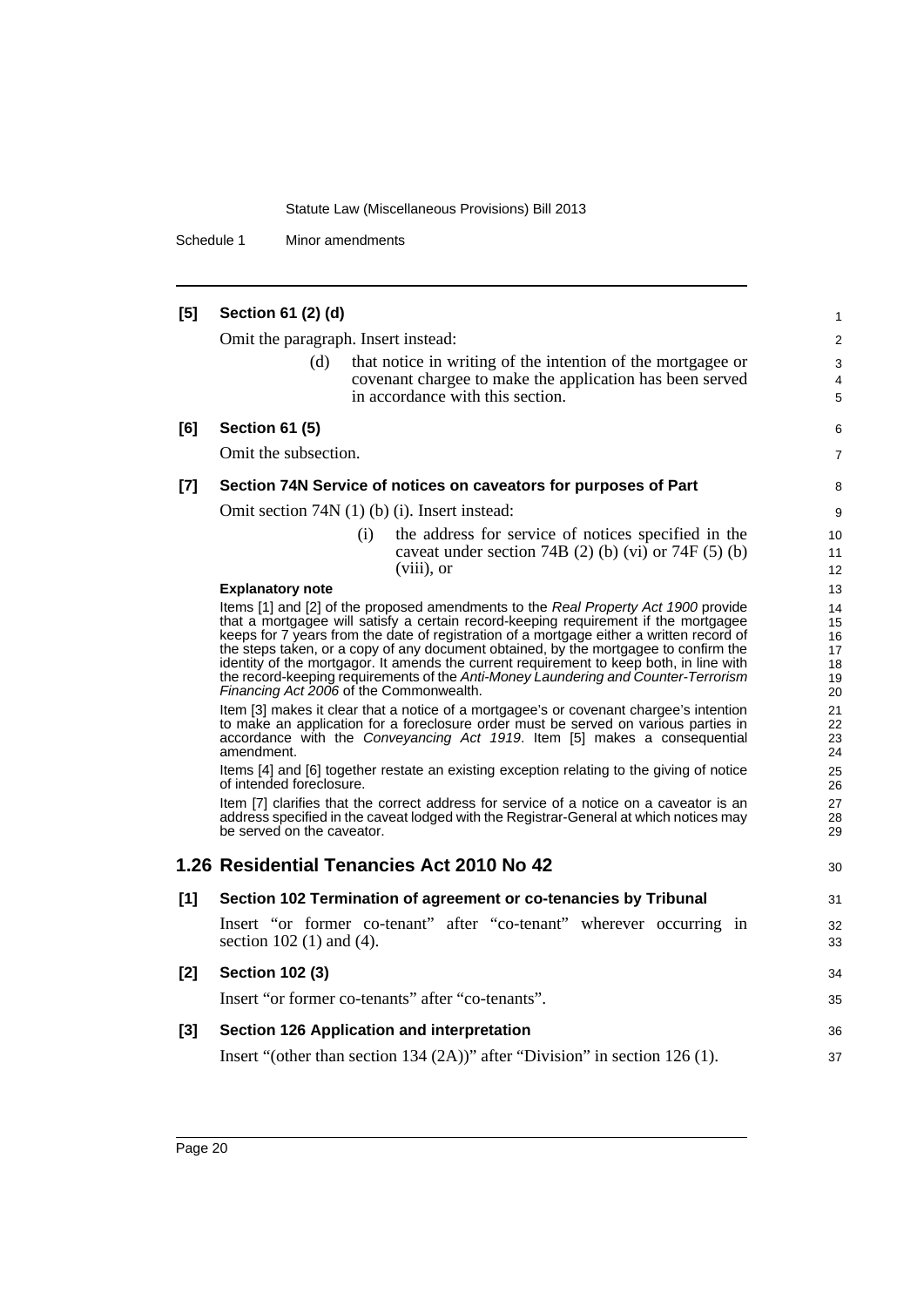Minor amendments **Schedule 1** and the state of the state of the state of the Schedule 1

#### **[4] Section 134 Orders by Tribunal relating to goods** Insert after section 134 (2): (2A) The Tribunal may, on application by a former co-tenant, make an order requiring a tenant or co-tenant, or a tenant or co-tenant's agent, to deliver goods left behind on residential premises by the former co-tenant after the co-tenant vacated the premises (in circumstances where one or more other tenants or co-tenants continue to occupy the premises) into the former co-tenant's possession. **Explanatory note** Items [1] and [2] of the proposed amendments to the *Residential Tenancies Act 2010* (*the Act*) extend to former co-tenants the right to apply to the Consumer, Trader and Tenancy Tribunal for an order terminating the tenancy of the former co-tenant, or another co-tenant or former co-tenant, under a residential tenancy agreement, an order terminating the residential tenancy agreement or any necessary ancillary order. At present, only a current co-tenant has those rights under section 102 of the Act. Items [3] and [4] provide that the Tribunal may make an order requiring a tenant or co-tenant, or a tenant or co-tenant's agent, to deliver to a former co-tenant goods left behind on residential premises by the former co-tenant after vacating the premises (in circumstances where one or more other tenants or co-tenants continue to occupy the premises). A similar provision currently exists in relation to goods left by former tenants on abandoned premises. **1.27 Retirement Villages Act 1999 No 81 [1] Section 102A** Insert before section 103: **102A Meaning of "prescribed CPI variation"** (1) In relation to a proposed variation in recurrent charges that is the first variation under a village contract, the *prescribed CPI variation* is, for the purposes of this Division, the variation that would result from the recurrent charges being increased in proportion to the difference between: (a) the Consumer Price Index published most recently before the village contract was entered into, and (b) the Consumer Price Index published most recently before the written notice of the proposed variation is given, rounded to the nearest dollar. (2) In relation to a proposed variation in recurrent charges that is not the first variation under a village contract, the *prescribed CPI variation* is, for the purposes of this Division, the variation that would result from the recurrent charges being increased in proportion to the difference between: 1  $\mathfrak{p}$ 3 4 5 6 7 8 9 10 11 12 13 14 15 16 17 18 19 20 21 22 23 24 25 26 27 28 29 30 31 32 33 34 35 36 37 38 39 40 41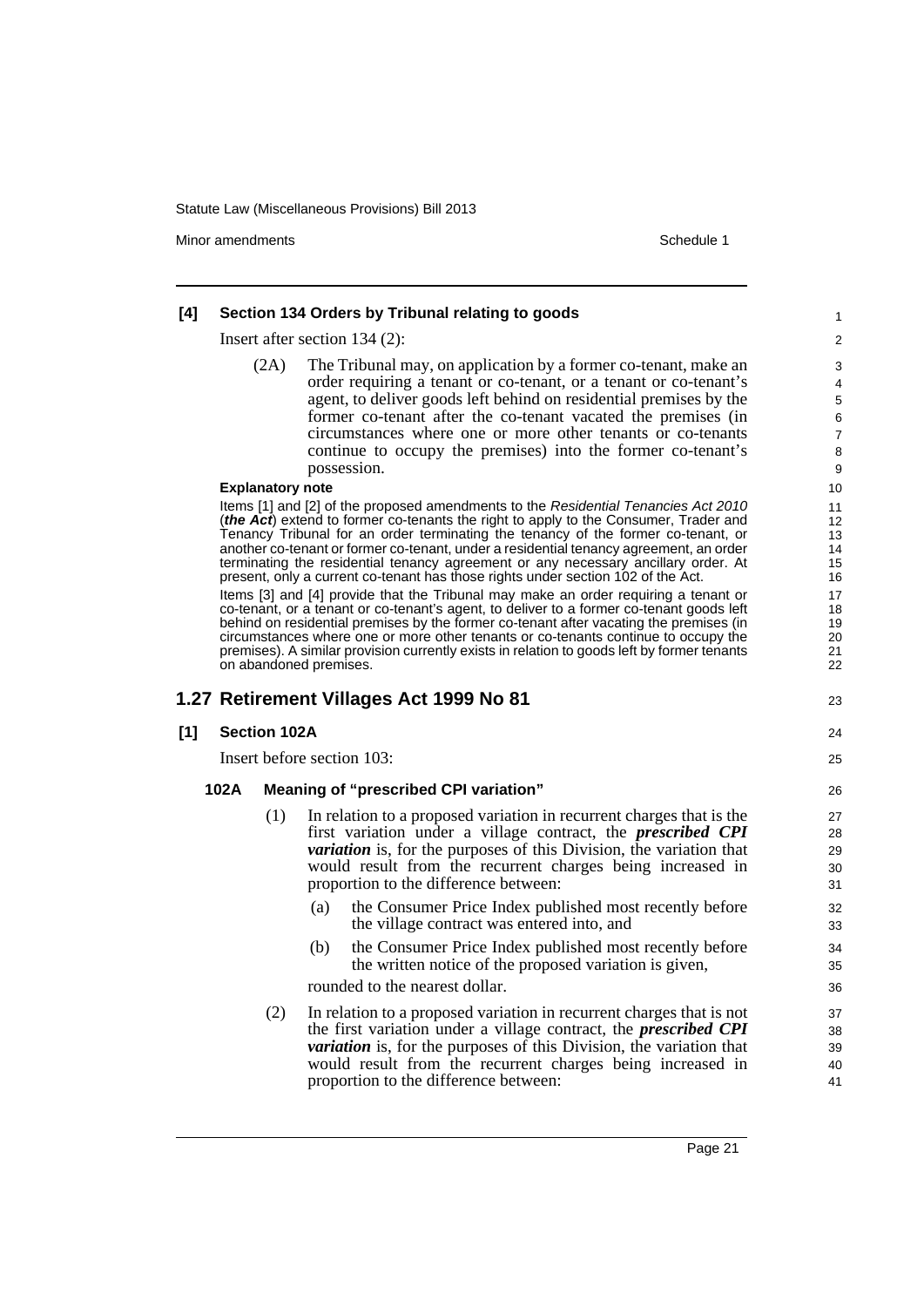Schedule 1 Minor amendments

|       | the Consumer Price Index published most recently before<br>(a)<br>those charges were last varied, and                                                                                                                                                                                                                | $\mathbf{1}$<br>2          |
|-------|----------------------------------------------------------------------------------------------------------------------------------------------------------------------------------------------------------------------------------------------------------------------------------------------------------------------|----------------------------|
|       | the Consumer Price Index published most recently before<br>(b)<br>the written notice of the proposed variation is given,                                                                                                                                                                                             | 3<br>4                     |
|       | rounded to the nearest dollar.                                                                                                                                                                                                                                                                                       | 5                          |
| $[2]$ | Section 105A Recurrent charges varied otherwise than by a fixed<br>formula-not exceeding variation in CPI                                                                                                                                                                                                            | 6<br>$\overline{7}$        |
|       | Omit section 105A (1) (b). Insert instead:                                                                                                                                                                                                                                                                           | 8                          |
|       | the variation does not exceed the prescribed CPI variation.<br>(b)                                                                                                                                                                                                                                                   | 9                          |
| $[3]$ | <b>Section 105A (2)</b>                                                                                                                                                                                                                                                                                              | 10                         |
|       | Omit the subsection.                                                                                                                                                                                                                                                                                                 | 11                         |
| [4]   | Section 106 Recurrent charges varied otherwise than by a fixed<br>formula-exceeding variation in CPI                                                                                                                                                                                                                 | $12 \overline{ }$<br>13    |
|       | Omit section 106 (1) (b). Insert instead:                                                                                                                                                                                                                                                                            | 14                         |
|       | the variation exceeds the prescribed CPI variation.<br>(b)                                                                                                                                                                                                                                                           | 15                         |
| [5]   | <b>Section 106 (1A)</b>                                                                                                                                                                                                                                                                                              | 16                         |
|       | Omit the subsection.                                                                                                                                                                                                                                                                                                 | 17                         |
| [6]   | Section 106 (2) (c)                                                                                                                                                                                                                                                                                                  | 18                         |
|       | Omit "variation in the Consumer Price Index".                                                                                                                                                                                                                                                                        | 19                         |
|       | Insert instead "prescribed CPI variation".                                                                                                                                                                                                                                                                           | 20                         |
| $[7]$ | Section 180 Payments to former occupants who were registered interest<br>holders                                                                                                                                                                                                                                     | 21<br>22                   |
|       | Insert before section $180(1)$ :                                                                                                                                                                                                                                                                                     | 23                         |
|       | <b>Note.</b> This section deals with payments to such former occupants of<br>residential premises following the sale of the premises. The sale of<br>premises includes:                                                                                                                                              | 24<br>25<br>26             |
|       | (a)<br>in the case where the former occupant was the registered<br>proprietor of land, the owner of a lot in a strata scheme or the<br>proprietor of a lot in a community land scheme and as such had<br>a residence right in respect of residential premises—the sale of<br>that land or interest in that land, and | 27<br>28<br>29<br>30<br>31 |
|       | in the case where the former occupant was the owner of shares<br>(b)<br>in a company title scheme that gave rise to a residence right in<br>respect of residential premises— the sale of that residence right<br>(see section $4(3)$ ), and                                                                          | 32<br>33<br>34<br>35       |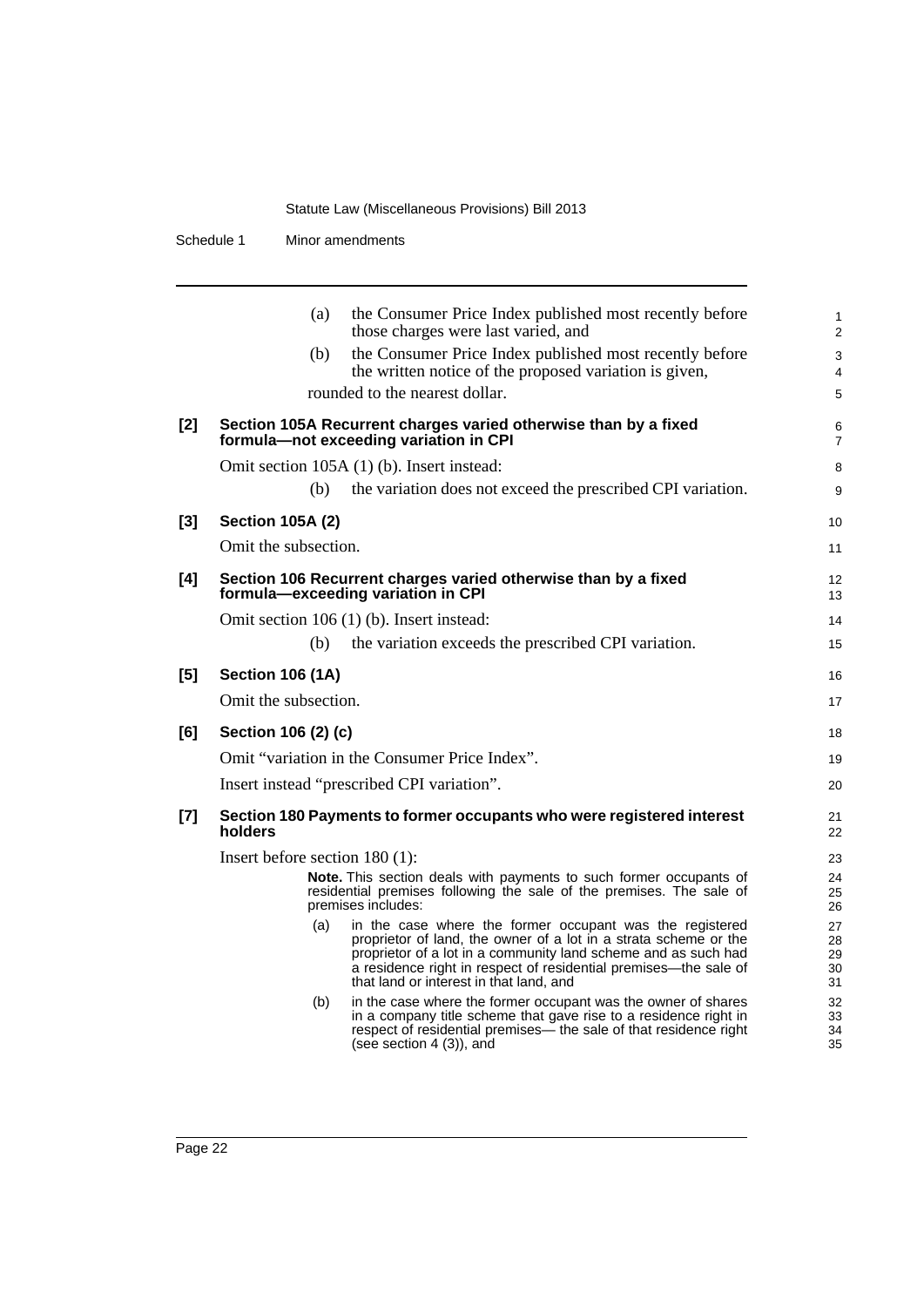Minor amendments **Schedule 1** and the state of the state of the state of the Schedule 1

27

(c) in the case where the former occupant's residence contract was in the form of a registered long term lease that included a provision that entitled the former occupant to at least 50% of any capital gain—the sale of that residence right (see section 150).

#### **[8] Schedule 1 Consent of residents**

Omit "(including a measure or action that requires a special resolution)" from clause 3 (1).

Insert instead "other than a measure or action that requires a special resolution".

#### **Explanatory note**

Items [1]–[6] of the proposed amendments to the *Retirement Villages Act 1999* provide for the calculation of the CPI variation in recurrent charges payable under a village contract in circumstances where there has not previously been a variation. In such cases, movements in the Consumer Price Index since the village contract was entered into will be taken into account. (The current provisions only specify how to calculate the CPI variation in cases where there has been a previous variation of recurrent charges.)

Item [7] clarifies the meaning of the expression "sale of the premises" in a provision about payments to former occupants who were registered interest holders. The proposed amendment inserts a note that the sale of premises includes the sale of shares in a company title scheme or the sale of a residence right under a registered long term lease that included a provision that entitled the holder of the residence right to at least 50% of any capital gain.

Item [8] amends a provision that incorrectly provides that a vote in relation to a measure or action that requires a special resolution may be taken by a show of hands. (Clause 5 of Schedule 1 sets out the correct procedure, which is that a special resolution requires a ballot conducted in accordance with the regulations.)

#### **1.28 Southern Cross University Act 1993 No 69**

#### **[1] Section 28 Seal of University**

Insert at the end of the section:

**Note.** Documents requiring authentication may be sufficiently authenticated without a seal in accordance with section 50 (3) of the *Interpretation Act 1987*.

#### **[2] Schedule 2A Duties of Council members**

Insert "or the person's remuneration pursuant to clause 10 of Schedule 1" after "section  $21G^3$  in clause 5 (7).

#### **Explanatory note**

Item [1] of the proposed amendments to the *Southern Cross University Act 1993* (*the Act*) inserts a note to make it clear that documents requiring authentication may be sufficiently authenticated without a seal in accordance with section 50 (3) of the *Interpretation Act 1987*.

Item [2] makes a clarifying amendment to a provision of the Act prohibiting a member of the Council of Southern Cross University (*the Council*) from taking part in any deliberation or decision of the Council with respect to a matter in which the member has a material interest. The amendment makes it clear that the provision does not prevent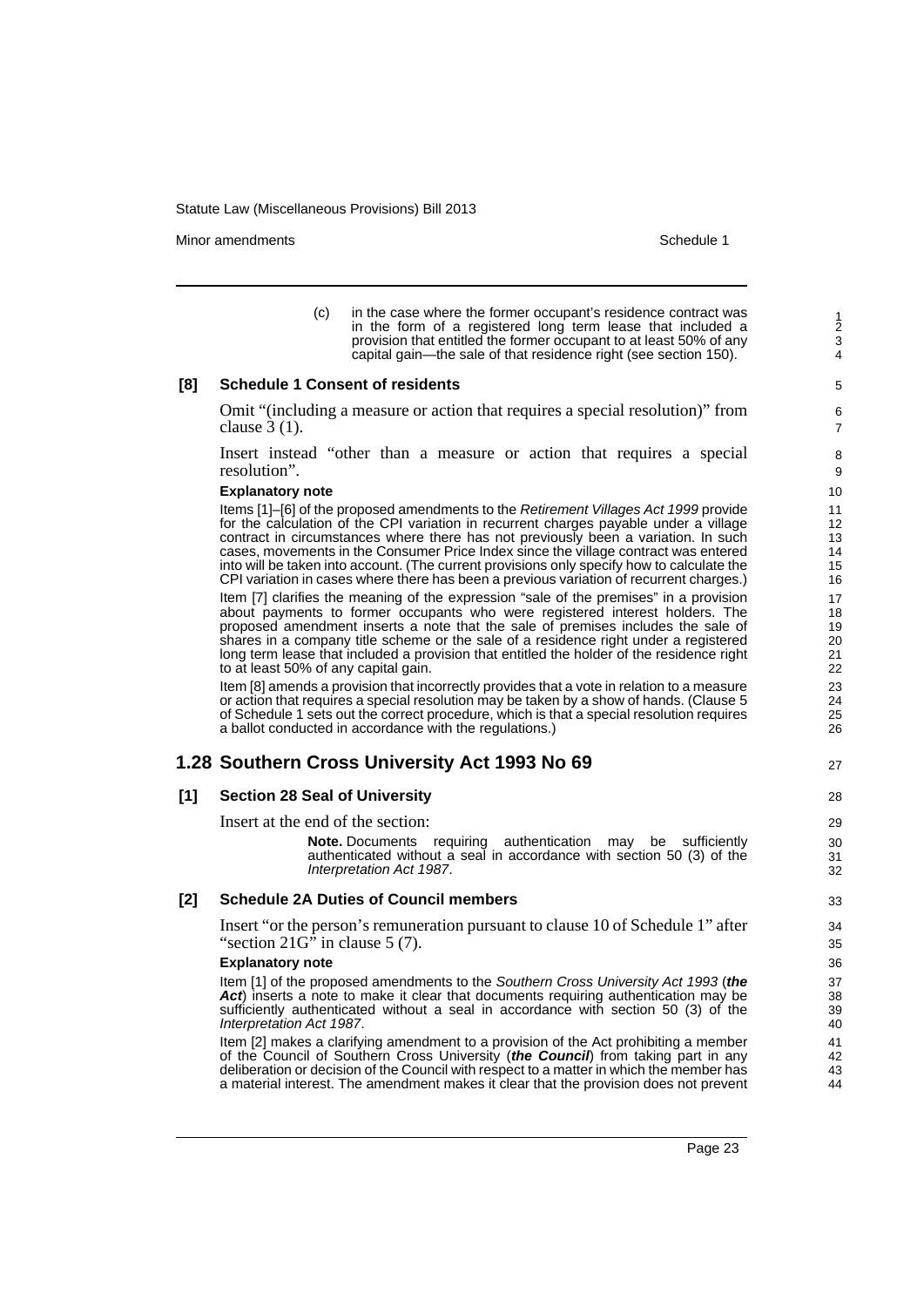Schedule 1 Minor amendments

|       | the member from taking part in any consideration, discussion or voting with respect to<br>the member's remuneration pursuant to clause 10 of Schedule 1 to the Act.                                                                                                                                          | $\frac{1}{2}$                      |
|-------|--------------------------------------------------------------------------------------------------------------------------------------------------------------------------------------------------------------------------------------------------------------------------------------------------------------|------------------------------------|
|       | 1.29 Strata Schemes Management Act 1996 No 138                                                                                                                                                                                                                                                               | 3                                  |
|       | Section 216 Annual report of Director-General                                                                                                                                                                                                                                                                | 4                                  |
|       | Omit the section.<br><b>Explanatory note</b><br>The proposed amendment to the Strata Schemes Management Act 1996 removes the<br>requirement for the Commissioner for Fair Trading to prepare an annual report for the<br>Minister for Fair Trading of the operations of the Commissioner under that Act. The | 5<br>6<br>$\overline{7}$<br>8<br>9 |
|       | report on the operations of the Commissioner will instead be included in the annual<br>report of the Department of Finance and Services prepared under the Annual Reports<br>(Departments) Act 1985.                                                                                                         | 10<br>11<br>12                     |
|       | 1.30 Subordinate Legislation Act 1989 No 146                                                                                                                                                                                                                                                                 | 13                                 |
| [1]   | Section 10A Certain statutory rules to remain in force                                                                                                                                                                                                                                                       | 14                                 |
|       | Omit section 10A (1A). Insert instead:                                                                                                                                                                                                                                                                       | 15                                 |
|       | (1)<br>Despite the other provisions of this Part, unless sooner repealed,<br>a statutory rule listed in Schedule 5 remains in force until the date<br>specified in that Schedule for the rule or, if more than one date is<br>so specified, the later of those dates.                                        | 16<br>17<br>18<br>19               |
| $[2]$ | Section 10A (3)                                                                                                                                                                                                                                                                                              | 20                                 |
|       | Omit the subsection.                                                                                                                                                                                                                                                                                         | 21                                 |
| $[3]$ | <b>Schedule 5</b>                                                                                                                                                                                                                                                                                            | 22                                 |
|       | Insert after Schedule 4:                                                                                                                                                                                                                                                                                     | 23                                 |
|       | <b>Schedule 5</b><br>Further postponement of repeal of<br>certain statutory rules                                                                                                                                                                                                                            | 24<br>25                           |
|       | (Section 10A (1))                                                                                                                                                                                                                                                                                            | 26                                 |
|       | 1<br>Postponement of statutory rules due for repeal in 2013                                                                                                                                                                                                                                                  | 27                                 |
|       | The following statutory rules remain in force until 1 September<br>2014, unless sooner repealed:                                                                                                                                                                                                             | 28<br>29                           |
|       | Aboriginal Land Rights Regulation 2002,<br>(a)                                                                                                                                                                                                                                                               | 30                                 |
|       | (b)<br>Adoption Regulation 2003,                                                                                                                                                                                                                                                                             | 31                                 |
|       | Electricity Supply (General) Regulation 2001,<br>(c)                                                                                                                                                                                                                                                         | 32                                 |
|       | (d)<br><b>Employment Protection Regulation 2001,</b>                                                                                                                                                                                                                                                         | 33                                 |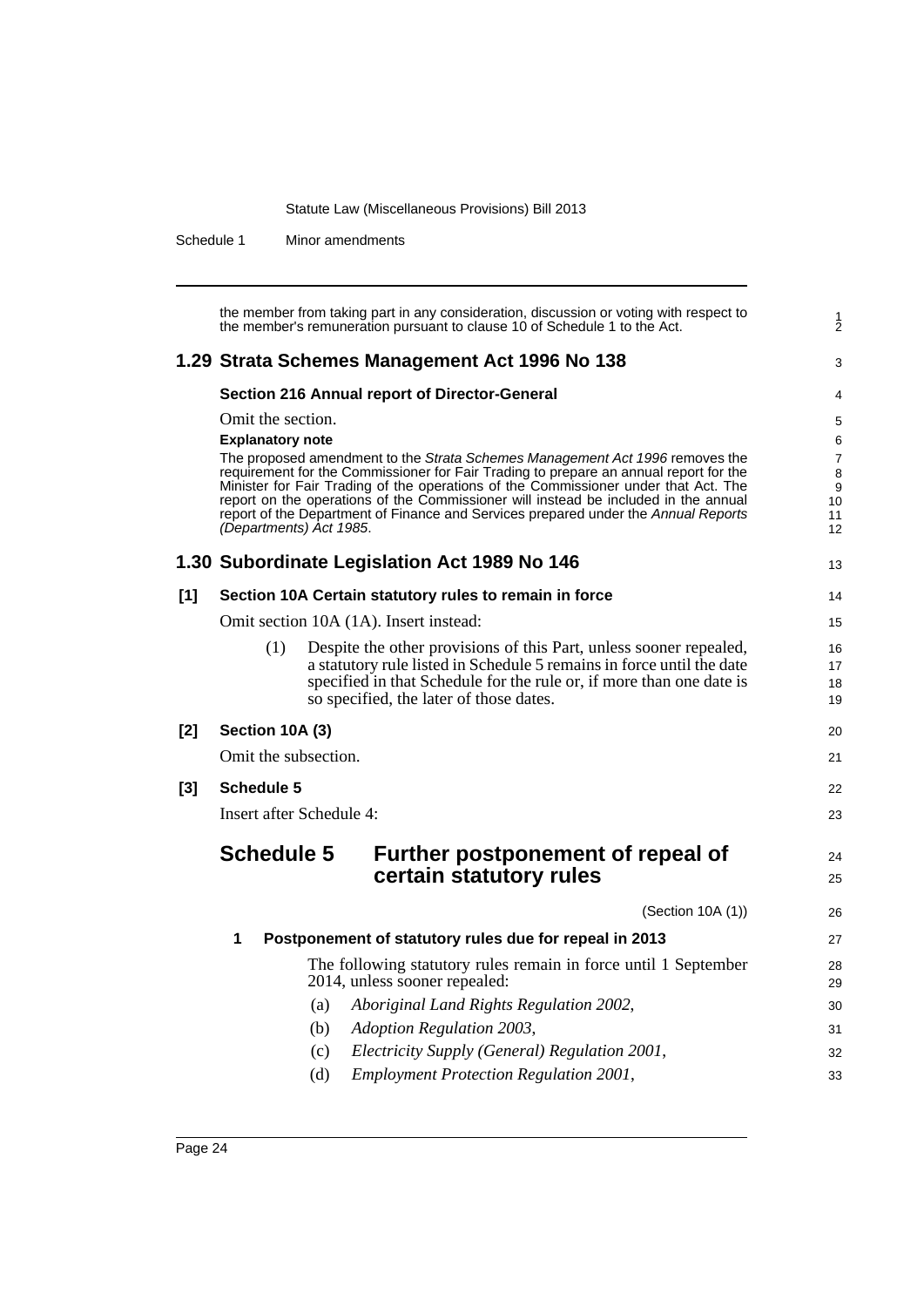Minor amendments **Schedule 1** and the state of the state of the state of the Schedule 1

- (e) *Environmental Planning and Assessment Regulation 2000*,
- (f) *Gas Supply (Natural Gas Retail Competition) Regulation 2001*,
- (g) *Industrial Relations (General) Regulation 2001*,
- (h) *Property, Stock and Business Agents Regulation 2003*,
- (i) *Road Transport (Safety and Traffic Management) Regulation 1999*.

#### **Commencement**

Item [2] of the amendments commences on 2 September 2013.

#### **Explanatory note**

The proposed amendments to the *Subordinate Legislation Act 1989* (*the Act*) have the effect of keeping a number of regulations in force for a further period of one year after the date on which they would otherwise be repealed by the Act. However, any of the regulations may be repealed sooner by other legislation.

This is necessary as the regulations have each been postponed on at least 5 occasions and are now due to be repealed by the Act on 1 September 2013.

Each of the regulations continues to be required and the repeal of each of the regulations is to be further postponed until 1 September 2014 for the following reasons:

- (a) The Department of Education and Communities is currently undertaking a review of the *Aboriginal Land Rights Act 1983* that may result in amendments to that Act. It is proposed to await the outcome of that review before remaking the *Aboriginal Land Rights Regulation 2002*.
- (b) The Department of Family and Community Services is undertaking a review of child protection legislation and it is anticipated that consequential amendments to the *Adoption Act 2000* may be required. It is proposed to await the outcome of that review before remaking the *Adoption Regulation 2003*.
- (c) The Ministerial Council on Energy is currently undertaking a national energy market reform program which is expected to result in significant regulatory changes to areas that are dealt with by the *Electricity Supply (General) Regulation 2001* and the *Gas Supply (Natural Gas Retail Competition) Regulation 2001*. It is therefore proposed to await these changes before remaking these regulations.
- (d) The Department of Finance and Services is proposing to undertake a full review of the *Industrial Relations Act 1996* and the *Employment Protection Act 1982* as a consequence of the operation of the *Fair Work Act 2009* of the Commonwealth and the referral of certain matters relating to industrial relations to the Commonwealth. In light of this, it is considered to be premature to remake the *Employment Protection Regulation 2001* and the *Industrial Relations (General) Regulation 2001*.
- (e) The Department of Planning and Infrastructure is currently preparing a new planning bill to repeal and replace the *Environmental Planning and Assessment Act 1979* (and consequently repeal the *Environmental Planning and Assessment Regulation 2000*). It is therefore proposed to postpone the repeal of the *Environmental Planning and Assessment Regulation 2000* under the *Subordinate Legislation Act 1989* pending the replacement regime taking effect.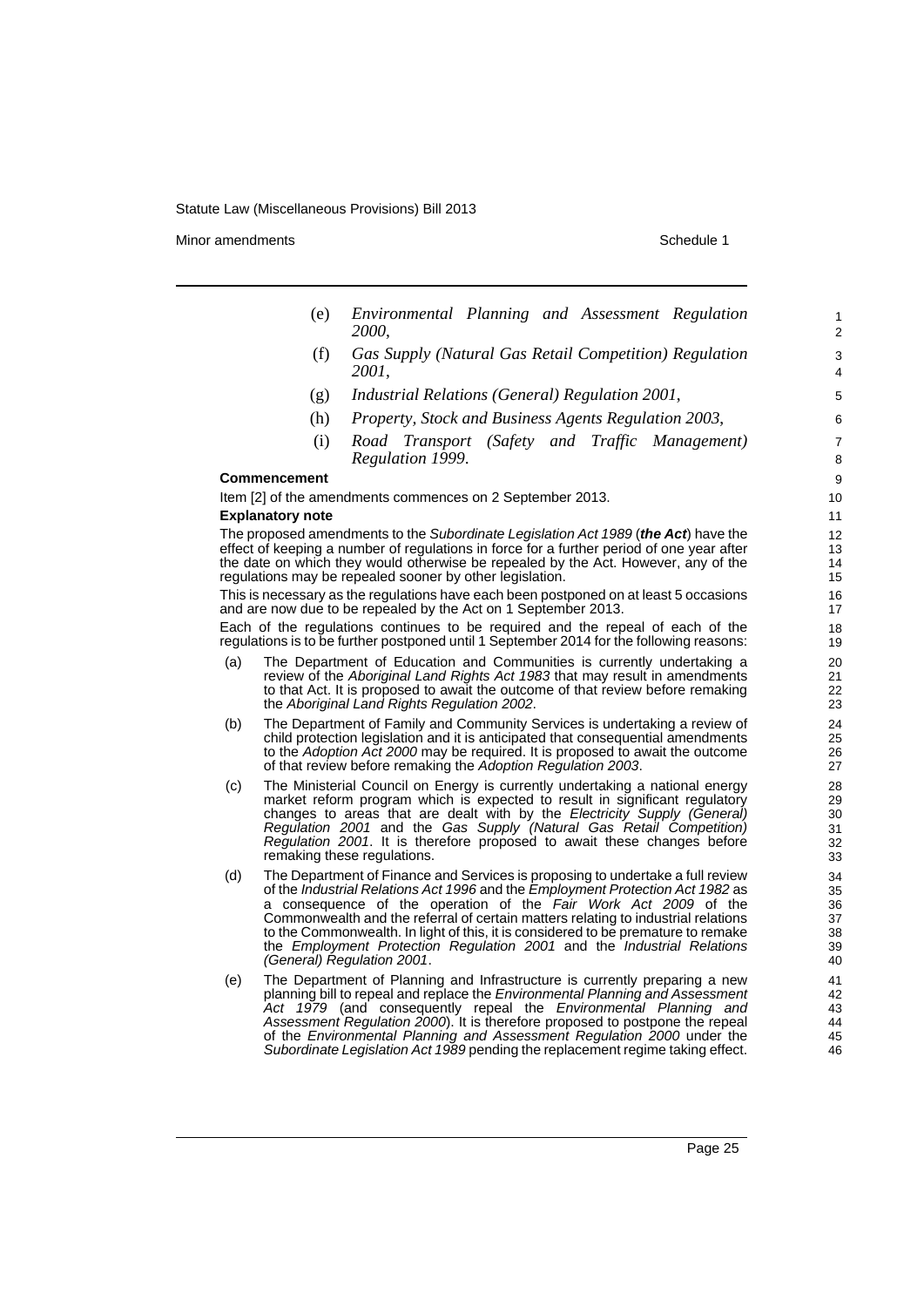Schedule 1 Minor amendments

|       | (f)<br>Proposed national regulations under the Occupational Licensing National Law<br>relating to property occupations are due to be made later in 2013. It is proposed<br>to postpone remaking the Property, Stock and Business Agents Regulation<br>2003 until after those national regulations are made.                                                                                                          | 1<br>$\overline{c}$<br>3<br>4          |
|-------|----------------------------------------------------------------------------------------------------------------------------------------------------------------------------------------------------------------------------------------------------------------------------------------------------------------------------------------------------------------------------------------------------------------------|----------------------------------------|
|       | The Road Transport (Safety and Traffic Management) Regulation 1999 is due<br>(g)<br>to be repealed on the commencement of Schedule 1 to the Road Transport<br>Legislation (Repeal and Amendment) Act 2013.                                                                                                                                                                                                           | 5<br>6<br>$\overline{7}$               |
|       | The proposed amendments also simplify the structure of the Act by placing these<br>postponements in a new schedule to the Act (rather than in section 10A of the Act, as<br>is currently the case) and by repealing spent provisions.                                                                                                                                                                                | 8<br>9<br>10                           |
|       | 1.31 Sydney Cricket and Sports Ground Act 1978 No 72                                                                                                                                                                                                                                                                                                                                                                 | 11                                     |
| [1]   | <b>Schedule 4</b>                                                                                                                                                                                                                                                                                                                                                                                                    | 12                                     |
|       | Omit the heading. Insert instead:                                                                                                                                                                                                                                                                                                                                                                                    | 13                                     |
|       | <b>Schedule 4</b><br>Savings, transitional and other<br>provisions                                                                                                                                                                                                                                                                                                                                                   | 14<br>15                               |
| $[2]$ | Schedule 4, Part 4                                                                                                                                                                                                                                                                                                                                                                                                   | 16                                     |
|       | <b>Insert after Part 3:</b>                                                                                                                                                                                                                                                                                                                                                                                          | 17                                     |
|       |                                                                                                                                                                                                                                                                                                                                                                                                                      |                                        |
|       | Part 4<br><b>Rugby League Central</b>                                                                                                                                                                                                                                                                                                                                                                                | 18                                     |
|       | 11<br><b>Granting of lease</b>                                                                                                                                                                                                                                                                                                                                                                                       | 19                                     |
|       | The Trust may lease to National Rugby League Limited<br>approximately 1,200 square metres of land, consisting of that part<br>of the designated land described as the "Site" in the licence<br>granted by the Trust to National Rugby League Limited on<br>31 August 2010, for a total period (including any option for the<br>grant of a further term after an initial term has expired) not<br>exceeding 80 years. | 20<br>21<br>22<br>23<br>24<br>25<br>26 |
|       | <b>Explanatory note</b>                                                                                                                                                                                                                                                                                                                                                                                              | 27                                     |
|       | Item [2] of the proposed amendments will enable the Sydney Cricket and Sports<br>Ground Trust to lease land for a total period not exceeding 80 years to National Rugby<br>League Limited in respect of the National Rugby League headquarters at Moore Park.<br>Item [1] is a consequential amendment.                                                                                                              | 28<br>29<br>30<br>31                   |
|       | 1.32 Sydney Water Catchment Management Act 1998 No 171                                                                                                                                                                                                                                                                                                                                                               | 32                                     |
| [1]   | <b>Section 35 Definition</b>                                                                                                                                                                                                                                                                                                                                                                                         | 33                                     |
|       | Omit "Department of Health" from paragraph (a) of the definition of<br>regulatory agencies.                                                                                                                                                                                                                                                                                                                          | 34<br>35                               |
|       | Insert instead "Ministry of Health".                                                                                                                                                                                                                                                                                                                                                                                 | 36                                     |
|       |                                                                                                                                                                                                                                                                                                                                                                                                                      |                                        |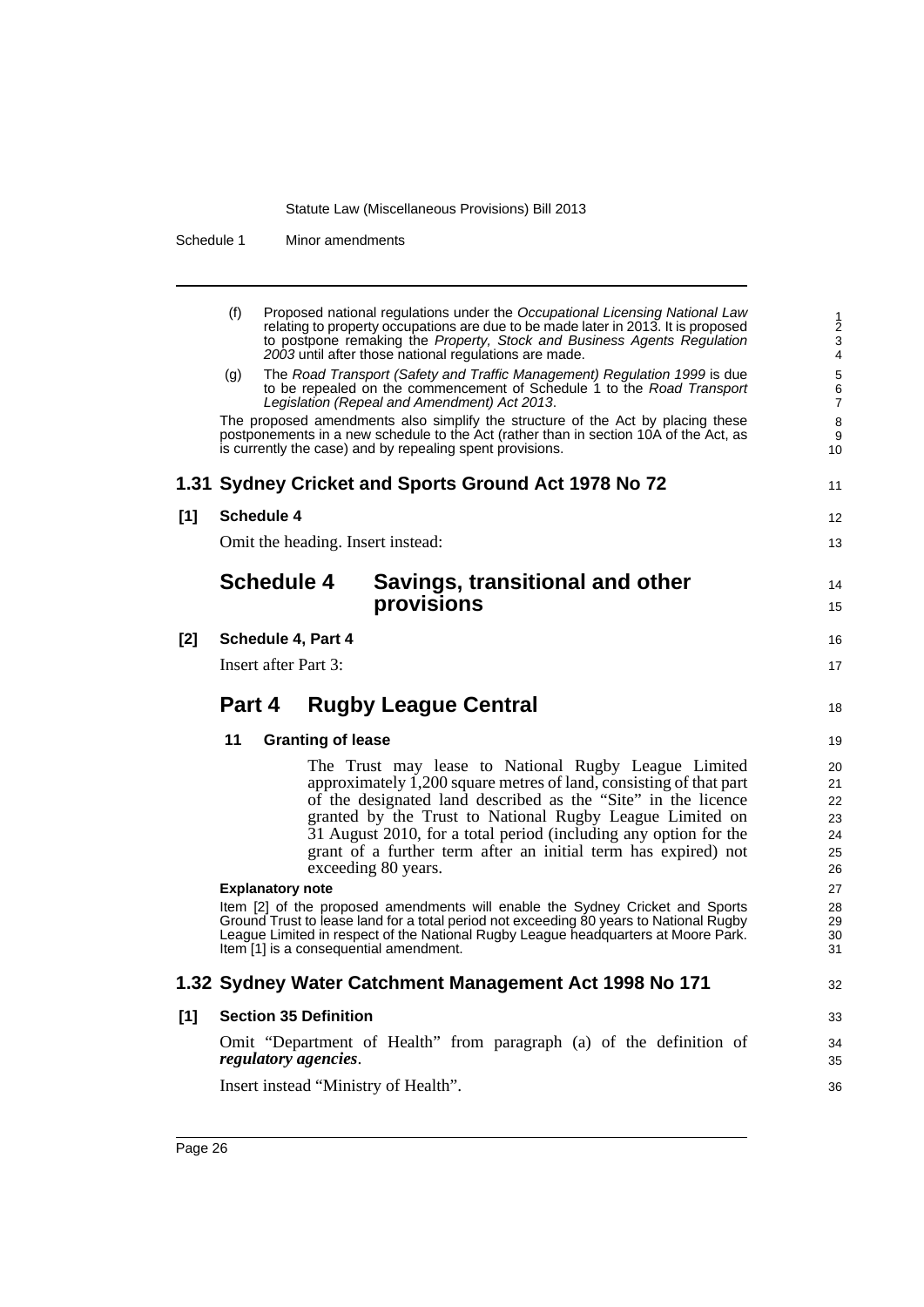Minor amendments **Schedule 1** 

| $[2]$ | Section 35, paragraph (b) of the definition of "regulatory agencies"                                                                                                                                                                                                                                                                                                                                                                                                                                                                                                                     | $\mathbf{1}$                           |
|-------|------------------------------------------------------------------------------------------------------------------------------------------------------------------------------------------------------------------------------------------------------------------------------------------------------------------------------------------------------------------------------------------------------------------------------------------------------------------------------------------------------------------------------------------------------------------------------------------|----------------------------------------|
|       | Omit "Director-General of the Department of Environment and Climate<br>Change".                                                                                                                                                                                                                                                                                                                                                                                                                                                                                                          | $\overline{2}$<br>3                    |
|       | Insert instead "Chief Executive of the Office of Environment and Heritage".                                                                                                                                                                                                                                                                                                                                                                                                                                                                                                              | $\overline{4}$                         |
| $[3]$ | Section 35, paragraph (b) of the definition of "regulatory agencies"                                                                                                                                                                                                                                                                                                                                                                                                                                                                                                                     | 5                                      |
|       | Omit "Department of Industry and Investment".                                                                                                                                                                                                                                                                                                                                                                                                                                                                                                                                            | 6                                      |
|       | Insert instead "Department of Trade and Investment, Regional Infrastructure<br>and Services".                                                                                                                                                                                                                                                                                                                                                                                                                                                                                            | $\overline{7}$<br>8                    |
| [4]   | <b>Section 43 Definitions</b>                                                                                                                                                                                                                                                                                                                                                                                                                                                                                                                                                            | 9                                      |
|       | Omit "Director-General of the Department of Environment and Climate<br>Change" from the definition of <i>joint sponsors</i> .                                                                                                                                                                                                                                                                                                                                                                                                                                                            | 10<br>11                               |
|       | Insert instead "Chief Executive of the Office of Environment and Heritage".                                                                                                                                                                                                                                                                                                                                                                                                                                                                                                              | 12                                     |
| [5]   | <b>Section 72</b>                                                                                                                                                                                                                                                                                                                                                                                                                                                                                                                                                                        | 13                                     |
|       | Insert after section 71:                                                                                                                                                                                                                                                                                                                                                                                                                                                                                                                                                                 | 14                                     |
|       | 72<br><b>Delegation</b>                                                                                                                                                                                                                                                                                                                                                                                                                                                                                                                                                                  | 15                                     |
|       | The Minister may delegate the exercise of any function of the<br>Minister under this Act (other than this power of delegation) to:                                                                                                                                                                                                                                                                                                                                                                                                                                                       | 16<br>17                               |
|       | the Chief Executive or any member of staff of the Sydney<br>(a)<br>Catchment Authority Division, or                                                                                                                                                                                                                                                                                                                                                                                                                                                                                      | 18<br>19                               |
|       | any person, or any class of persons, authorised for the<br>(b)<br>purposes of this section by the regulations.                                                                                                                                                                                                                                                                                                                                                                                                                                                                           | 20<br>21                               |
|       | <b>Explanatory note</b>                                                                                                                                                                                                                                                                                                                                                                                                                                                                                                                                                                  | 22                                     |
|       | Item [5] of the proposed amendments to the Sydney Water Catchment Management<br>Act 1998 (the Act) allows the Minister administering the Act (currently the Minister for<br>Regional Infrastructure and Services jointly with the Minister for Primary Industries) to<br>delegate the exercise of any of the Minister's functions under the Act (other than this<br>power of delegation) to the Chief Executive of the Sydney Catchment Authority, any<br>member of staff of the Sydney Catchment Authority Division or certain persons<br>authorised by regulations made under the Act. | 23<br>24<br>25<br>26<br>27<br>28<br>29 |
|       | Items [1]–[4] update references to Government agencies and heads of agencies as a<br>consequence of departmental restructuring.                                                                                                                                                                                                                                                                                                                                                                                                                                                          | 30<br>31                               |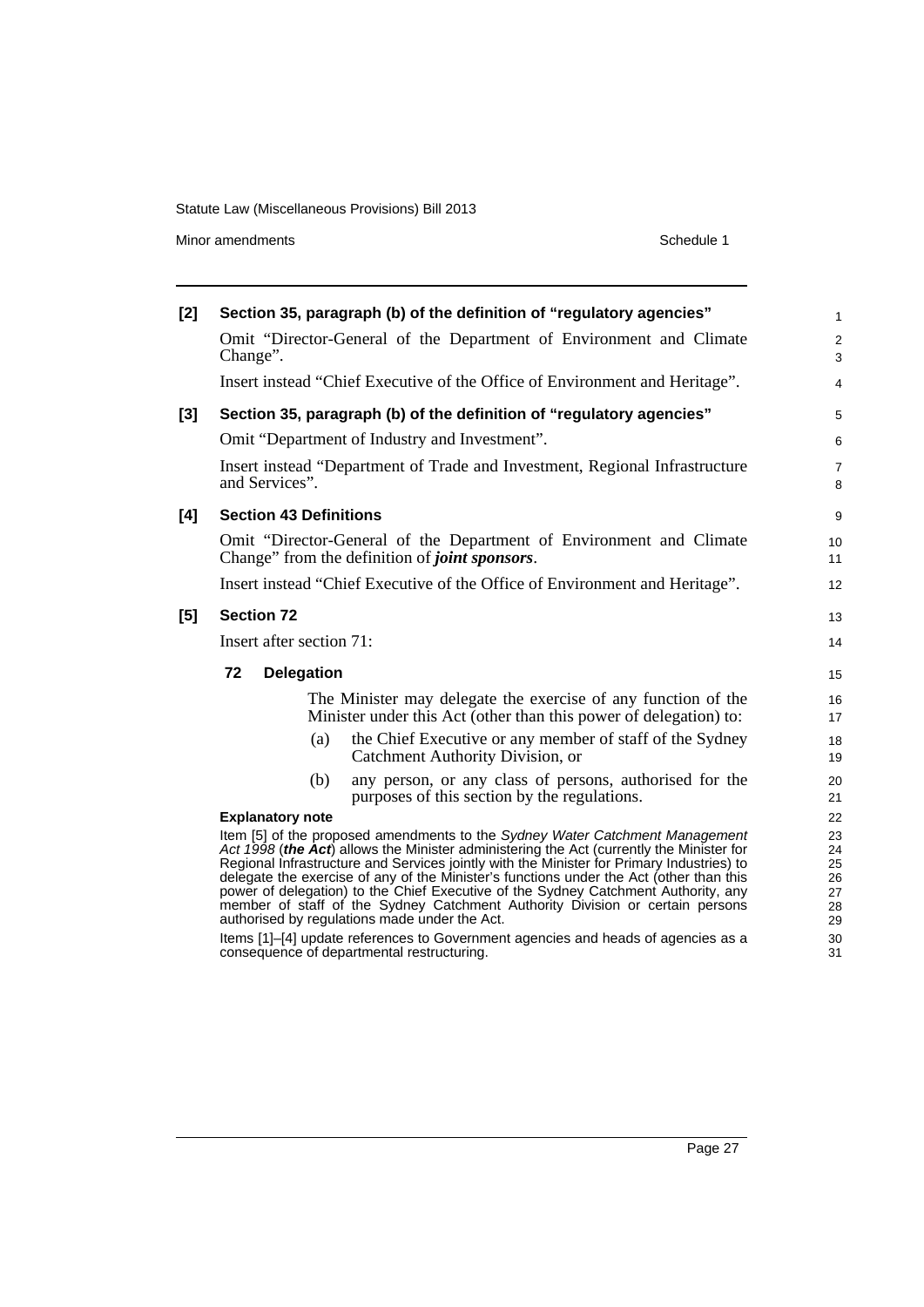Schedule 1 Minor amendments

| 1.33 Tattoo Parlours Act 2012 No 32 |  |
|-------------------------------------|--|
|-------------------------------------|--|

#### **Section 36A**

Insert after section 36:

### 36A C

|     | <b>Certificate evidence</b> |                                                                                                                                                                                                 |  |  |
|-----|-----------------------------|-------------------------------------------------------------------------------------------------------------------------------------------------------------------------------------------------|--|--|
| (1) |                             | A certificate purporting to have been signed by the<br>Director-General and stating any of the following is admissible in<br>evidence in any proceedings and is evidence of the matters stated: |  |  |
|     | (a)                         | that on a specified day, or during a specified period, a<br>specified person was, or was not, the holder of a licence,                                                                          |  |  |
|     | (b)                         | that on a specified day a licence formerly held by a<br>specified person had been cancelled or surrendered,                                                                                     |  |  |
|     | (c)                         | that on a specified day, or during a specified period, a<br>licence held by a specified person was suspended,                                                                                   |  |  |
|     | (d)                         | that on a specified day, or during a specified period, a<br>licence held by a specified person was subject to specified<br>conditions,                                                          |  |  |
|     | (e)                         | that on a specified day, or during a specified period,<br>specified premises were, or were not, licensed premises,                                                                              |  |  |
|     | (f)                         | that on a specified day, or during a specified period, a<br>specified person was, or was not, the holder of a permit<br>issued under the regulations,                                           |  |  |
|     | (g)                         | that on a specified day a permit issued under the<br>regulations that was formerly held by a specified person<br>had been revoked or had expired,                                               |  |  |
|     | (h)                         | that on a specified day, or during a specified period, a<br>permit issued under the regulations and held by a specified<br>person was subject to specified conditions.                          |  |  |
| (2) |                             | A certificate purporting to have been signed by<br>the<br>Commissioner and stating that on a specified day, or during a<br>specified period, specified premises were, or were not, subject to   |  |  |

1

2 3

an interim closure order, is admissible in evidence in any proceedings and is evidence of the matters stated.

#### **Explanatory note**

The proposed amendment to the *Tattoo Parlours Act 2012* provides that the Commissioner for Fair Trading or Commissioner of Police may issue certificates (relating to licences, permits and interim closure orders) that are admissible in evidence in any proceedings as evidence of the truth of the statements they contain.

The admission of such certificates into evidence means that those matters will not need to be proven in any court or tribunal proceedings, unless a doubt is raised about a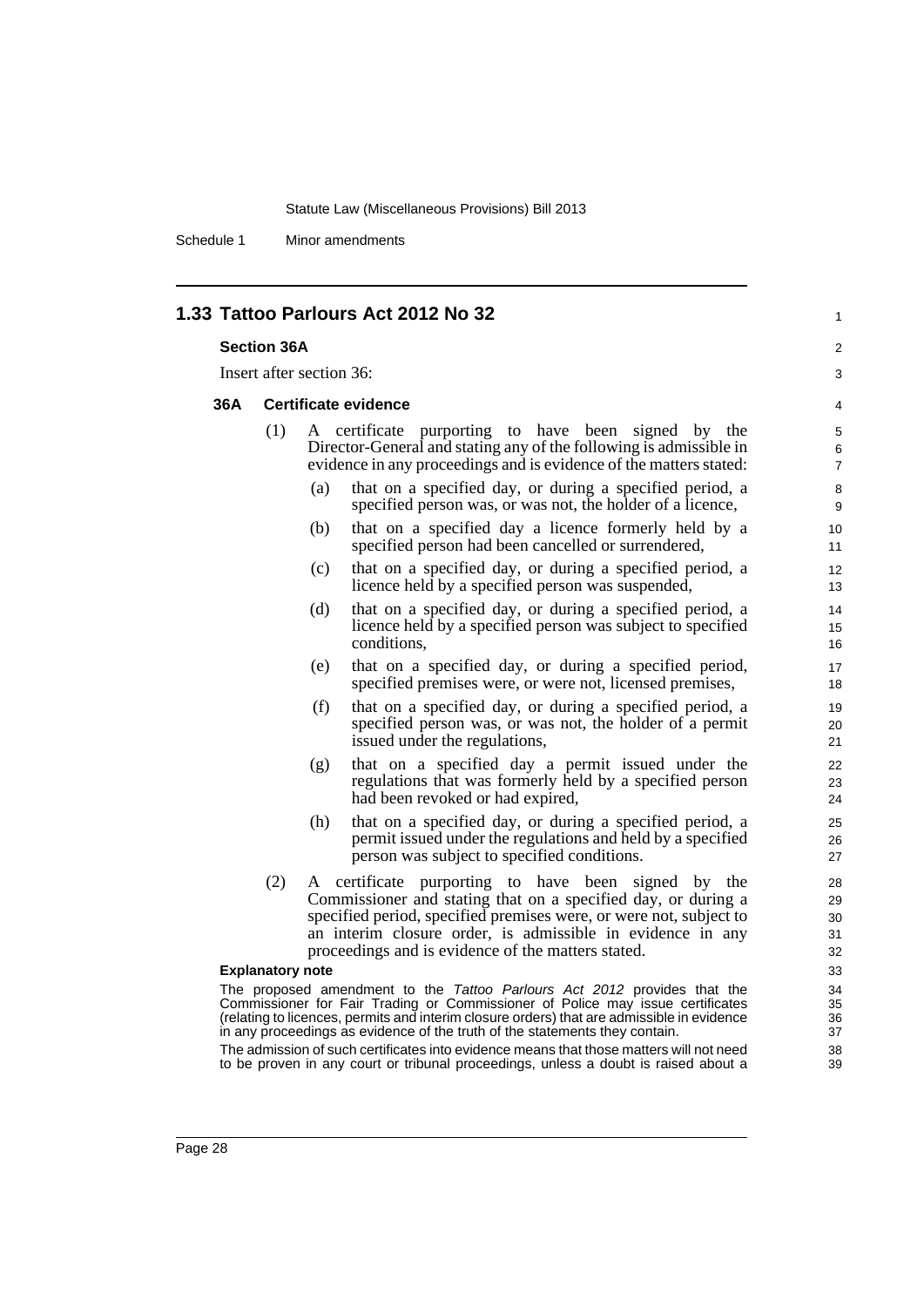Minor amendments **Schedule 1** and the state of the state of the state of the Schedule 1

1 2

3

35

matter stated in the certificate. The proposed amendment is consistent with evidentiary provisions of other Acts that create a licensing or registration regime. **1.34 Travel Agents Act 1986 No 5 Section 57 Regulations** Insert "(including any substitution of the trust deed)" after "trust deed" in section 57 (2) (c). **Explanatory note** The proposed amendment to the *Travel Agents Act 1986* (*the Act*) clarifies a regulation-making power relating to the amendment of the trust deed that establishes a scheme for compensation under the Act. The scheme, which is set out in Schedule 1 to the *Travel Agents Regulation 2011*, compensates persons who suffer pecuniary loss as a result of the acts or omissions of travel agents. The amendment makes it clear that the amendments of the trust deed which may be incorporated from time to time (by regulations amending that Schedule) include any substitution of the trust deed. **1.35 University of New England Act 1993 No 68 [1] Section 27 Seal of University** Insert at the end of the section: **Note.** Documents requiring authentication may be sufficiently authenticated without a seal in accordance with section 50 (3) of the *Interpretation Act 1987*. **[2] Schedule 2A Duties of Council members** Insert "or the person's remuneration pursuant to clause 10 of Schedule 1" after "section  $21G^5$  in clause 5 (7). **Explanatory note** Item [1] of the proposed amendments to the *University of New England Act 1993* (*the Act*) inserts a note to make it clear that documents requiring authentication may be sufficiently authenticated without a seal in accordance with section 50 (3) of the *Interpretation Act 1987*. Item [2] makes a clarifying amendment to a provision of the Act prohibiting a member of the Council of the University of New England (*the Council*) from taking part in any deliberation or decision of the Council with respect to a matter in which the member has a material interest. The amendment makes it clear that the provision does not prevent the member from taking part in any consideration, discussion or voting with respect to the member's remuneration pursuant to clause 10 of Schedule 1 to the Act. **1.36 University of New South Wales Act 1989 No 125 [1] Section 26 Seal of University** Insert at the end of the section: **Note.** Documents requiring authentication may be sufficiently authenticated without a seal in accordance with section 50 (3) of the *Interpretation Act 1987*.

Page 29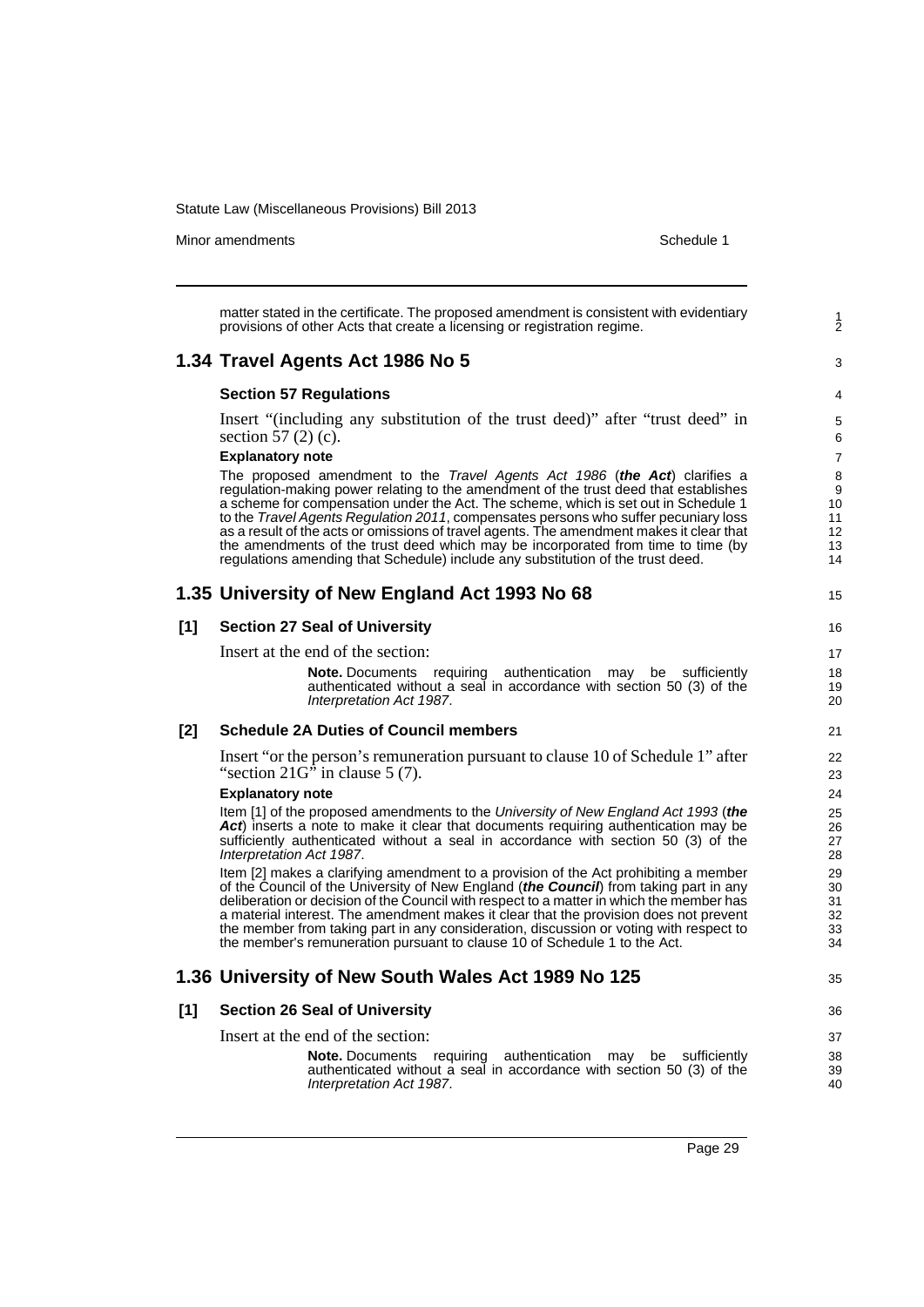Schedule 1 Minor amendments

#### **[2] Schedule 2A Duties of Council members**

Insert "or the person's remuneration pursuant to clause 10 of Schedule 1" after "section  $20G^3$  in clause 5 (7).

#### **Explanatory note**

Item [1] of the proposed amendments to the *University of New South Wales Act 1989* (*the Act*) inserts a note to make it clear that documents requiring authentication may be sufficiently authenticated without a seal in accordance with section 50 (3) of the *Interpretation Act 1987*.

Item [2] makes a clarifying amendment to a provision of the Act prohibiting a member of the Council of the University of New South Wales (*the Council*) from taking part in any deliberation or decision of the Council with respect to a matter in which the member has a material interest. The amendment makes it clear that the provision does not prevent the member from taking part in any consideration, discussion or voting with respect to the member's remuneration pursuant to clause 10 of Schedule 1 to the Act.

#### **1.37 University of Newcastle Act 1989 No 68**

#### **[1] Section 27 Seal of University**

Insert at the end of the section:

**Note.** Documents requiring authentication may be sufficiently authenticated without a seal in accordance with section 50 (3) of the *Interpretation Act 1987*.

#### **[2] Schedule 2A Duties of Council members**

Insert "or the person's remuneration pursuant to clause 10 of Schedule 1" after "section  $21G'$  in clause 5 (7).

#### **Explanatory note**

Item [1] of the proposed amendments to the *University of Newcastle Act 1989* (*the Act*) inserts a note to make it clear that documents requiring authentication may be sufficiently authenticated without a seal in accordance with section 50 (3) of the *Interpretation Act 1987*.

Item [2] makes a clarifying amendment to a provision of the Act prohibiting a member of the Council of the University of Newcastle (*the Council*) from taking part in any deliberation or decision of the Council with respect to a matter in which the member has a material interest. The amendment makes it clear that the provision does not prevent the member from taking part in any consideration, discussion or voting with respect to the member's remuneration pursuant to clause 10 of Schedule 1 to the Act.

### **1.38 University of Sydney Act 1989 No 124**

## 35

15

#### **[1] Section 35 Seal of University**

Insert at the end of the section:

**Note.** Documents requiring authentication may be sufficiently authenticated without a seal in accordance with section 50 (3) of the *Interpretation Act 1987*.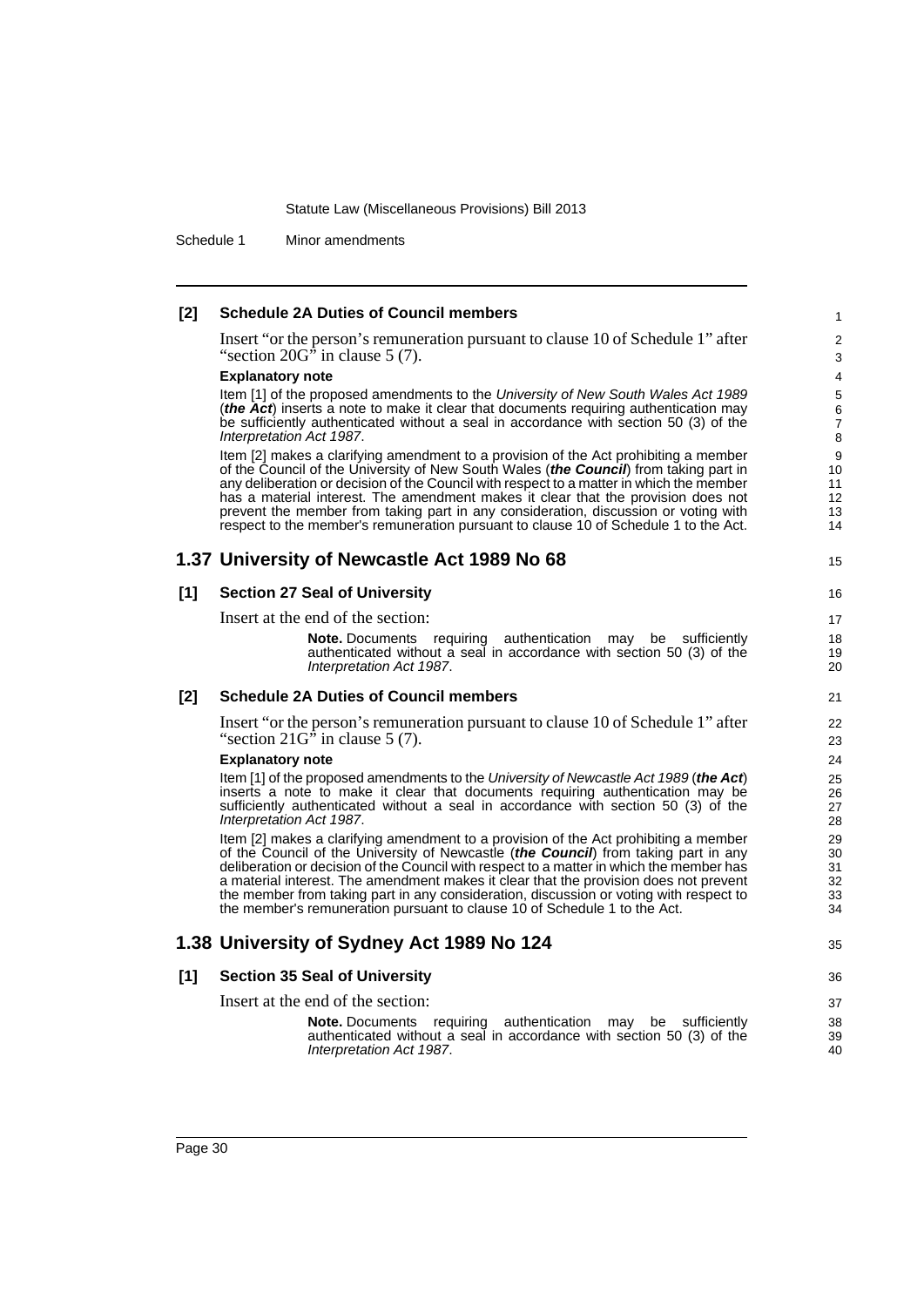Minor amendments **Schedule 1** and the state of the state of the state of the Schedule 1

#### **[2] Schedule 2A Duties of Fellows** Insert "or the person's remuneration pursuant to clause 10 of Schedule 1" after "section  $26G^3$  in clause 5 (7). **Explanatory note** Item [1] of the proposed amendments to the *University of Sydney Act 1989* (*the Act*) inserts a note to make it clear that documents requiring authentication may be sufficiently authenticated without a seal in accordance with section 50 (3) of the *Interpretation Act 1987*. Item [2] makes a clarifying amendment to a provision of the Act prohibiting a member of the Senate of the University of Sydney (*the Senate*) from taking part in any deliberation or decision of the Senate with respect to a matter in which the member has a material interest. The amendment makes it clear that the provision does not prevent the member from taking part in any consideration, discussion or voting with respect to the member's remuneration pursuant to clause 10 of Schedule 1 to the Act. **1.39 University of Technology, Sydney, Act 1989 No 69 [1] Section 27 Seal of University** Insert at the end of the section: **Note.** Documents requiring authentication may be sufficiently authenticated without a seal in accordance with section 50 (3) of the *Interpretation Act 1987*. **[2] Schedule 2A Duties of Council members** Insert "or the person's remuneration pursuant to clause 10 of Schedule 1" after "section  $21G'$  in clause 5 (7). **Explanatory note** Item [1] of the proposed amendments to the *University of Technology, Sydney, Act 1989* (*the Act*) inserts a note to make it clear that documents requiring authentication may be sufficiently authenticated without a seal in accordance with section 50 (3) of the *Interpretation Act 1987*. Item [2] makes a clarifying amendment to a provision of the Act prohibiting a member of the Council of the University of Technology, Sydney (*the Council*) from taking part in any deliberation or decision of the Council with respect to a matter in which the member has a material interest. The amendment makes it clear that the provision does not prevent the member from taking part in any consideration, discussion or voting with respect to the member's remuneration pursuant to clause 10 of Schedule 1 to the Act. **1.40 University of Western Sydney Act 1997 No 116 [1] Section 39 Seal of University** Insert at the end of the section: **Note.** Documents requiring authentication may be sufficiently authenticated without a seal in accordance with section 50 (3) of the *Interpretation Act 1987*. 1  $\mathfrak{p}$ 3 4 5 6 7 8 9 10 11 12 13 14 15 16 17 18 19 20 21 22 23 24 25 26 27 28 29 30 31 32 33 34 35 36 37 38 39 40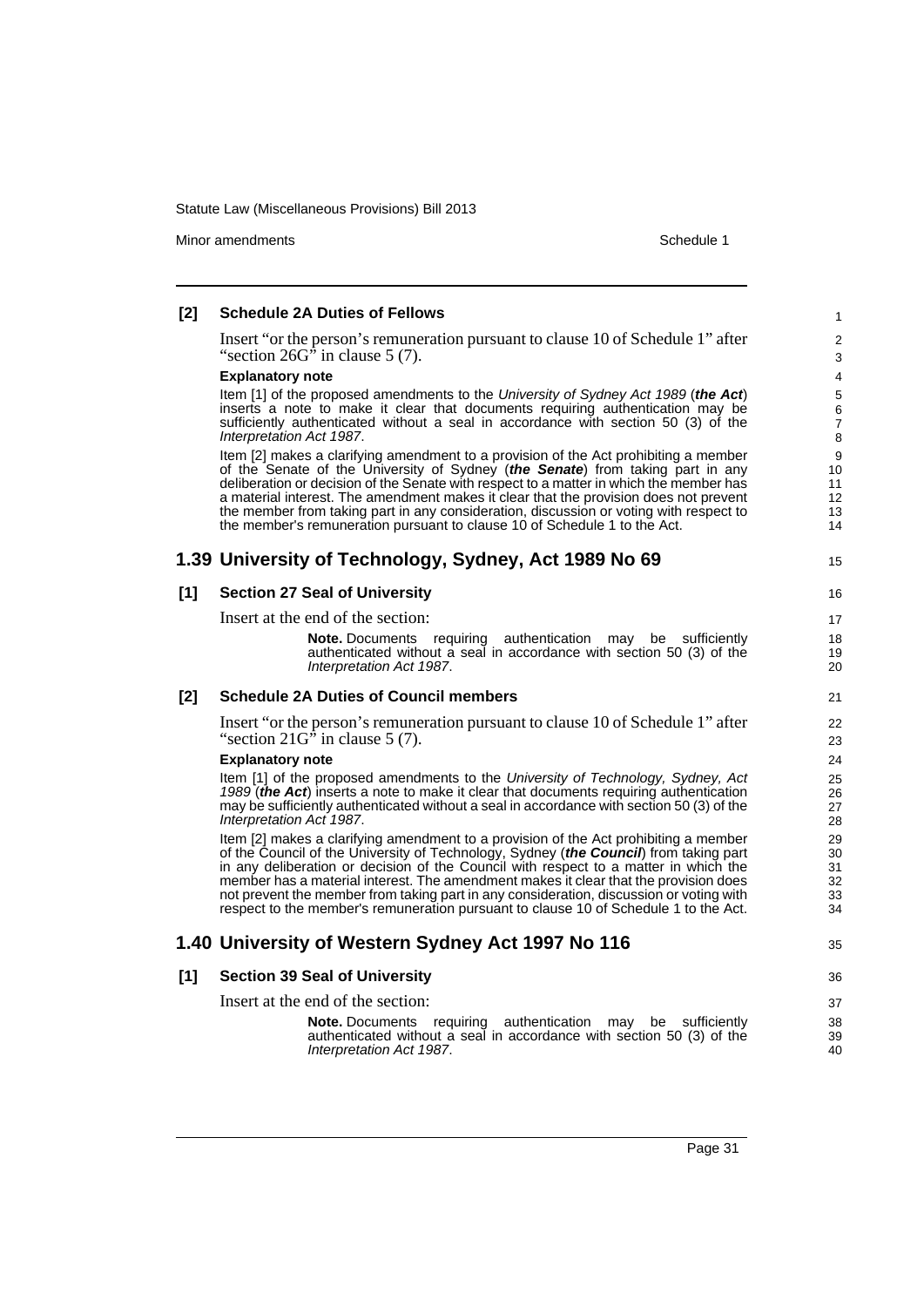Schedule 1 Minor amendments

| [2] | <b>Schedule 2A Duties of Board members</b>                                                                                                                                                                                                                                                                                                                                                                                                                                                                                                         | $\mathbf{1}$                     |
|-----|----------------------------------------------------------------------------------------------------------------------------------------------------------------------------------------------------------------------------------------------------------------------------------------------------------------------------------------------------------------------------------------------------------------------------------------------------------------------------------------------------------------------------------------------------|----------------------------------|
|     | Insert "or the person's remuneration pursuant to clause 11 of Schedule 1" after<br>"section $32G$ " in clause 5 (7).                                                                                                                                                                                                                                                                                                                                                                                                                               | $\overline{2}$<br>3              |
|     | <b>Explanatory note</b>                                                                                                                                                                                                                                                                                                                                                                                                                                                                                                                            | 4                                |
|     | Item [1] of the proposed amendments to the University of Western Sydney Act 1997<br>(the Act) inserts a note to make it clear that documents requiring authentication may<br>be sufficiently authenticated without a seal in accordance with section 50 (3) of the<br>Interpretation Act 1987.                                                                                                                                                                                                                                                     | 5<br>6<br>$\overline{7}$<br>8    |
|     | Item [2] makes a clarifying amendment to a provision of the Act prohibiting a member<br>of the Board of Trustees of the University of Western Sydney (the Board) from taking<br>part in any deliberation or decision of the Board with respect to a matter in which the<br>member has a material interest. The amendment makes it clear that the provision does<br>not prevent the member from taking part in any consideration, discussion or voting with<br>respect to the member's remuneration pursuant to clause 11 of Schedule 1 to the Act. | 9<br>10<br>11<br>12<br>13<br>14  |
|     | 1.41 University of Wollongong Act 1989 No 127                                                                                                                                                                                                                                                                                                                                                                                                                                                                                                      | 15                               |
| [1] | <b>Section 27 Seal of University</b>                                                                                                                                                                                                                                                                                                                                                                                                                                                                                                               | 16                               |
|     | Insert at the end of the section:                                                                                                                                                                                                                                                                                                                                                                                                                                                                                                                  | 17                               |
|     | <b>Note.</b> Documents requiring authentication may<br>be<br>sufficiently<br>authenticated without a seal in accordance with section 50 (3) of the<br>Interpretation Act 1987.                                                                                                                                                                                                                                                                                                                                                                     | 18<br>19<br>20                   |
| [2] | <b>Schedule 2A Duties of Council members</b>                                                                                                                                                                                                                                                                                                                                                                                                                                                                                                       | 21                               |
|     | Insert "or the person's remuneration pursuant to clause 10 of Schedule 1" after<br>"section $21G$ " in clause 5 (7).                                                                                                                                                                                                                                                                                                                                                                                                                               | 22<br>23                         |
|     | <b>Explanatory note</b>                                                                                                                                                                                                                                                                                                                                                                                                                                                                                                                            | 24                               |
|     | Item [1] of the proposed amendments to the University of Wollongong Act 1989 (the<br>Act) inserts a note to make it clear that documents requiring authentication may be<br>sufficiently authenticated without a seal in accordance with section 50 (3) of the<br>Interpretation Act 1987.                                                                                                                                                                                                                                                         | 25<br>26<br>27<br>28             |
|     | Item [2] makes a clarifying amendment to a provision of the Act prohibiting a member<br>of the Council of the University of Wollongong (the Council) from taking part in any<br>deliberation or decision of the Council with respect to a matter in which the member has<br>a material interest. The amendment makes it clear that the provision does not prevent<br>the member from taking part in any consideration, discussion or voting with respect to<br>the member's remuneration pursuant to clause 10 of Schedule 1 to the Act.           | 29<br>30<br>31<br>32<br>33<br>34 |
|     | 1.42 Water Efficiency Labelling and Standards (New South<br><b>Wales) Act 2005 No 12</b>                                                                                                                                                                                                                                                                                                                                                                                                                                                           | 35<br>36                         |
|     | Section 10 Object of this Part                                                                                                                                                                                                                                                                                                                                                                                                                                                                                                                     | 37                               |
|     | Insert at the end of the section:                                                                                                                                                                                                                                                                                                                                                                                                                                                                                                                  | 38                               |
|     | (3)<br>For the purposes of this Part, offences include contraventions for<br>which a civil penalty may be imposed.                                                                                                                                                                                                                                                                                                                                                                                                                                 | 39<br>40                         |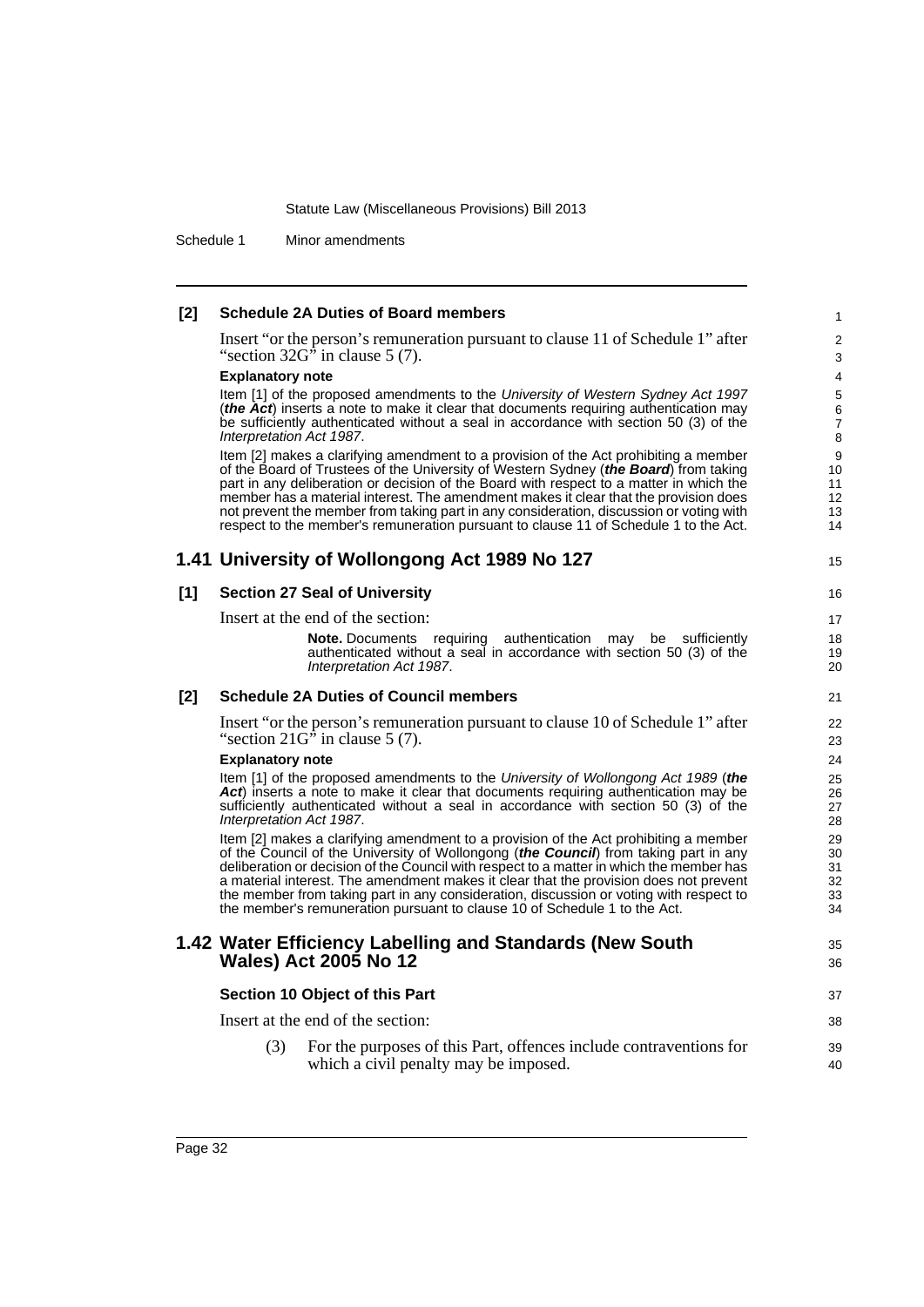Minor amendments **Schedule 1** and the state of the state of the state of the Schedule 1

#### **Explanatory note**

The proposed amendment to the *Water Efficiency Labelling and Standards (New South Wales) Act 2005* (*the Act*) provides, for the purposes of Part 4 of the Act, that an offence includes a contravention for which a civil penalty may be imposed. Part 4 of the Act provides for an offence against the provisions of the *Water Efficiency Labelling and Standards Act 2005* of the Commonwealth (*the Commonwealth Act*), which is applied by the Act as a law of New South Wales, to be treated as if it were an offence against a law of the Commonwealth. Since the enactment of the Commonwealth Act, the Commonwealth has enacted the *Water Efficiency Labelling and Standards Amendment (Scheme Enhancements) Act 2012*, which introduces civil penalties as an alternative to criminal offences.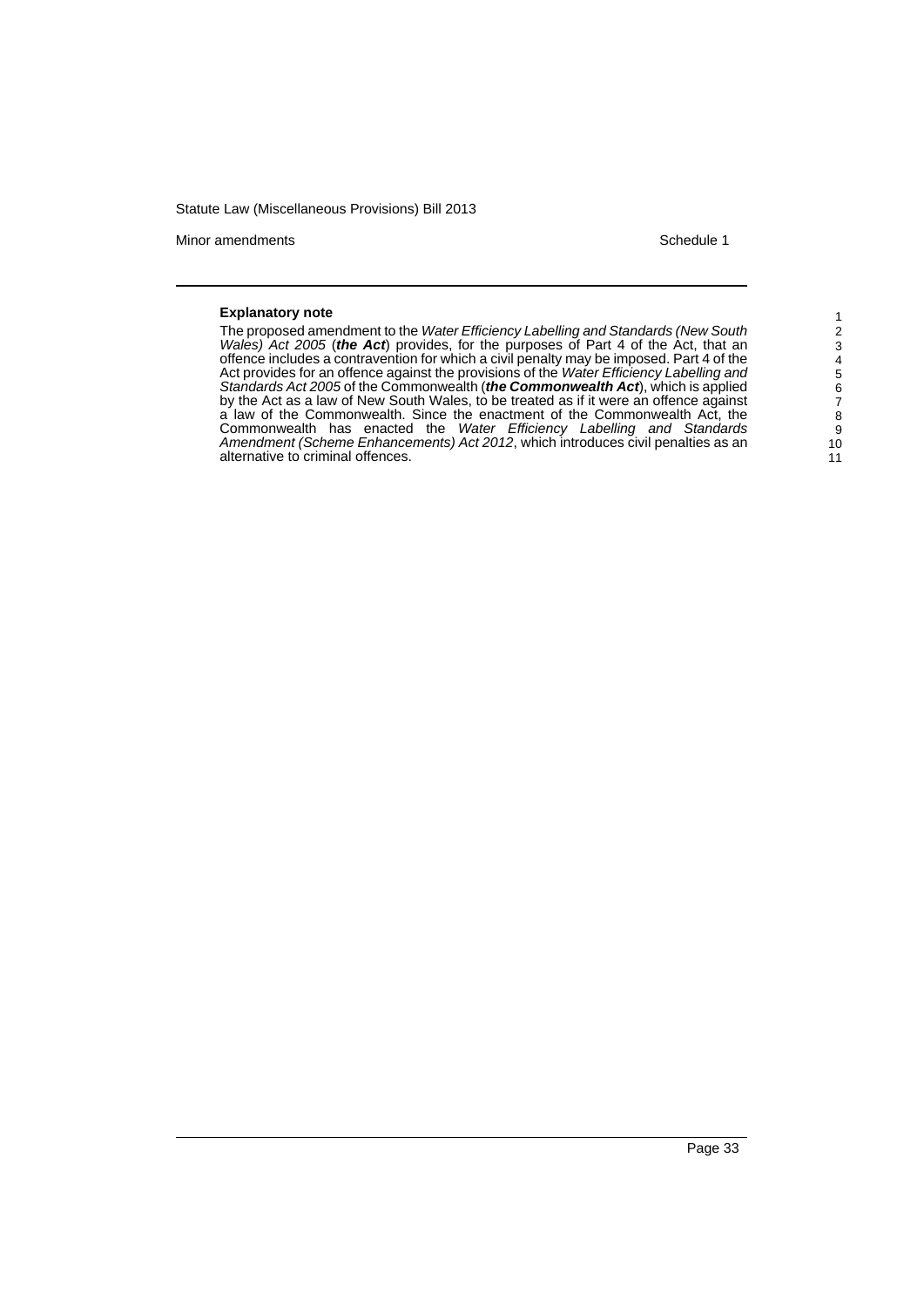<span id="page-39-0"></span>

|                  | <b>Schedule 2</b><br>Amendments by way of statute law<br>revision                                                                                                                                                                           | $\mathbf{1}$<br>$\overline{2}$ |
|------------------|---------------------------------------------------------------------------------------------------------------------------------------------------------------------------------------------------------------------------------------------|--------------------------------|
| 2.1              | Adoption Act 2000 No 75                                                                                                                                                                                                                     | 3                              |
| [1]              | Section 124A (3), definition of "Guardian Ad Litem Panel"                                                                                                                                                                                   | $\overline{4}$                 |
|                  | Omit "Department of Justice and Attorney General".                                                                                                                                                                                          | 5                              |
|                  | Insert instead "Department of Attorney General and Justice".                                                                                                                                                                                | 6                              |
| [2]              | Dictionary, definitions of "Department", "designated person" and<br>"information source"                                                                                                                                                    | $\overline{7}$<br>8            |
|                  | Omit "Department of Community Services" wherever occurring.                                                                                                                                                                                 | 9                              |
|                  | Insert instead "Department of Family and Community Services".                                                                                                                                                                               | 10                             |
| [3]              | Dictionary, paragraph (d) of definition of "designated person" and<br>paragraph (b) of definition of "information source"                                                                                                                   | 11<br>12                       |
|                  | Omit "Department of Health" and "of the Department" wherever occurring.                                                                                                                                                                     | 13                             |
|                  | Insert instead "Ministry of Health" and "of the Ministry", respectively.                                                                                                                                                                    | 14                             |
| [4]              | Dictionary, definition of "Director-General"                                                                                                                                                                                                | 15                             |
|                  | Omit "of Community Services".                                                                                                                                                                                                               | 16                             |
|                  | <b>Explanatory note</b>                                                                                                                                                                                                                     | 17                             |
|                  | The proposed amendments update references to Government Departments.                                                                                                                                                                        | 18                             |
| 2.2 <sub>2</sub> | <b>Baptist Churches of New South Wales Property Trust Act</b><br>1984 No 4                                                                                                                                                                  | 19<br>20                       |
|                  | Section 4 (1), definition of "deacon"                                                                                                                                                                                                       | 21                             |
|                  | Omit "by the Baptist Union" wherever occurring.                                                                                                                                                                                             | 22                             |
|                  | <b>Commencement</b>                                                                                                                                                                                                                         | 23                             |
|                  | The amendment to the Baptist Churches of New South Wales Property Trust Act 1984<br>commences on the date of assent to the Baptist Churches of New South Wales<br>Property Trust Amendment Act 2013 or 5 July 2013, whichever is the later. | 24<br>25<br>26                 |
|                  | <b>Explanatory note</b>                                                                                                                                                                                                                     | 27                             |
|                  | The proposed amendment corrects inconsistent terminology.                                                                                                                                                                                   | 28                             |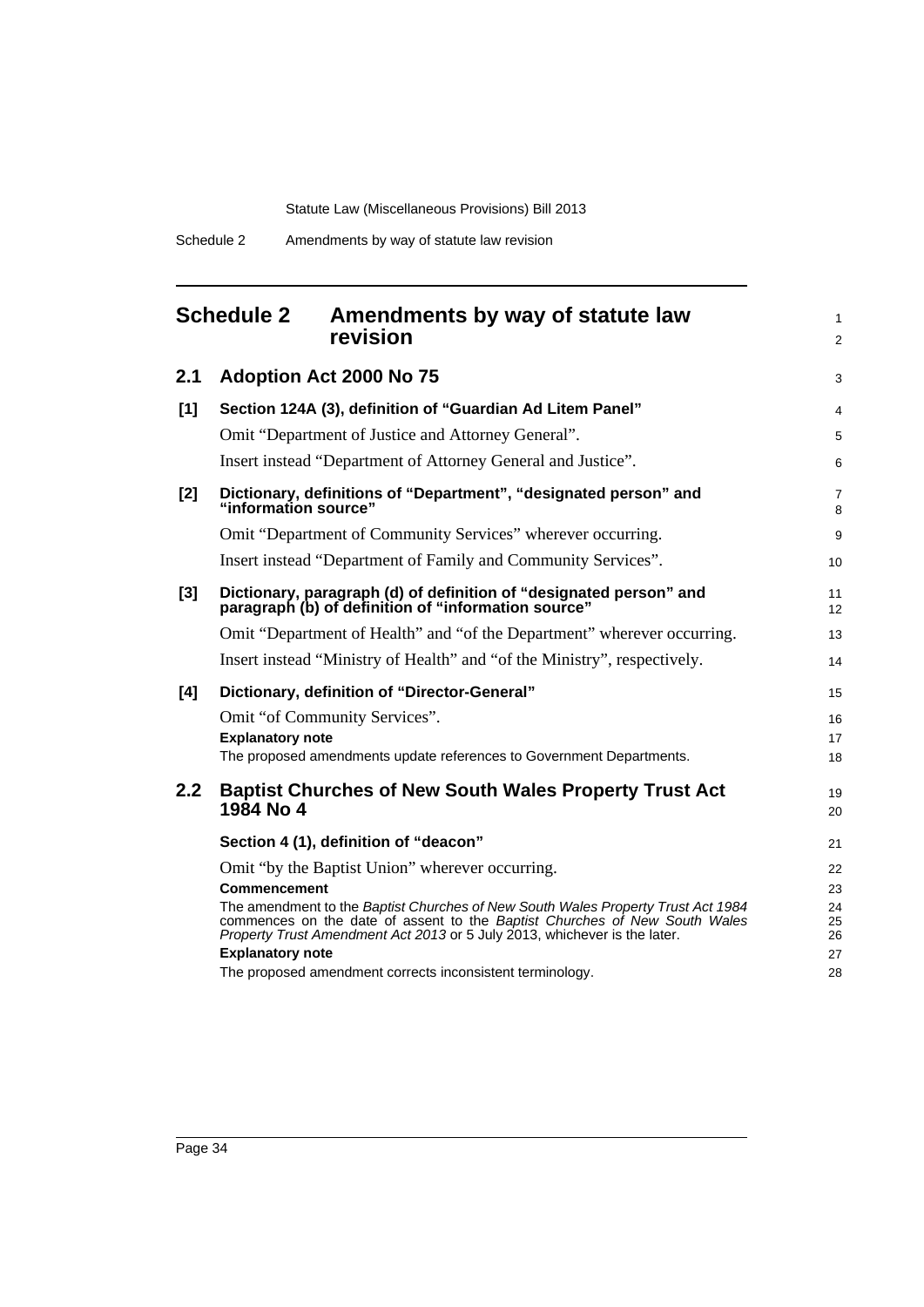| 2.3   | <b>Blayney Local Environmental Plan 2012</b>                                             | 1              |
|-------|------------------------------------------------------------------------------------------|----------------|
|       | Schedule 5, Part 2                                                                       | $\overline{2}$ |
|       | Omit "heritage map" from the heading to the second column.                               | 3              |
|       | Insert instead "Heritage Map".                                                           | 4              |
|       | <b>Explanatory note</b><br>The proposed amendment corrects a reference to a defined map. | 5<br>6         |
|       |                                                                                          |                |
| 2.4   | <b>Boarding Houses Act 2012 No 74</b>                                                    | 7              |
|       | Schedule 2, clause 5 (4) (a)                                                             | 8              |
|       | Omit "the YSC Act". Insert instead "the YCS Act".                                        | 9              |
|       | <b>Explanatory note</b><br>The proposed amendment corrects a typographical error.        | 10<br>11       |
|       |                                                                                          |                |
| 2.5   | <b>Children and Young Persons (Care and Protection) Act 1998</b><br><b>No 157</b>        | 12<br>13       |
| [1]   | Section 3, definition of "Department"                                                    | 14             |
|       | Omit "Department of Community Services".                                                 | 15             |
|       | Insert instead "Department of Family and Community Services".                            | 16             |
| [2]   | Section 27A (1), paragraph (d) of the definition of "relevant agency"<br>and (11)        | 17<br>18       |
|       | Omit "Department of Health" wherever occurring.                                          | 19             |
|       | Insert instead "Ministry of Health".                                                     | 20             |
| $[3]$ | Section 27A, paragraph (g) of the definition of "relevant agency"                        | 21             |
|       | Omit "Department of Human Services".                                                     | 22             |
|       | Insert instead "Department of Family and Community Services".                            | 23             |
| [4]   | Section 78A (4) (e)                                                                      | 24             |
|       | Omit "Minister for Community Services".                                                  | 25             |
|       | Insert instead "Minister for Family and Community Services".                             | 26             |
| [5]   | Section 101A (3), definition of "Guardian Ad Litem Panel"                                | 27             |
|       | Omit "Department of Justice and Attorney General".                                       | 28             |
|       | Insert instead "Department of Attorney General and Justice".                             | 29             |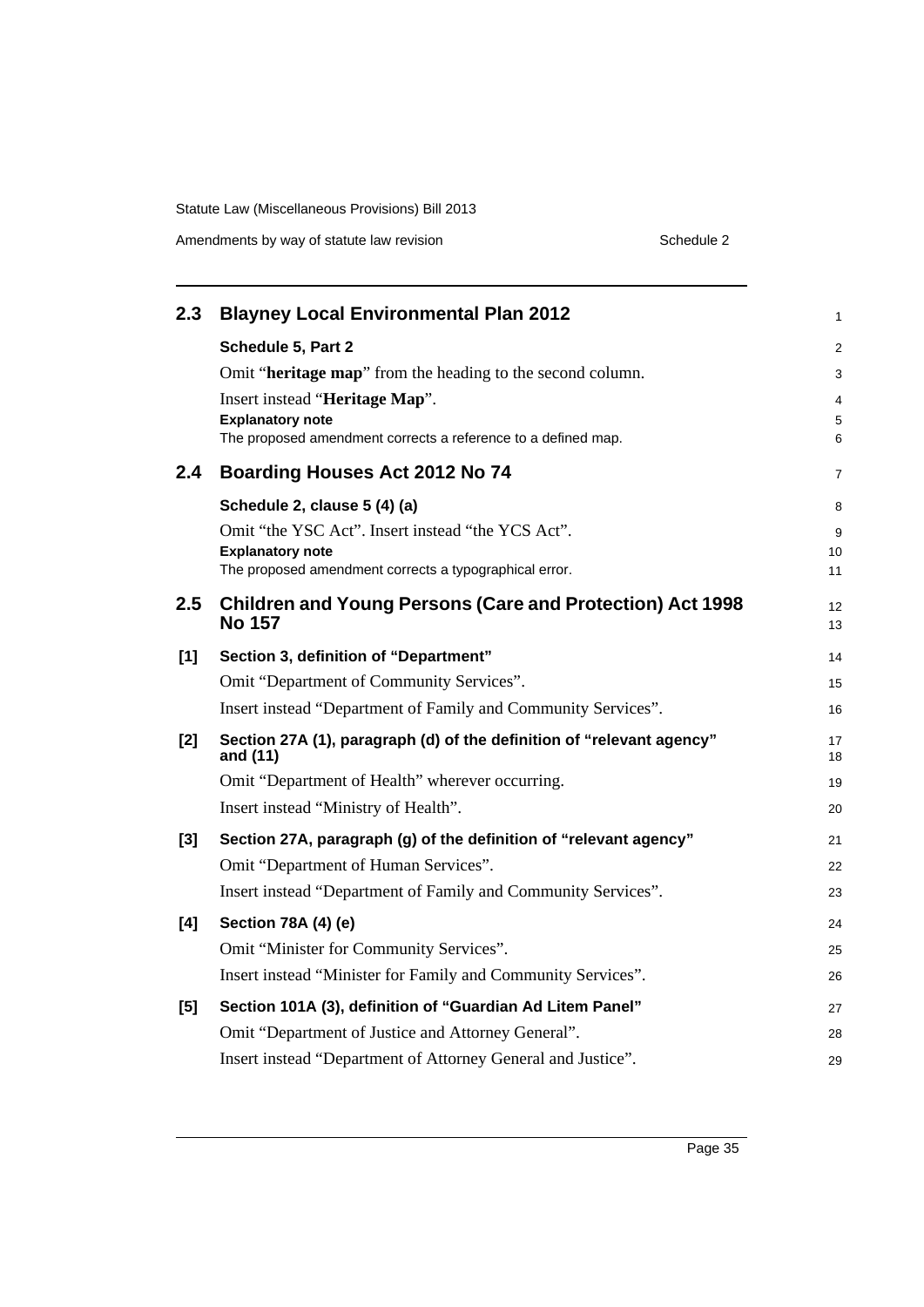Schedule 2 Amendments by way of statute law revision

|     | <b>Explanatory note</b><br>The proposed amendments update references to Government Departments and a<br>Minister.                                                                                                                                                                                                                                                | $\mathbf{1}$<br>$\overline{2}$<br>3 |
|-----|------------------------------------------------------------------------------------------------------------------------------------------------------------------------------------------------------------------------------------------------------------------------------------------------------------------------------------------------------------------|-------------------------------------|
| 2.6 | <b>Clarence Valley Local Environmental Plan 2011</b>                                                                                                                                                                                                                                                                                                             | $\overline{\mathbf{4}}$             |
|     | Schedule 5, matter relating to item I412                                                                                                                                                                                                                                                                                                                         | 5                                   |
|     | Omit "Calyspso". Insert instead "Calypso".                                                                                                                                                                                                                                                                                                                       | 6                                   |
|     | <b>Explanatory note</b>                                                                                                                                                                                                                                                                                                                                          | $\overline{7}$                      |
|     | The proposed amendment corrects a typographical error.                                                                                                                                                                                                                                                                                                           | 8                                   |
| 2.7 | <b>Consumer, Trader and Tenancy Tribunal Act 2001 No 82</b>                                                                                                                                                                                                                                                                                                      | 9                                   |
| [1] | Section 5 (2), note                                                                                                                                                                                                                                                                                                                                              | 10                                  |
|     | Insert in alphabetical order:                                                                                                                                                                                                                                                                                                                                    | 11                                  |
|     | <b>Boarding Houses Act 2012</b>                                                                                                                                                                                                                                                                                                                                  | 12                                  |
| [2] | <b>Schedule 1 Divisions of the Tribunal</b>                                                                                                                                                                                                                                                                                                                      | 13                                  |
|     | Insert after clause $1$ (a) (iA):                                                                                                                                                                                                                                                                                                                                | 14                                  |
|     | (iB)<br>occupancy principles disputes under the <i>Boarding</i><br>Houses Act 2012, and                                                                                                                                                                                                                                                                          | 15<br>16                            |
|     | <b>Explanatory note</b>                                                                                                                                                                                                                                                                                                                                          | 17                                  |
|     | The proposed amendments make changes consequential on the enactment of the<br>Boarding Houses Act 2012. Item [1] of the proposed amendments updates a note<br>listing the Acts that confer jurisdiction on the Consumer, Trader and Tenancy Tribunal<br>(the Tribunal), to include the Boarding Houses Act 2012 (which confers jurisdiction on<br>the Tribunal). | 18<br>19<br>20<br>21<br>22          |
|     | Item [2] makes it clear that the Tribunal's jurisdiction in respect of disputes under the<br><i>Boarding Houses Act 2012</i> is to be exercised in the General Division of the Tribunal.                                                                                                                                                                         | 23<br>24                            |
| 2.8 | Coonabarabran Local Environmental Plan 1990                                                                                                                                                                                                                                                                                                                      | 25                                  |
|     | Clause 17 (2) (b)                                                                                                                                                                                                                                                                                                                                                | 26                                  |
|     | Omit "reasonbly". Insert instead "reasonably".                                                                                                                                                                                                                                                                                                                   | 27                                  |
|     | <b>Explanatory note</b>                                                                                                                                                                                                                                                                                                                                          | 28                                  |
|     | The proposed amendment corrects a spelling error.                                                                                                                                                                                                                                                                                                                | 29                                  |
| 2.9 | <b>Crime Commission Act 2012 No 66</b>                                                                                                                                                                                                                                                                                                                           | 30                                  |
|     | Section 25 Failure of witnesses to attend and answer questions etc                                                                                                                                                                                                                                                                                               | 31                                  |
|     | Insert at the end of the section:                                                                                                                                                                                                                                                                                                                                | 32                                  |
|     | Maximum penalty: 20 penalty units or imprisonment for 2 years,<br>or both.                                                                                                                                                                                                                                                                                       | 33<br>34                            |
|     |                                                                                                                                                                                                                                                                                                                                                                  |                                     |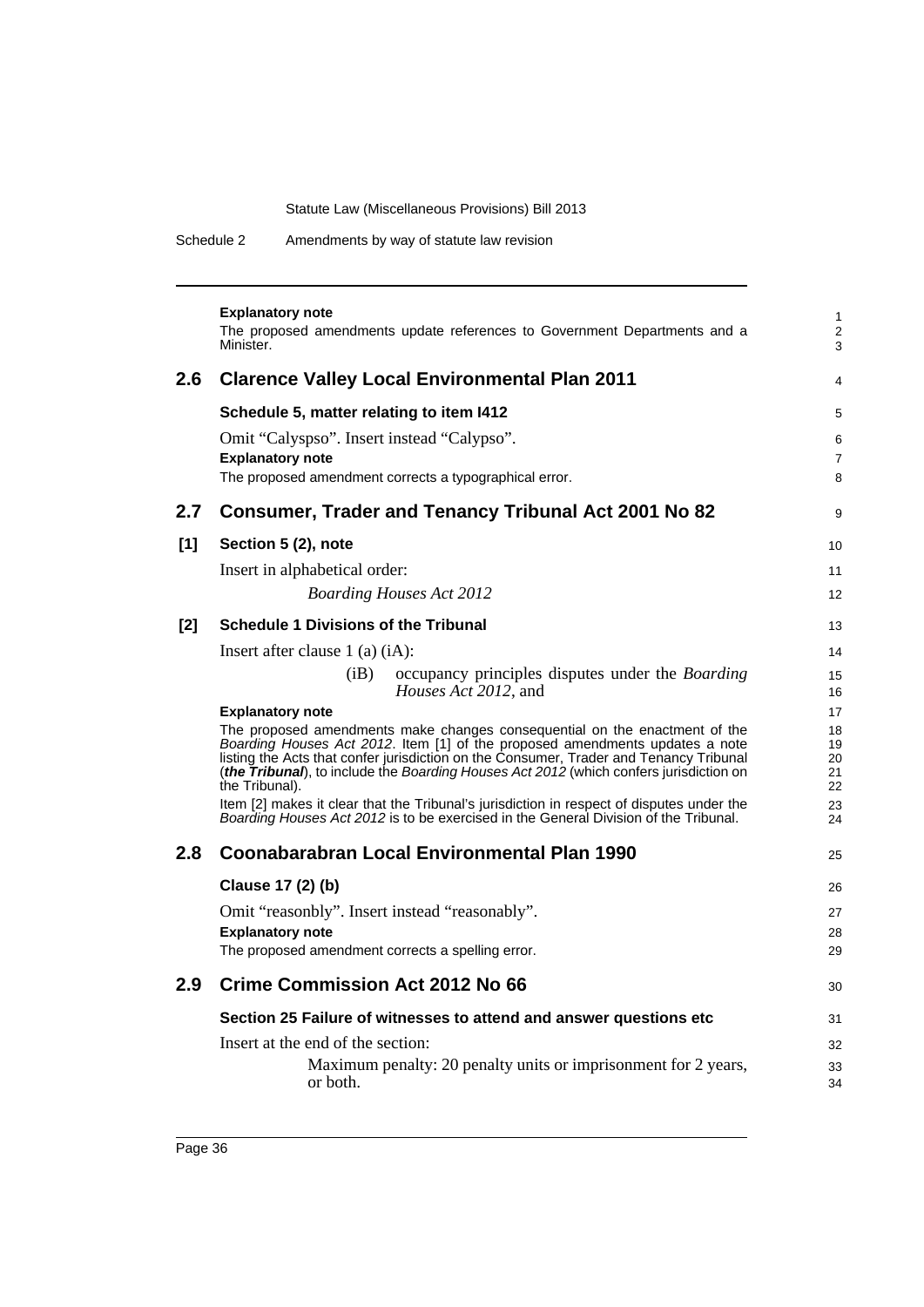Amendments by way of statute law revision example 2 Schedule 2

| <b>Explanatory note</b><br>The proposed amendment specifies the penalty for an existing offence. The penalty is<br>the penalty that applied to the same offence under section 18 of the New South Wales<br>Crime Commission Act 1985 (when that Act was in force). When that Act was replaced<br>by the Crime Commission Act 2012, section 18 was divided into 2 provisions<br>(sections 25 and 37). Due to a drafting oversight, the penalty was moved to section 37<br>and not replicated in section 25. | 1<br>$\overline{\mathbf{c}}$<br>3<br>4<br>5<br>6<br>7 |
|------------------------------------------------------------------------------------------------------------------------------------------------------------------------------------------------------------------------------------------------------------------------------------------------------------------------------------------------------------------------------------------------------------------------------------------------------------------------------------------------------------|-------------------------------------------------------|
| 2.10 Dams Safety Act 1978 No 96                                                                                                                                                                                                                                                                                                                                                                                                                                                                            | 8                                                     |
| Schedule 1, matter relating to Horningsea Park Detention Basin                                                                                                                                                                                                                                                                                                                                                                                                                                             | 9                                                     |
| Omit "Tributory". Insert instead "Tributary".                                                                                                                                                                                                                                                                                                                                                                                                                                                              | 10                                                    |
| <b>Explanatory note</b><br>The proposed amendment corrects a spelling error.                                                                                                                                                                                                                                                                                                                                                                                                                               | 11<br>12                                              |
| 2.11 Environmental Planning and Assessment Regulation 2000                                                                                                                                                                                                                                                                                                                                                                                                                                                 | 13                                                    |
| Clause 136E (1) (a)                                                                                                                                                                                                                                                                                                                                                                                                                                                                                        | 14                                                    |
| Omit "clause 318 of the Occupational Health and Safety Regulation 2001".                                                                                                                                                                                                                                                                                                                                                                                                                                   | 15                                                    |
| Insert instead "clause 458 of the Work Health and Safety Regulation 2011".<br><b>Explanatory note</b>                                                                                                                                                                                                                                                                                                                                                                                                      | 16<br>17                                              |
| The proposed amendment updates a cross-reference.                                                                                                                                                                                                                                                                                                                                                                                                                                                          | 18                                                    |
| 2.12 Government Property NSW Act 2006 No 40                                                                                                                                                                                                                                                                                                                                                                                                                                                                | 19                                                    |
| Schedule 1, matter relating to 79 George Street under the heading<br>Leases                                                                                                                                                                                                                                                                                                                                                                                                                                | 20<br>21                                              |
| Omit "Parrarnatta". Insert instead "Parramatta".                                                                                                                                                                                                                                                                                                                                                                                                                                                           | 22                                                    |
| <b>Explanatory note</b><br>The proposed amendment corrects a spelling error.                                                                                                                                                                                                                                                                                                                                                                                                                               | 23<br>24                                              |
| 2.13 Guyra Local Environmental Plan 2012                                                                                                                                                                                                                                                                                                                                                                                                                                                                   | 25                                                    |
| Schedule 2, clause relating to Signage-business identification signs in<br>industrial zones                                                                                                                                                                                                                                                                                                                                                                                                                | 26<br>27                                              |
| Omit "centerline" from paragraph (d). Insert instead "centreline".<br><b>Explanatory note</b>                                                                                                                                                                                                                                                                                                                                                                                                              | 28<br>29                                              |
| The proposed amendment corrects a typographical error.                                                                                                                                                                                                                                                                                                                                                                                                                                                     | 30                                                    |
| 2.14 Holroyd Local Environmental Plan 2013                                                                                                                                                                                                                                                                                                                                                                                                                                                                 | 31                                                    |
| <b>Clause 4.4 (2B)</b>                                                                                                                                                                                                                                                                                                                                                                                                                                                                                     | 32                                                    |
| Omit "where:". Insert "where:" after the formula.                                                                                                                                                                                                                                                                                                                                                                                                                                                          | 33                                                    |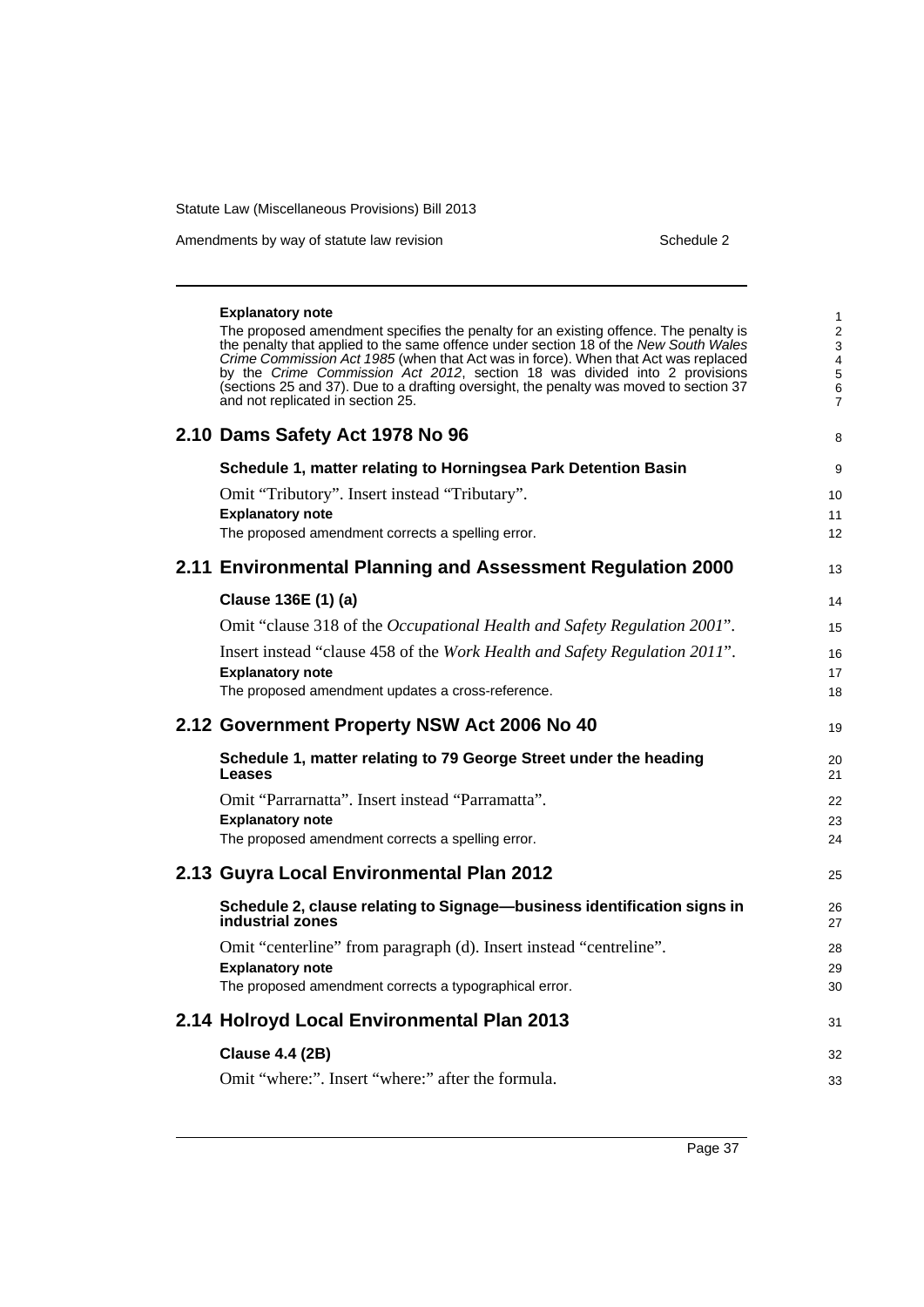Schedule 2 Amendments by way of statute law revision

|       | <b>Explanatory note</b><br>The proposed amendment inserts a missing word.                                   | 1<br>2              |
|-------|-------------------------------------------------------------------------------------------------------------|---------------------|
|       | 2.15 Hurstville Local Environmental Plan 2012                                                               | 3                   |
|       | Schedule 2, clause relating to Signage-all signs                                                            | 4                   |
|       | Omit "Codes 2008" from paragraph (d). Insert instead "Codes) 2008".                                         | 5                   |
|       | <b>Explanatory note</b><br>The proposed amendment corrects a typographical error.                           | 6<br>$\overline{7}$ |
|       | 2.16 Interpretation Act 1987 No 15                                                                          | 8                   |
|       | Section 21 (1), definition of "ASIC Regulations"                                                            | 9                   |
|       | Insert "of the Commonwealth" after "2001" in paragraph (b).                                                 | 10                  |
|       | <b>Explanatory note</b><br>The proposed amendment clarifies a reference to a Commonwealth Act.              | 11<br>12            |
|       | 2.17 Kogarah Local Environmental Plan 2012                                                                  | 13                  |
|       | Schedule 5, matter relating to item I55                                                                     | 14                  |
|       | Insert "Local" in the column headed "Significance".                                                         | 15                  |
|       | <b>Explanatory note</b><br>The proposed amendment inserts a missing word.                                   | 16<br>17            |
|       | 2.18 Land and Environment Court Act 1979 No 204                                                             | 18                  |
| [1]   | Section 20 (1) (cg)                                                                                         | 19                  |
|       | Omit "section 176A". Insert instead "section 193".                                                          | 20                  |
| $[2]$ | <b>Section 20 (1) (ck)</b>                                                                                  | 21                  |
|       | Omit "section 147". Insert instead "section 141F".                                                          | 22                  |
|       | <b>Explanatory note</b><br>The proposed amendments update references to sections that have been renumbered. | 23<br>24            |
|       | 2.19 Manly Local Environmental Plan 2013                                                                    |                     |
|       |                                                                                                             | 25                  |
|       | Schedule 5, Part 2                                                                                          | 26                  |
|       | Omit "heritage map" from the heading to the second column.                                                  | 27                  |
|       | Insert instead "Heritage Map".<br><b>Explanatory note</b>                                                   | 28<br>29            |
|       | The proposed amendment corrects a reference to a defined map.                                               | 30                  |
|       |                                                                                                             |                     |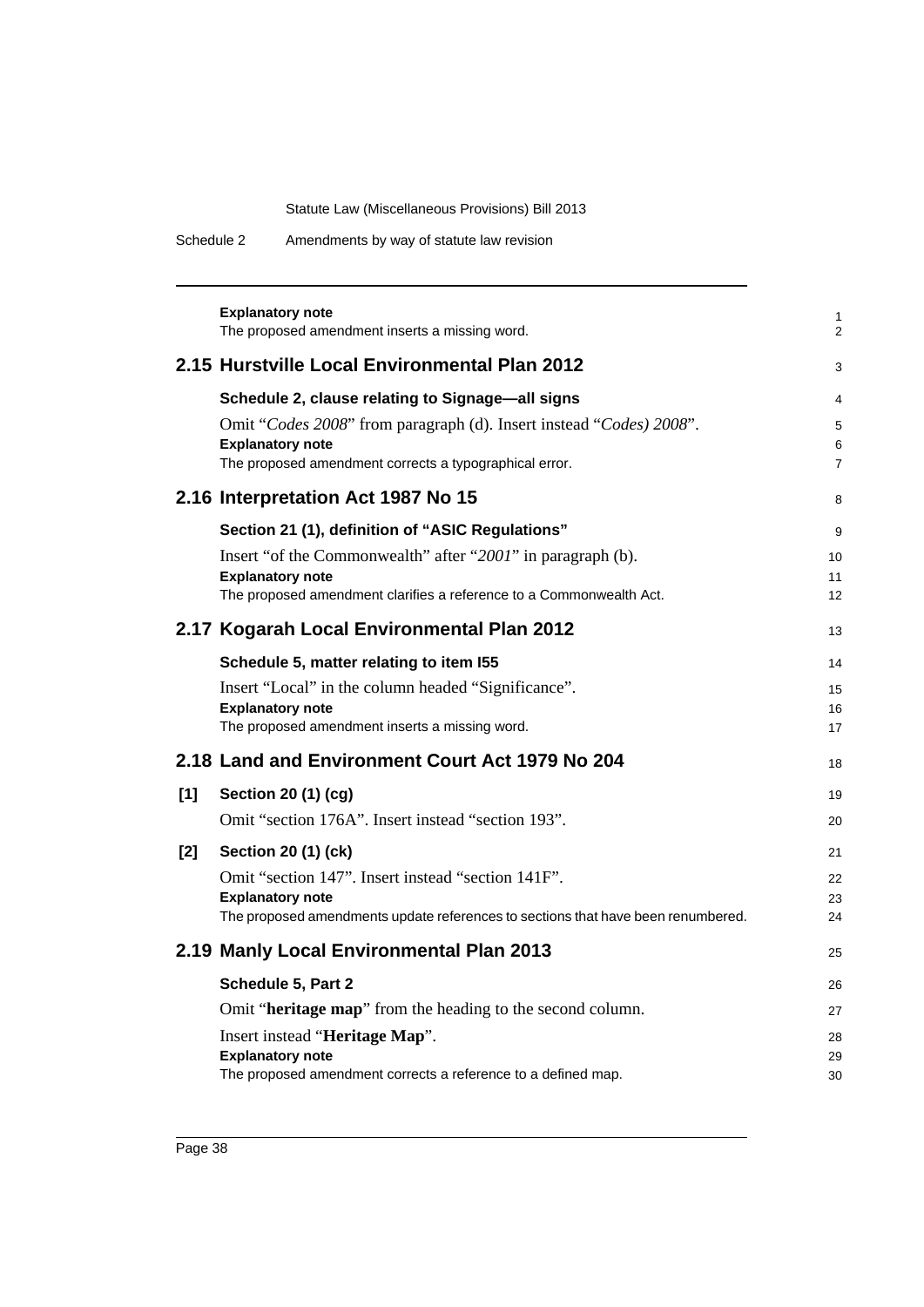Amendments by way of statute law revision example 2 Schedule 2

|       | 2.20 Newcastle Local Environmental Plan 2012                             | 1              |
|-------|--------------------------------------------------------------------------|----------------|
| [1]   | Clause 7.10                                                              | $\overline{2}$ |
|       | Renumber clause 7.10 (3)–(7) as clause 7.10 (2)–(6).                     | 3              |
| $[2]$ | Clause 7.10 (2) (a) (as renumbered by item [1])                          | $\overline{4}$ |
|       | Omit "subclause (2)". Insert instead "subclause (1)".                    | 5              |
| $[3]$ | Clause 7.10 (2) (c) (as renumbered by item [1])                          | 6              |
|       | Omit "subclause (6)". Insert instead "subclause (5)".                    | $\overline{7}$ |
| [4]   | Clause 7.10 (5) (as renumbered by item [1])                              | 8              |
|       | Omit "subclauses (2)–(5)". Insert instead "subclauses (1)–(4)".          | 9              |
|       | <b>Explanatory note</b>                                                  | 10             |
|       | The proposed amendments correct numbering and related cross-references.  | 11             |
|       | 2.21 Queanbeyan Local Environmental Plan 2012                            | 12             |
| [1]   | Clause 4.2B, note                                                        | 13             |
|       | Omit "Development) Codes". Insert instead "Development Codes)".          | 14             |
| $[2]$ | Schedule 5, Part 1, matter relating to item I18                          | 15             |
|       | Omit "Steet". Insert instead "Street".                                   | 16             |
|       | <b>Explanatory note</b>                                                  | 17             |
|       | The proposed amendments correct typographical errors.                    | 18             |
|       | 2.22 Security Industry Act 1997 No 157                                   | 19             |
| [1]   | Section 12 (3), note                                                     | 20             |
|       | Omit "Firearms (General) Regulation 1997".                               | 21             |
|       | Insert instead "Firearms Regulation 2006".                               | 22             |
| $[2]$ | <b>Section 39C (1)</b>                                                   | 23             |
|       | Omit "Security Industry Registry".                                       | 24             |
|       | Insert instead "Security Licensing and Enforcement Directorate".         | 25             |
|       | <b>Explanatory note</b>                                                  | 26             |
|       | Item [1] of the proposed amendments updates a reference to a Regulation. | 27             |
|       | Item [2] updates a reference to a body.                                  | 28             |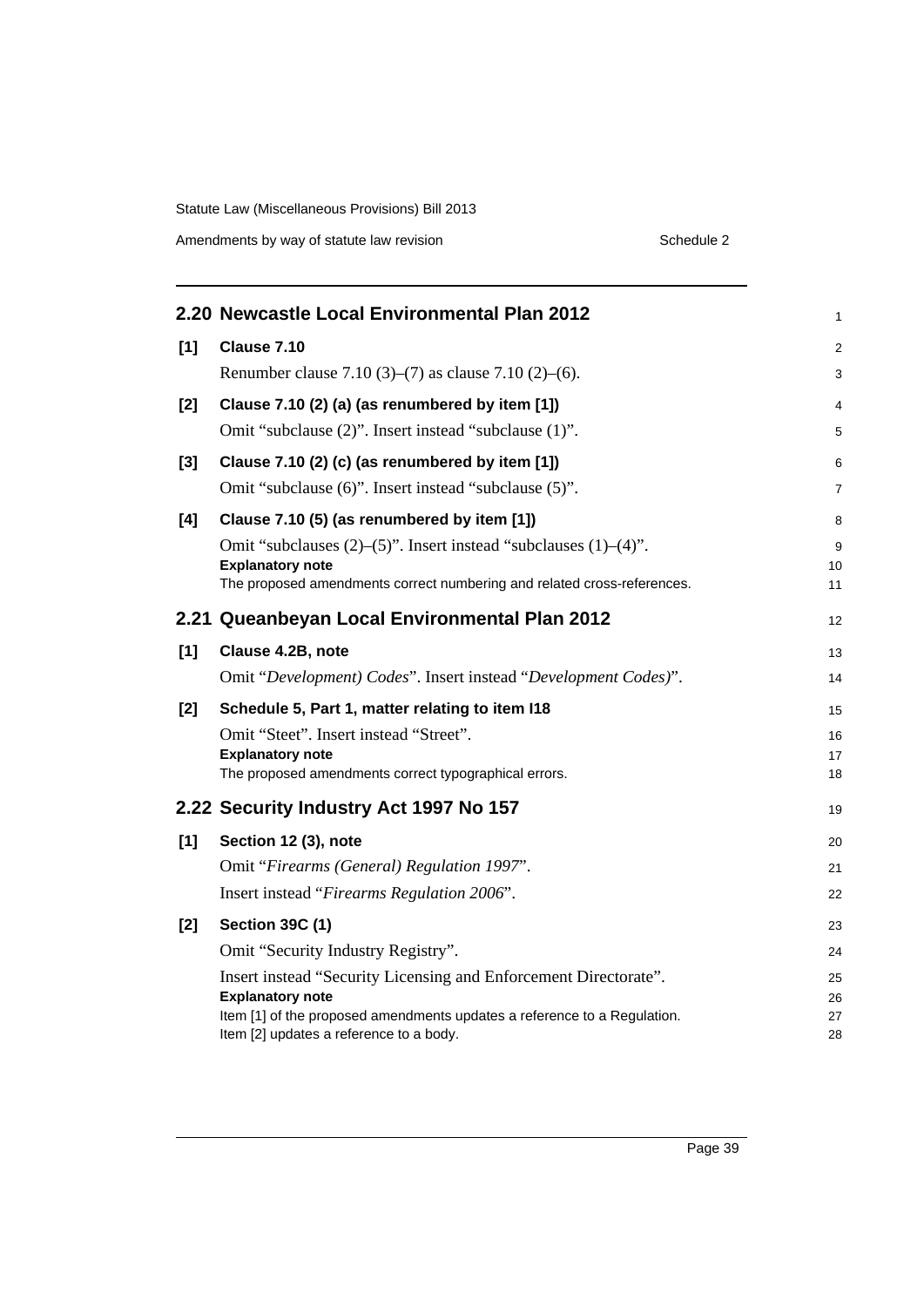| 2.23 Shellharbour Local Environmental Plan 2013                                                  | $\mathbf{1}$        |
|--------------------------------------------------------------------------------------------------|---------------------|
| Dictionary, definition of "Additional Permitted Uses Map"                                        | 2                   |
| Omit "uses". Insert instead "Uses".                                                              | 3                   |
| <b>Explanatory note</b>                                                                          | $\overline{4}$      |
| The proposed amendment corrects a typographical error.                                           | 5                   |
| 2.24 State Environmental Planning Policy (Exempt and<br><b>Complying Development Codes) 2008</b> | 6<br>$\overline{7}$ |
| <b>Clause 7.6 (2)</b>                                                                            | 8                   |
| Omit "Occupational Health and Safety Regulation 2001".                                           | 9                   |
| Insert instead "Work Health and Safety Regulation 2011".                                         | 10                  |
| <b>Explanatory note</b>                                                                          | 11                  |
| The proposed amendment updates a cross-reference.                                                | 12                  |
| 2.25 State Environmental Planning Policy (Infrastructure) 2007                                   | 13                  |
| Clause 129 (2) (c), note                                                                         | 14                  |
| Omit "Emergency". Insert instead "Temporary".                                                    | 15                  |
| <b>Explanatory note</b>                                                                          | 16                  |
| The proposed amendment updates a reference relating to the Coastal Protection Act<br>1979.       | 17<br>18            |
|                                                                                                  |                     |
| 2.26 State Environmental Planning Policy (Sydney Region<br><b>Growth Centres) 2006</b>           | 19                  |
|                                                                                                  | 20                  |
| <b>Clause 21 (4)</b>                                                                             | 21                  |
| Renumber paragraph (g) (as inserted by State Environmental Planning Policy                       | 22                  |
| (Sydney Region Growth Centres) Amendment (The Hills Growth Centre                                | 23                  |
| <i>Precincts</i> ) 2013) as paragraph (j).                                                       | 24                  |
| <b>Explanatory note</b>                                                                          | 25                  |
| The proposed amendment corrects duplicated provision numbering.                                  | 26                  |
| 2.27 State Environmental Planning Policy (Western Sydney                                         | 27                  |
| Parklands) 2009                                                                                  | 28                  |
| <b>Clause 14A (4)</b>                                                                            | 29                  |
| Omit "clause" where lastly occurring. Insert instead "Policy".                                   | 30                  |
| <b>Explanatory note</b>                                                                          | 31                  |
| The proposed amendment corrects a cross-reference.                                               | 32                  |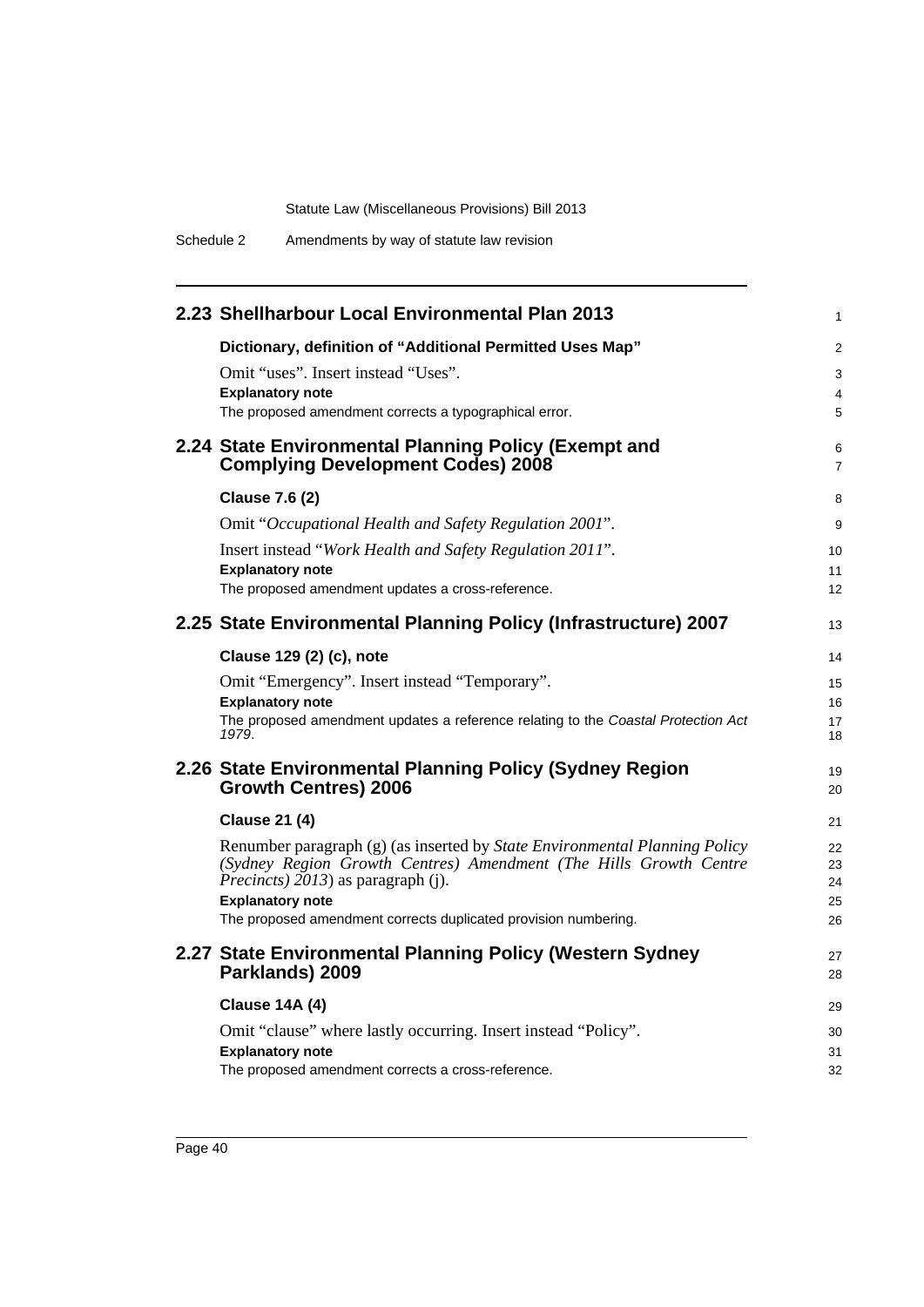Amendments by way of statute law revision example 2 Schedule 2

|       | 2.28 Strathfield Local Environmental Plan 2012                                                                                        | 1              |
|-------|---------------------------------------------------------------------------------------------------------------------------------------|----------------|
|       | Clause 4.4C, table<br>Omit "> 1,000". Insert instead " $\geq 1,000$ ".<br><b>Explanatory note</b>                                     | 2<br>3<br>4    |
|       | The proposed amendment corrects a typographical error.                                                                                | 5              |
|       | 2.29 Sydney Local Environmental Plan 2012                                                                                             | 6              |
|       | Schedule 5, matter relating to Dawes Point                                                                                            | 7              |
|       | Omit "Street)" including" wherever occurring in the matters relating to 82–86<br>and 82–88 Windmill Street.                           | 8<br>9         |
|       | Insert instead "Street) including".<br><b>Explanatory note</b><br>The proposed amendment corrects typographical errors.               | 10<br>11<br>12 |
|       | 2.30 Tenterfield Local Environmental Plan 2013                                                                                        | 13             |
|       | Schedule 2, matter relating to Signage-signs on business or industrial<br>premises                                                    | 14<br>15       |
|       | Omit "and" from subclause (2) (d).<br><b>Explanatory note</b><br>The proposed amendment removes an unnecessary word.                  | 16<br>17<br>18 |
|       | 2.31 The Hills Local Environmental Plan 2012                                                                                          | 19             |
| [1]   | <b>Clause 7.7 (1)</b><br>Omit "architectual". Insert instead "architectural".                                                         | 20<br>21       |
| $[2]$ | Schedule 5, Part 3, heading                                                                                                           | 22             |
|       | Omit "Archaelogical". Insert instead "Archaeological".<br><b>Explanatory note</b><br>The proposed amendments correct spelling errors. | 23<br>24<br>25 |
|       | 2.32 Transport Administration Act 1988 No 109                                                                                         | 26             |
|       | Schedule 7, clauses 188 (4) and 189 (4)                                                                                               | 27             |
|       | Omit "Transport for New South Wales" wherever occurring.                                                                              | 28             |
|       | Insert instead "Transport for NSW".<br><b>Explanatory note</b><br>The proposed amendment corrects a reference to a Government agency. | 29<br>30<br>31 |

Page 41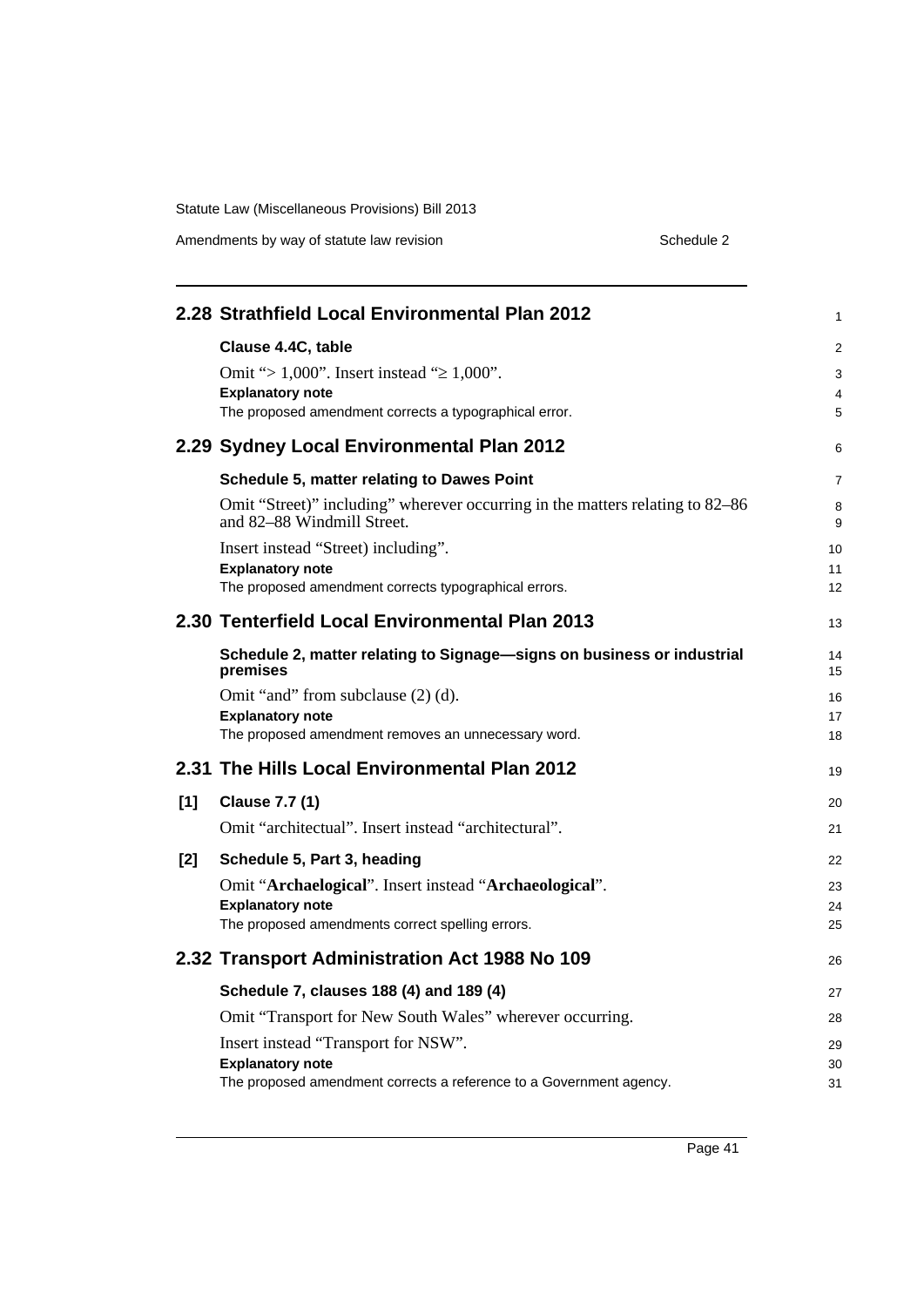Schedule 2 Amendments by way of statute law revision

|       | 2.33 Transport Administration (General) Regulation 2005                                                                                                                                              | $\mathbf{1}$        |
|-------|------------------------------------------------------------------------------------------------------------------------------------------------------------------------------------------------------|---------------------|
| [1]   | <b>Clause 35</b>                                                                                                                                                                                     | 2                   |
|       | Omit "the RTA" wherever occurring. Insert instead "RMS".                                                                                                                                             | 3                   |
| $[2]$ | Clause 35 (1) (f)                                                                                                                                                                                    | 4                   |
|       | Omit "ANVIS agreement". Insert instead "DVRS agreement".                                                                                                                                             | 5                   |
| $[3]$ | <b>Clause 35 (2)</b>                                                                                                                                                                                 | 6                   |
|       | Omit "ANVIS agreement" and "Authorised New Vehicle Inspection<br>Scheme".                                                                                                                            | $\overline{7}$<br>8 |
|       | Insert instead "DVRS agreement" and "Dealer Vehicle Registration Scheme",<br>respectively.<br><b>Explanatory note</b>                                                                                | 9<br>10<br>11       |
|       | Item [1] of the proposed amendments updates references to a body.<br>Items [2] and [3] update the name of an agreement authorising the performance of<br>functions relating to vehicle registration. | 12<br>13<br>14      |
|       | 2.34 Walcha Local Environmental Plan 2012                                                                                                                                                            | 15                  |
|       | Schedule 5, Parts 2 and 4                                                                                                                                                                            | 16                  |
|       | Omit "heritage map" wherever occurring in the headings to the second<br>columns.                                                                                                                     | 17<br>18            |
|       | Insert instead "Heritage Map".<br><b>Explanatory note</b><br>The proposed amendment corrects references to a defined map.                                                                            | 19<br>20<br>21      |
|       | 2.35 Water Sharing Plan for the Barwon-Darling Unregulated and<br><b>Alluvial Water Sources 2012</b>                                                                                                 | 22<br>23            |
|       | Clause 73 (2) (c) (ii)                                                                                                                                                                               | 24                  |
|       | Omit ", 2003".<br><b>Explanatory note</b><br>The proposed amendment removes redundant matter.                                                                                                        | 25<br>26<br>27      |
|       | 2.36 Water Sharing Plan for the Bellinger River Area Unregulated<br>and Alluvial Water Sources 2008                                                                                                  | 28<br>29            |
|       | <b>Clause 76 (2)</b>                                                                                                                                                                                 | 30                  |
|       | Omit "Part 11 of Division 4". Insert instead "Division 4 of Part 11".                                                                                                                                | 31                  |
|       |                                                                                                                                                                                                      |                     |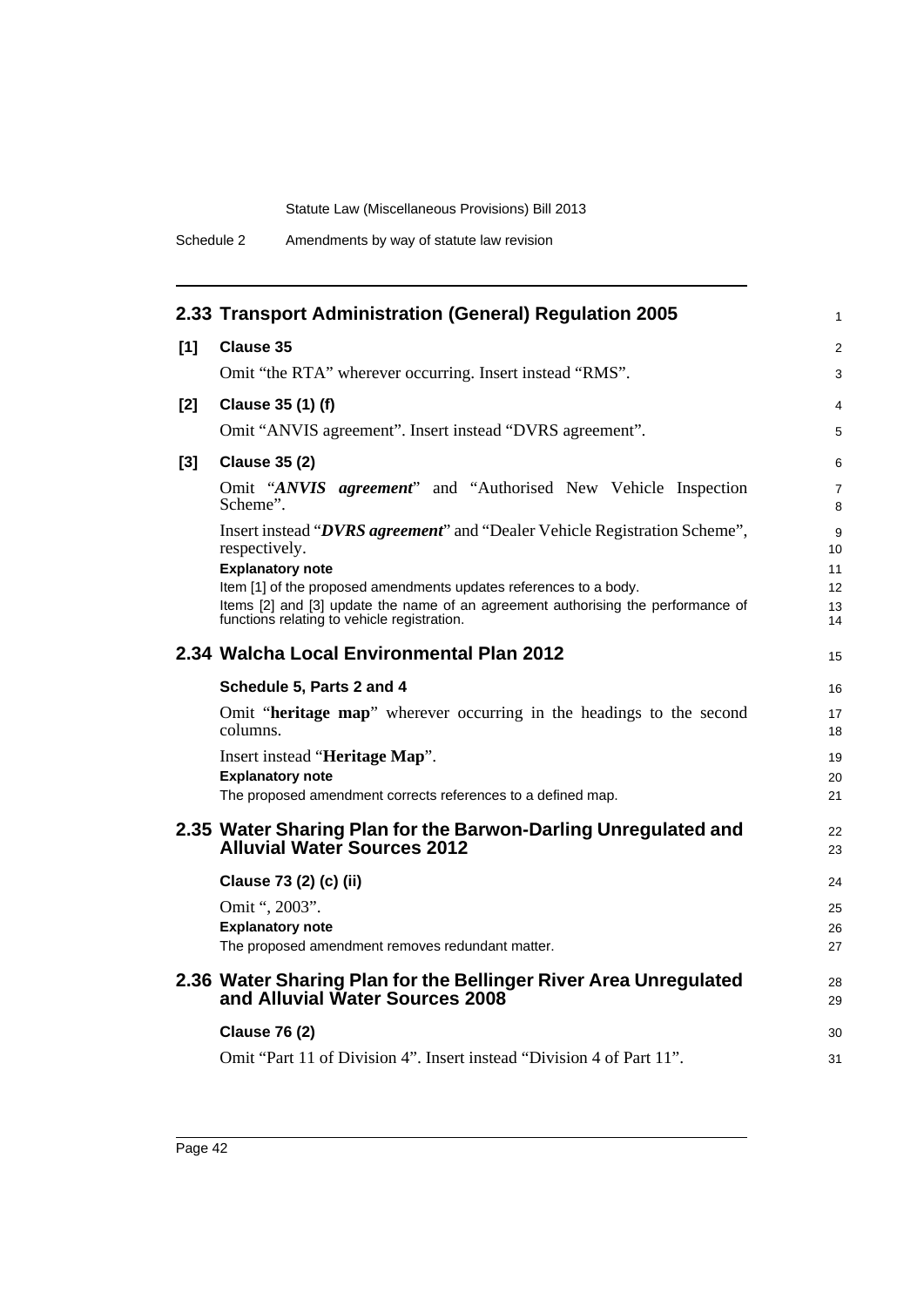Amendments by way of statute law revision example 2 Schedule 2

|       | <b>Explanatory note</b><br>The proposed amendment corrects a cross-reference.                                                                                                                                                                                                                                                                                                                             | 1<br>$\overline{2}$              |
|-------|-----------------------------------------------------------------------------------------------------------------------------------------------------------------------------------------------------------------------------------------------------------------------------------------------------------------------------------------------------------------------------------------------------------|----------------------------------|
|       | 2.37 Water Sharing Plan for the Central Coast Unregulated Water<br>Sources 2009                                                                                                                                                                                                                                                                                                                           | 3<br>4                           |
| $[1]$ | <b>Clause 47 (11)</b><br>Omit "amend".                                                                                                                                                                                                                                                                                                                                                                    | 5<br>6                           |
| $[2]$ | Clause 78 (1) (e)<br>Omit "add an". Insert instead "add a".<br><b>Explanatory note</b><br>Item [1] of the proposed amendments removes a redundant word.<br>Item [2] corrects a typographical error.                                                                                                                                                                                                       | 7<br>8<br>9<br>10<br>11          |
|       | 2.38 Water Sharing Plan for the Gwydir Unregulated and Alluvial<br><b>Water Sources 2012</b>                                                                                                                                                                                                                                                                                                              | 12<br>13                         |
|       | <b>Appendix 5</b><br>Omit "Pox". Insert instead "Box".<br><b>Explanatory note</b><br>The proposed amendment corrects a typographical error.                                                                                                                                                                                                                                                               | 14<br>15<br>16<br>17             |
|       | 2.39 Water Sharing Plan for the Hunter Unregulated and Alluvial<br><b>Water Sources 2009</b>                                                                                                                                                                                                                                                                                                              | 18<br>19                         |
| [1]   | Clause 38, note<br>Omit "applying a minimum". Insert instead "applying minimum".                                                                                                                                                                                                                                                                                                                          | 20<br>21                         |
| $[2]$ | <b>Clause 68 (2)</b><br>Omit "shall be subject to the same mandatory condition(s) imposed under<br>clause 76 of this Plan on an unregulated river access licence in the same water<br>source or management zone as the aquifer access licence."                                                                                                                                                           | 22<br>23<br>24<br>25             |
|       | Insert instead "shall, from year six of this Plan, be subject to the same access<br>rules as unregulated river access licences for the corresponding water source<br>or management zone specified in clause 19 of this Plan."<br><b>Explanatory note</b><br>Item [1] of the proposed amendments omits a redundant word.<br>Item [2] corrects an error in the form in which a previous amendment was made. | 26<br>27<br>28<br>29<br>30<br>31 |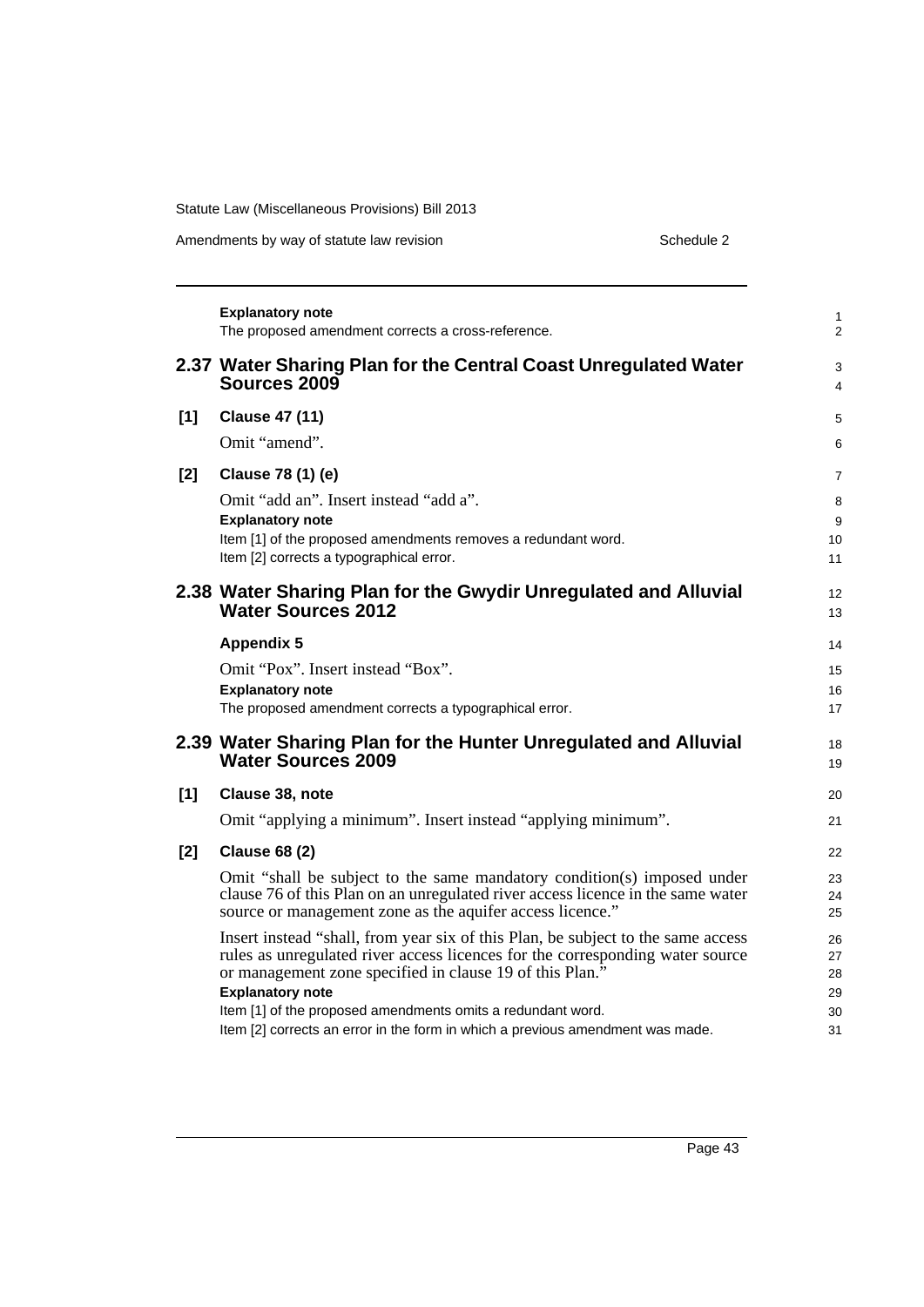|       | 2.40 Water Sharing Plan for the Lachlan Unregulated and Alluvial<br><b>Water Sources 2012</b>             | 1<br>$\overline{2}$ |
|-------|-----------------------------------------------------------------------------------------------------------|---------------------|
| $[1]$ | Clause 4 (5) (d)                                                                                          | 3                   |
|       | Omit "Murray-Darling". Insert instead "Murray Darling".                                                   | 4                   |
| [2]   | Clause 49 (3) (b) and (f)                                                                                 | 5                   |
|       | Omit "and" wherever occurring.                                                                            | 6                   |
| $[3]$ | Clause 53 (2), note                                                                                       | 7                   |
|       | Omit "clauses". Insert instead "clause".                                                                  | 8                   |
| [4]   | Clause 57 (1) (c)                                                                                         | 9                   |
|       | Omit "meters". Insert instead "metres".                                                                   | 10                  |
| [5]   | Clause 63 (k)                                                                                             | 11                  |
|       | Omit "access that". Insert instead "access licence that".                                                 | 12                  |
| [6]   | Clause 66 (1) (d), (h) and (i)                                                                            | 13                  |
|       | Omit "or" wherever lastly occurring.                                                                      | 14                  |
| $[7]$ | Clause 66 (1) (j)                                                                                         | 15                  |
|       | Omit "nominates" where firstly occurring. Insert instead "nominate".                                      | 16                  |
| [8]   | Clause 72 (2) (c) (ii)                                                                                    | 17                  |
|       | Omit ", 2003".                                                                                            | 18                  |
| [9]   | Dictionary, definition of "Aboriginal person"                                                             | 19                  |
|       | Omit "Lands Rights". Insert instead "Land Rights".                                                        | 20                  |
|       | <b>Explanatory note</b><br>The proposed amendments correct spelling and grammar, correct the citations of | 21<br>22            |
|       | instruments, remove redundant words and insert missing words.                                             | 23                  |
|       | 2.41 Water Sharing Plan for the Murrumbidgee Unregulated and<br><b>Alluvial Water Sources 2012</b>        | 24<br>25            |
|       | Clause 37 (6) (a)                                                                                         | 26                  |
|       | Omit "Country". Insert instead "County".                                                                  | 27                  |
|       | <b>Explanatory note</b><br>The proposed amendment corrects a typographical error.                         | 28<br>29            |
|       |                                                                                                           |                     |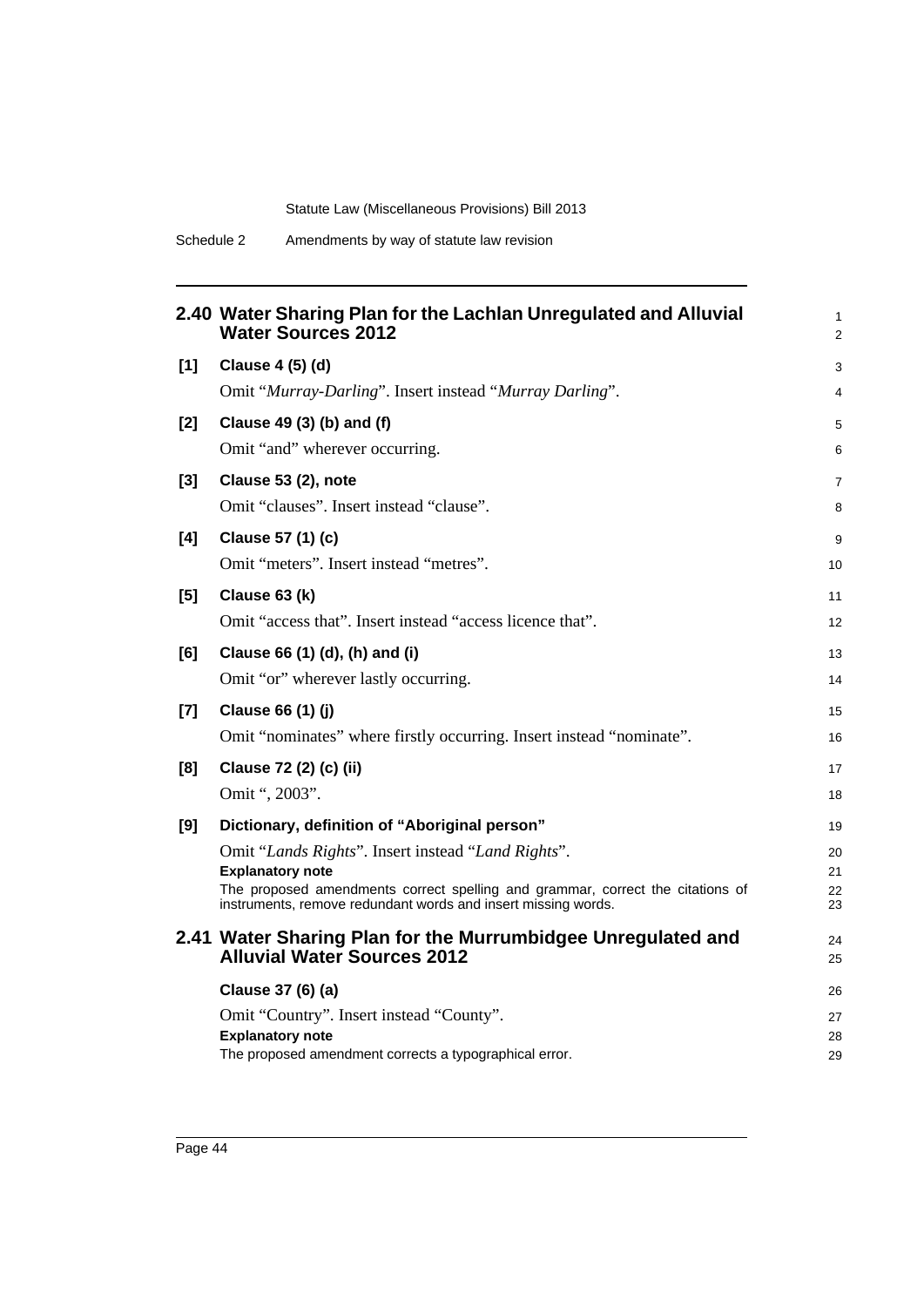Amendments by way of statute law revision example 2 Schedule 2

|       | 2.42 Water Sharing Plan for the NSW Murray Darling Basin<br><b>Fractured Rock Groundwater Sources 2011</b>    | 1<br>$\overline{2}$ |
|-------|---------------------------------------------------------------------------------------------------------------|---------------------|
|       | Clause 4 (13) (j)                                                                                             | 3                   |
|       | Omit "Water Sharing Plan for the Murray Darling Basin Porous Rock<br>Groundwater Sources 2011".               | 4<br>5              |
|       | Insert instead "Water Sharing Plan for the NSW Murray Darling Basin Porous<br>Rock Groundwater Sources 2011". | 6<br>7              |
|       | <b>Explanatory note</b><br>The proposed amendment corrects the citation of an instrument.                     | 8<br>9              |
|       | 2.43 Wellington Local Environmental Plan 2012                                                                 | 10                  |
|       | Land Use Table, Zone RU5, item 4                                                                              | 11                  |
|       | Omit "gounds". Insert instead "grounds".                                                                      | 12                  |
|       | <b>Explanatory note</b><br>The proposed amendment corrects a typographical error.                             | 13<br>14            |
|       |                                                                                                               |                     |
|       | 2.44 Workers Compensation Act 1987 No 70                                                                      | 15                  |
| [1]   | Sections 163A (3) and 163B (1)-(3)                                                                            | 16                  |
|       | Omit "authorised officer" wherever occurring.                                                                 | 17                  |
|       | Insert instead "inspector".                                                                                   | 18                  |
| $[2]$ | <b>Section 163B (5)</b>                                                                                       | 19                  |
|       | Omit " <i>authorised officer</i> ". Insert instead " <i>inspector</i> ".                                      | 20                  |
|       | <b>Explanatory note</b>                                                                                       | 21                  |
|       | The proposed amendments update references to persons authorised as inspectors.                                | 22                  |
|       | 2.45 Workplace Injury Management and Workers Compensation<br>Act 1998 No 86                                   | 23<br>24            |
| [1]   | <b>Section 49 (2)</b>                                                                                         | 25                  |
|       | Omit "section 43A". Insert instead "section 32A".                                                             | 26                  |
| $[2]$ | Section 54 (4) (a)                                                                                            | 27                  |
|       | Omit "section 152 (Recovery of excess from employer)".                                                        | 28                  |
|       | Insert instead "section 160 (Recovery of excess from employer) of the 1987<br>Act".                           | 29<br>30            |
|       |                                                                                                               |                     |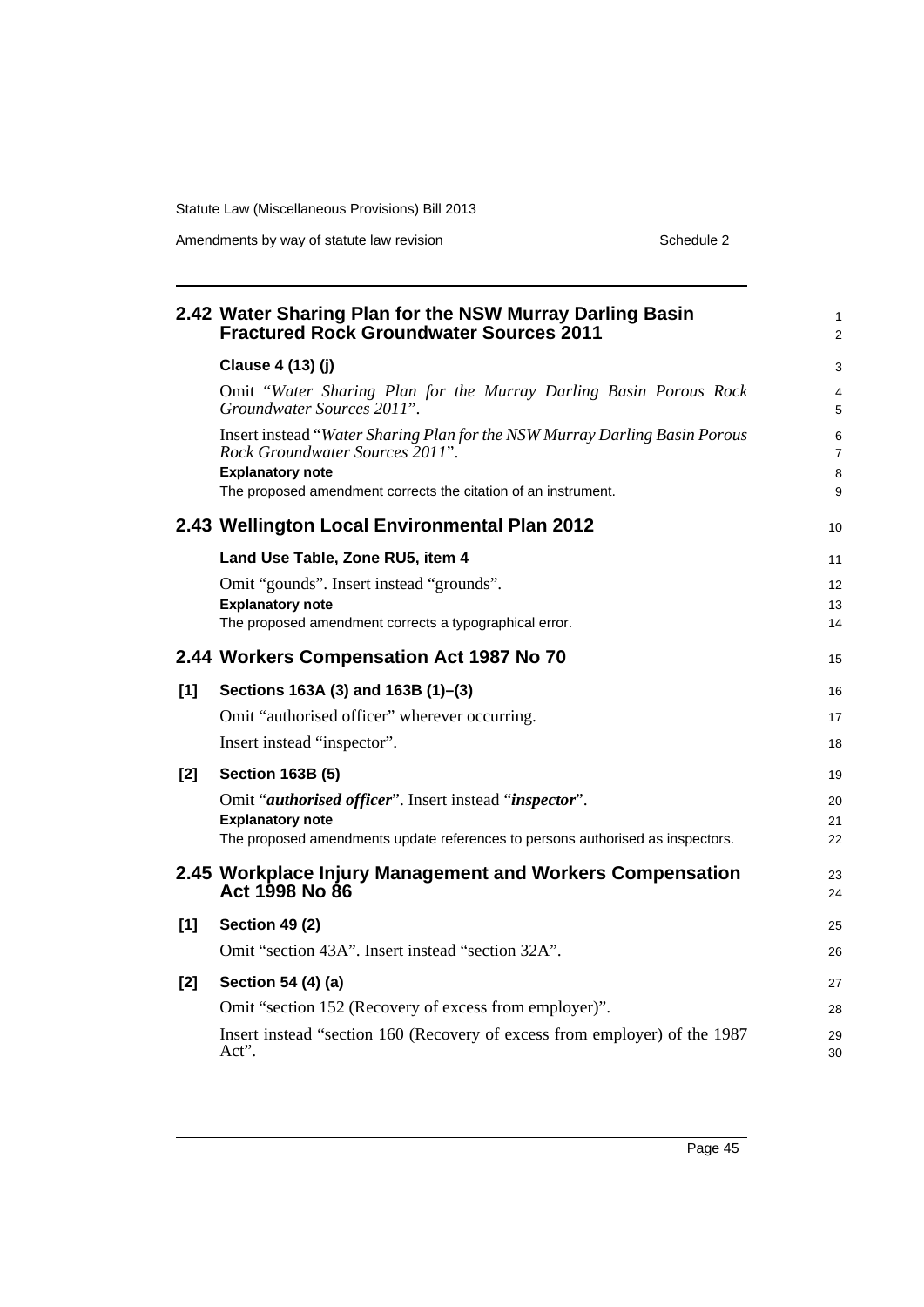Schedule 2 Amendments by way of statute law revision

| $\overline{2}$  |
|-----------------|
| 3               |
| $\overline{4}$  |
| 5               |
| 6               |
| $\overline{7}$  |
| 8               |
| 9               |
| 10 <sup>1</sup> |
| 11              |
| 12 <sup>2</sup> |
| 13              |
| 14              |
|                 |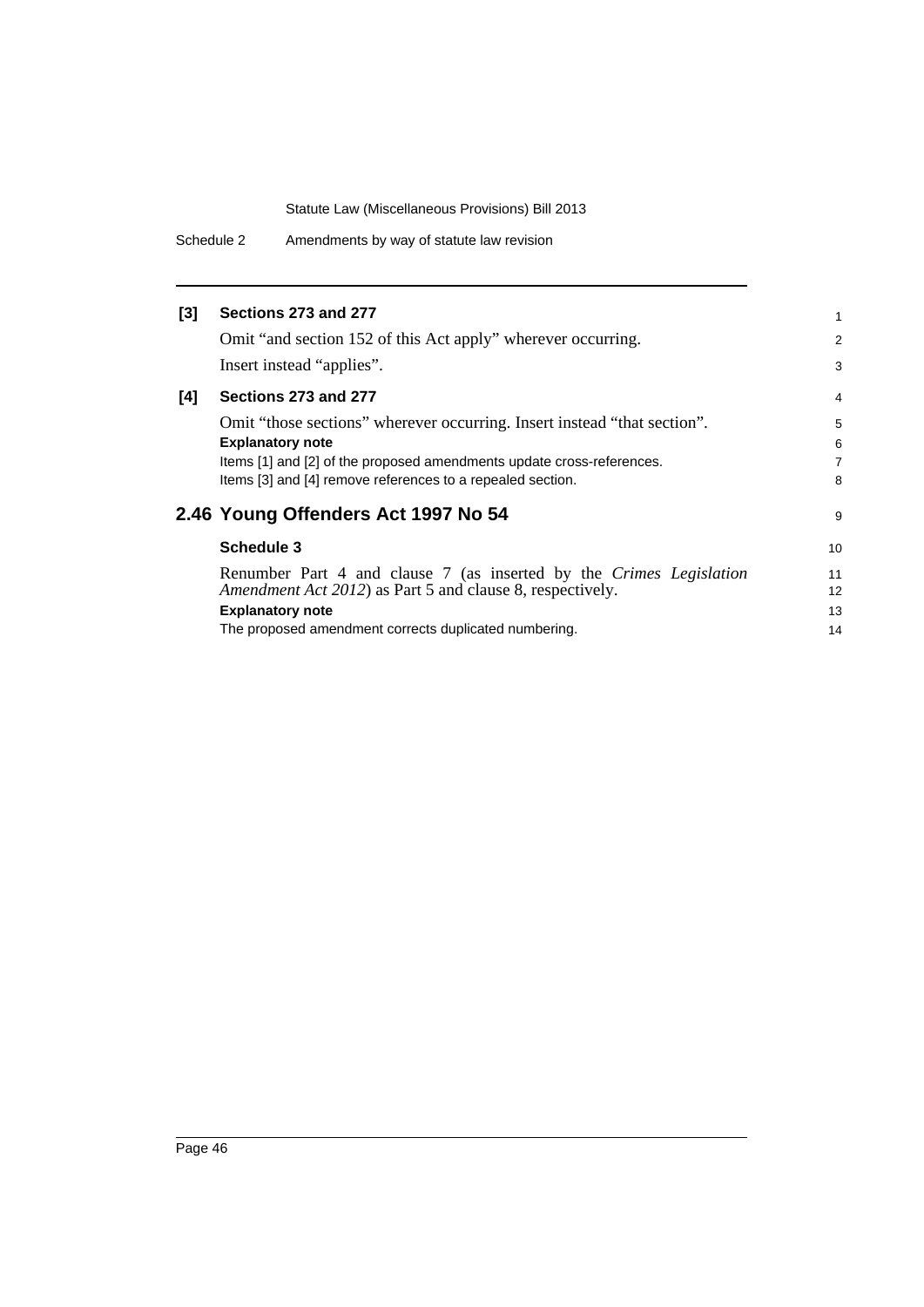Repeals Schedule 3

<span id="page-52-0"></span>**Schedule 3 Repeals 1 Repeal of redundant Acts and provision of instrument** The following Acts and provision of an instrument are repealed: **2 Repeal of amending instrument that has commenced** The following instrument is repealed: **3 Repeal of provision of instrument that amends instrument that has since been repealed** The following provision of an instrument is repealed: **Act or instrument Provisions repealed** *Road Transport (Vehicle Registration) Regulation 2007* Clause 95 *Statute Law (Miscellaneous Provisions) Act*  Whole Act *(No 2) 2009* No 106 *Statute Law (Miscellaneous Provisions) Act*  Whole Act *(No 2) 2012* No 95 **Instrument Provisions repealed** *State Environmental Planning Policy (Affordable Rental Housing) Amendment (Group Homes) 2012* Whole instrument **Instrument Provisions repealed** *State Environmental Planning Policy (Affordable Rental Housing) 2009* Schedule 3.14 1 2 3 4 5 6 7 8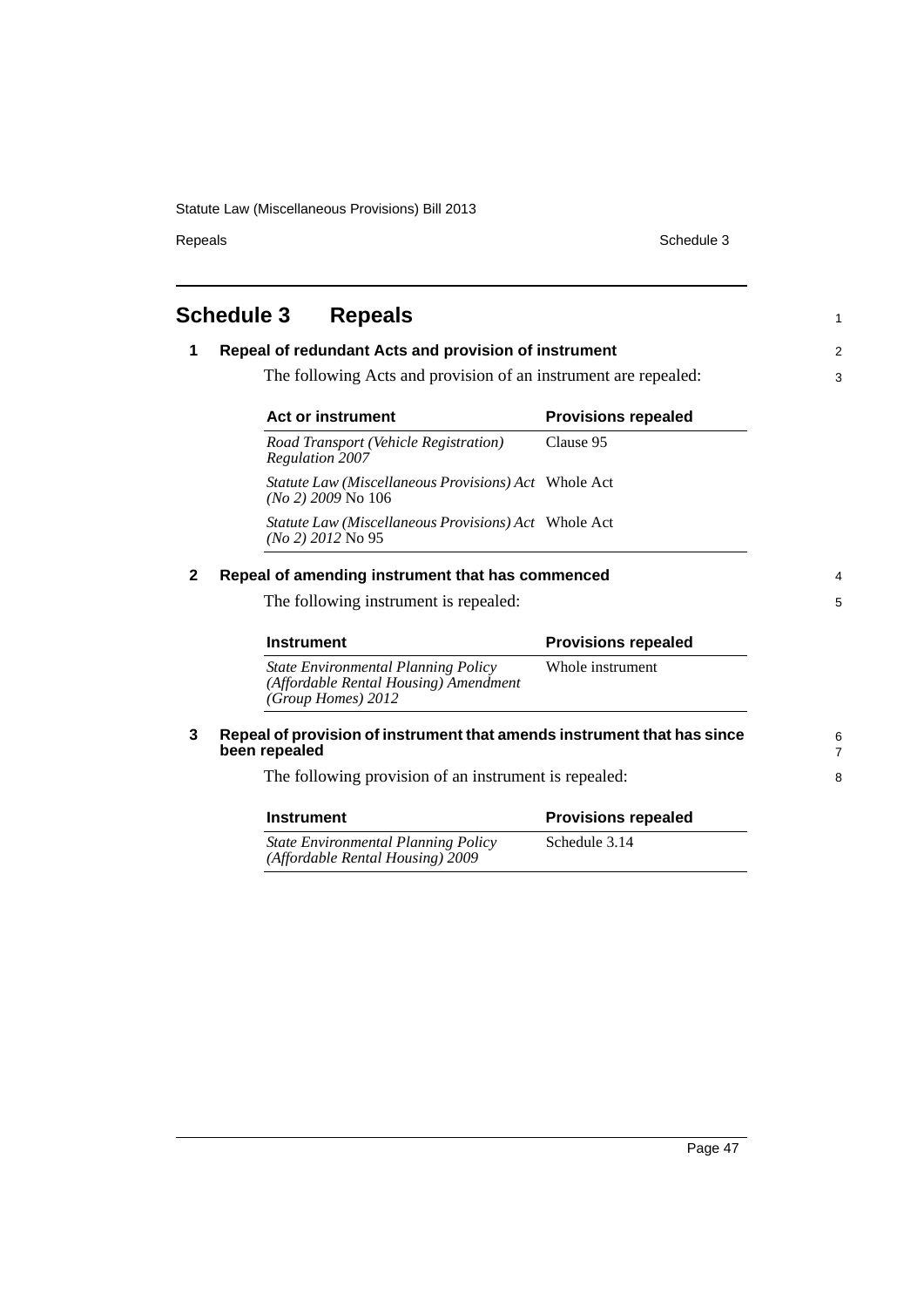### <span id="page-53-0"></span>**Schedule 4 General savings, transitional and other provisions**

#### **1 Effect of amendment of amending provisions**

- (1) An amendment made by Schedule 1 or 2 to an amending provision contained in an Act or instrument is, if the amending provision has commenced before the Schedule 1 or 2 amendment concerned, taken to have effect as from the commencement of the amending provision (whether or not the amending provision has been repealed).
- (2) In this clause:

*amending provision* means a provision of an Act or instrument that makes a direct amendment to an Act or instrument by:

1  $\mathfrak{p}$ 

- (a) the repeal or omission of matter contained in the amended Act or instrument without the insertion of any matter instead of the repealed or omitted matter, or
- (b) the omission of matter contained in the amended Act or instrument and the insertion of matter instead of the omitted matter, or
- (c) the insertion into the amended Act or instrument of matter, not being matter inserted instead of matter omitted from the Act or instrument.

#### **Explanatory note**

This clause ensures that certain amendments, including amendments correcting errors in technical provisions (for example, headings indicating the section to be amended or directions as to where a new section is to be inserted) and rectifying minor drafting errors (for example, corrections in numbering of provisions, correction or insertion of cross-references, omission of unnecessary matter or insertion of omitted matter) will be taken to have commenced on the date the amendments to which they relate commenced.

#### **2 Effect of amendment on or repeal on acts done or decisions made**

Except where it is expressly provided to the contrary, if this Act:

- (a) amends a provision of an Act or an instrument, or
- (b) repeals and re-enacts (with or without modification) a provision of an Act or an instrument,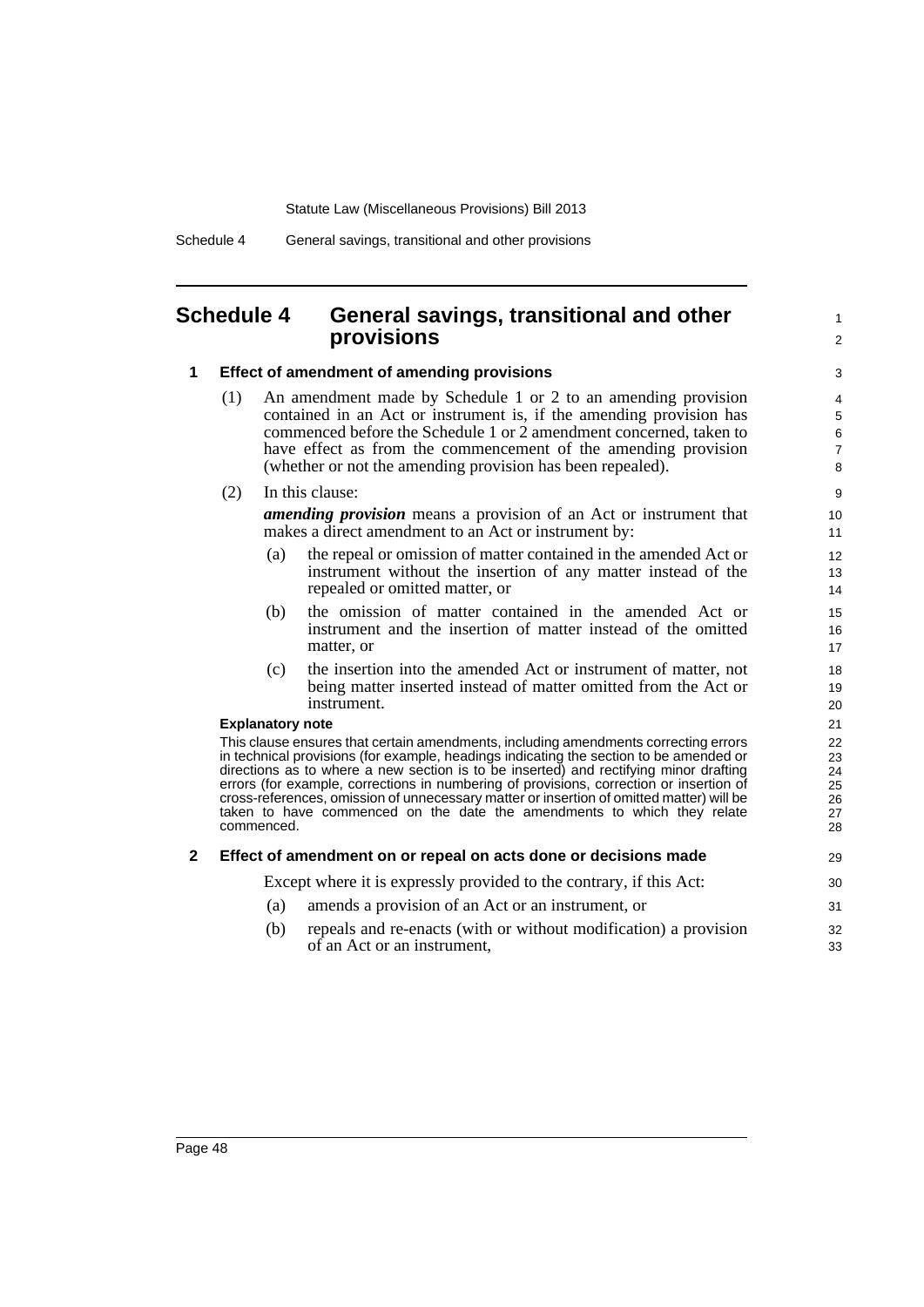General savings, transitional and other provisions Schedule 4

any act done or decision made under the provision amended or repealed has effect after the amendment or repeal as if it had been done or made under the provision as so amended or repealed.

#### **Explanatory note**

This clause ensures that the amendment or repeal of a provision will not, unless expressly provided, vitiate any act done or decision made under the provision as in force before the amendment or repeal.

#### **3 Effect of amendment on instruments**

Except where expressly provided to the contrary, any instrument made under an Act amended by this Act, that is in force immediately before the commencement of the amendment, is taken to have been made under the Act as amended.

#### **Explanatory note**

This clause ensures that, unless expressly provided, any instrument that is in force and made under a provision of an Act that is amended or substituted by the proposed Act will be taken to have been made under the Act as amended.

#### **4 Revocation of repeal**

Section 29A of the *Interpretation Act 1987* applies to the repeal of Acts or instruments, or provisions of Acts or instruments, by this Act.

#### **Explanatory note**

The effect of this clause is to enable the Governor, by proclamation, to revoke the repeal by the proposed Act of any Act or instrument or any provision of an Act or instrument. The Act, instrument or provision the subject of the revocation of repeal is taken not to be, and never to have been, repealed.

### **5 Regulations**

- (1) The Governor may make regulations containing provisions of a savings or transitional nature consequent on the enactment of this Act.
- (2) Any such provision may, if the regulations so provide, take effect from the date of assent to this Act or a later date.
- (3) To the extent to which any such provision takes effect from a date that is earlier than the date of its publication on the NSW legislation website, the provision does not operate so as:
	- (a) to affect, in a manner prejudicial to any person (other than the State or an authority of the State), the rights of that person existing before the date of its publication, or